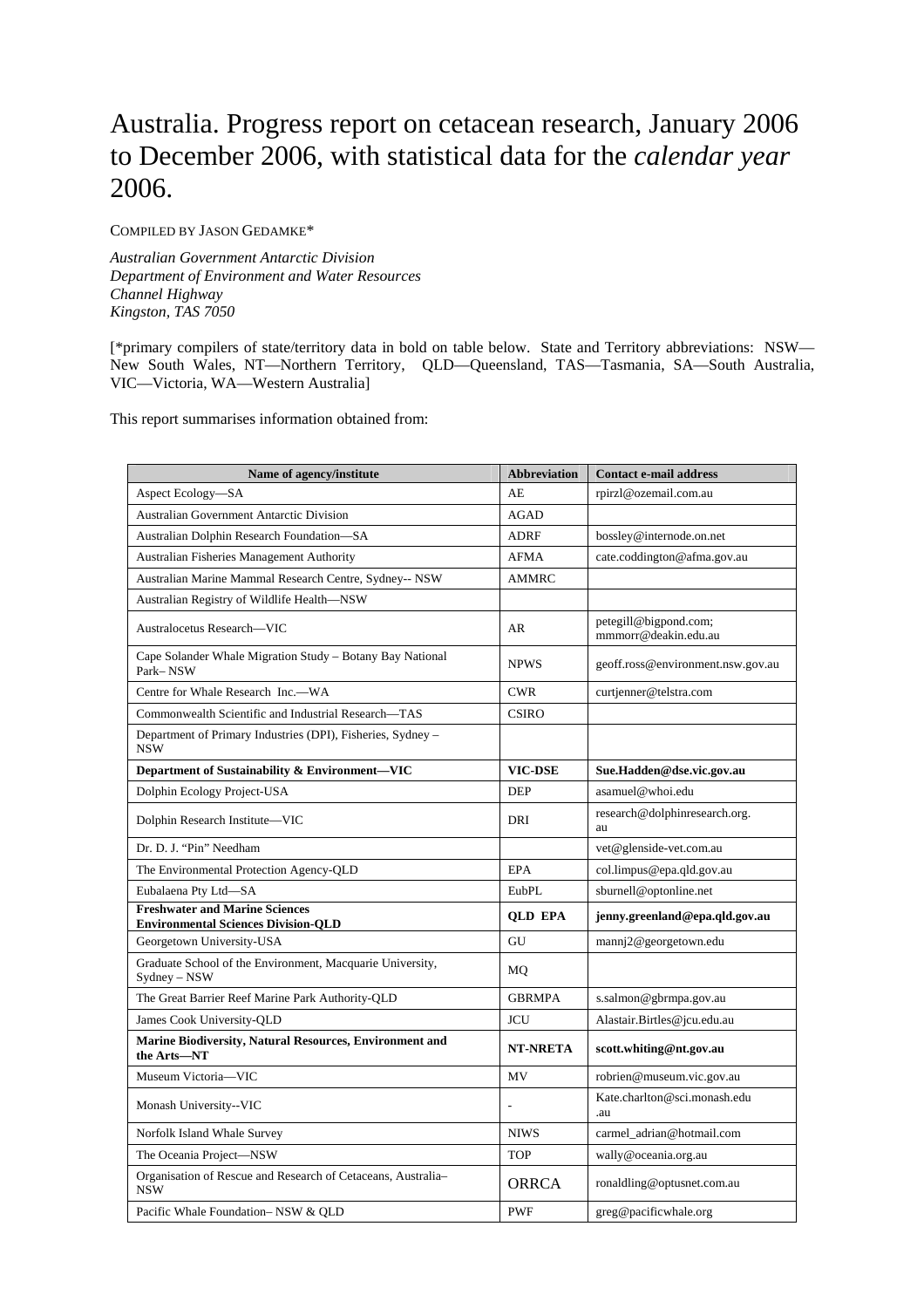| <b>Reserve and Wildlife Conservation Branch—Department of</b><br><b>Environment and Conservation-NSW</b> | <b>NSW-DEC</b>        | geoff.ross@environment.nsw.gov.au                            |
|----------------------------------------------------------------------------------------------------------|-----------------------|--------------------------------------------------------------|
| School of Biological, Earth and Environmental Sciences—<br>University of New South Wales - Sydney        | <b>BEES-UNSW</b>      |                                                              |
| Shark Control Program, Department of Primary Industries &<br>Fisheries- QLD                              | DPRF                  | baden.lane@dpi.qld.gov.au                                    |
| <b>South Australian Museum</b>                                                                           | S.A.<br><b>Museum</b> | Kemper.Cath@saugov.sa.gov.au                                 |
| Southern Cross University Whale Research Centre-NSW                                                      | <b>SCUWRC</b>         | pharriso@scu.edu.au                                          |
| Taronga Zoo, Sydney – NSW                                                                                |                       | tz@zoo.nsw.gov.au                                            |
| University of New South Wales--NSW                                                                       | <b>UNSW</b>           | w.sherwin@unsw.edu.au                                        |
| University of Queensland-QLD                                                                             | UO                    | mnoad@uq.edu.au                                              |
| University of Zurich                                                                                     | UZ.                   | michael.kruetzen@aim.unizh.ch                                |
| <b>Western Australian Department of Environment and</b><br>Conservation-WA                               | <b>WA-DEC</b>         | Peter.Mawson@dec.wa.gov.au or<br>doug.coughran@dec.wa.gov.au |
| Western Australian Museum—WA                                                                             | <b>WAM</b>            | bannisj@compuserve.com                                       |
| Western Whale Research Pty Ltd-WA                                                                        | <b>WWR</b>            | ch@it.net.au                                                 |
| Wildlife & Marine Conservation, Biodiversity Conservation<br><b>Branch-TAS</b>                           | <b>TAS-DPIW</b>       | Rosemary.Gales@dpiwe.tas.gov.au                              |
| Whale Ecology Group, Deakin Univ.—VIC                                                                    | <b>WEG</b>            | shannon.mckay@deakin.edu.au                                  |
| Whale Ecology Group, Deakin Univ.—VIC                                                                    | WEG                   | petegill@bigpond.com;<br>mmorr@deakin.edu.au                 |

# **1. SPECIES AND STOCKS STUDIED**

| <b>IWC</b> common name             | <b>IWC</b> recommended scientific<br>name | Area/stock(s)                                                                      | Items referred to                                                                                                    |  |
|------------------------------------|-------------------------------------------|------------------------------------------------------------------------------------|----------------------------------------------------------------------------------------------------------------------|--|
| <b>MYSTICETI</b>                   |                                           |                                                                                    |                                                                                                                      |  |
| Blue whale                         | Balaenoptera musculus                     | S.A.                                                                               | 2.1.1; 2.1.2; 2.2; 3.1.1; 3.1.3;                                                                                     |  |
| Pygmy blue whale                   | Balaenoptera musculus brevicauda          | Southern hemisphere                                                                | 4.1; 4.3; 6.3.1                                                                                                      |  |
| Bryde's whale                      | Balaenoptera edeni                        | Northern GBR; E Australia                                                          | 2.1.2; 3.1.1                                                                                                         |  |
| Dwarf minke whale                  | Balaenoptera acutorostrata (subsp.)       | Southern Hemisphere; Northern<br>Great Barrier Reef; Queensland                    | 2.1.1; 2.1.2; 2.2; 3.1.1; 3.2;<br>4.3; 8; 9                                                                          |  |
| Southern minke whale               | Balaenoptera bonaerensis                  | E & S. Australia                                                                   |                                                                                                                      |  |
| Humpback whale                     | Megaptera novaeangliae                    | Groups D and E; Area IV and V                                                      | 2.1.1; 2.1.2; 2.2; 3.1; 3.1.1;<br>$3.1.3$ ; $3.2$ ; $4.1$ ; $4.3$ ; $4.4$ ; $5$ ; $6.1$ ;<br>6.3; 6.3.1; 6.3.2; 8; 9 |  |
| Pygmy right Whale                  | Caperea marginata                         | S.A.; VIC; Southern Ocean                                                          | 3.1.2; 4.3; 8                                                                                                        |  |
| Southern right whale               | Eubalaena australis                       | Southern Australia; Southern<br>Ocean                                              | 2.1.1; 2.1.2; 2.2; 3.1.1; 3.2;<br>4.3; 8; 9                                                                          |  |
| Unidentified whale                 |                                           | Oueensland                                                                         | 8                                                                                                                    |  |
| <b>ODONTOCETI</b>                  |                                           |                                                                                    |                                                                                                                      |  |
| Andrew's beaked whale              | Mesoplodon bowdoini                       | Southern Ocean                                                                     | 4.3                                                                                                                  |  |
| Australian snubfin dolphin         | Orcaella heinsohni                        | Australia; Cleveland Bay, QLD                                                      | 4.2; 7.3.2; 8; 9                                                                                                     |  |
| Beaked whale                       | Ziphiidae spp                             | S.A.                                                                               | 8                                                                                                                    |  |
| Bottlenose dolphin                 | Tursiops spp.                             | Northern GBR: Southeast<br>Queensland; WA;<br><b>Shark</b><br>Bay WA, NSW, SA, VIC | 2.1.1; 2.1.2; 3.1.1; 4.1; 4.2;<br>4.3; 4.4; 7.1; 7.3.1; 7.3.2; 8; 9                                                  |  |
| Common bottlenose<br>Dolphin       | Tursiops truncatus                        | S.A.; VIC; Southern Ocean                                                          | 2.1.1; 2.1.2; 4.3; 8                                                                                                 |  |
| Common dolphin                     | Delphinus delphus                         | VIC; NSW; Queensland;<br>Southern Ocean                                            | 2.1.1; 2.1.2; 3.1.1; 4.1; 4.2;<br>4.3; 7.3.1; 7.3.2; 8                                                               |  |
| Cuvier's beaked whale              | Ziphius Cavirostris                       | E and S Australia                                                                  | 4.4                                                                                                                  |  |
| False killer whale                 | Pseudorca crassidens                      | Northern GBR; Coral Sea; VIC                                                       | 2.1.2; 4.3                                                                                                           |  |
| Gray's beaked whale                | Mesoplodon grayi                          | <b>WA</b>                                                                          | 8                                                                                                                    |  |
| Hector's Beaked Whale              | Mesoplodon hectori                        | S.A.                                                                               | 4.3:8                                                                                                                |  |
| Indo-Pacific bottlenose<br>dolphin | Tursiops aduncus                          | S.A., Australia                                                                    | $2.1.1$ ; $3.1.1$ ; $4.1$ ; $4.2$ ; $4.3$ ; $5$ ;<br>7.3.2; 8                                                        |  |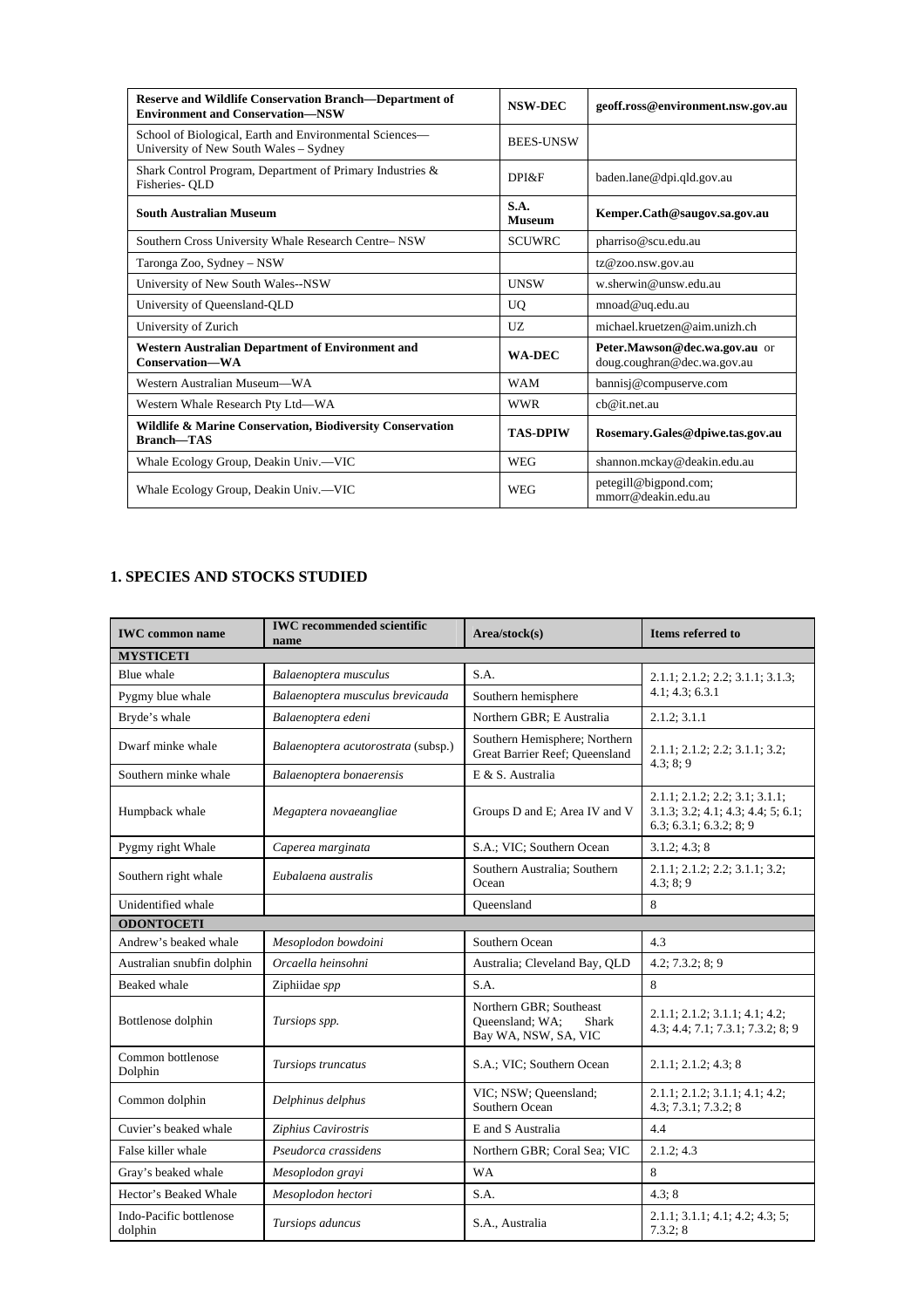| <b>IWC</b> common name                | <b>IWC</b> recommended scientific<br>name | Area/stock(s)                                        | Items referred to                  |
|---------------------------------------|-------------------------------------------|------------------------------------------------------|------------------------------------|
| Indo-Pacific humpback<br>dolphin      | Sousa chinensis                           | <b>OLD</b>                                           | 8:9                                |
| Killer whale                          | Orcinus orca                              | E and S Australia                                    | 2.1.1; 2.1.2                       |
| Long-finned pilot whale               | Globicephala melas                        | S.A.; Southern Ocean                                 | 2.1.1; 3.1.2; 4.3; 8               |
| Melon-headed whale                    | Peponocephala electra                     | E Australia; NE NSW                                  | 4.3; 8                             |
| Pantropical spotted dolphin           | Stenella attenuata                        | <b>NE NSW</b>                                        | 4.3                                |
| Pilot whale                           | Globicephala sp.                          | S.A.                                                 | 2.1.2; 7.3.2                       |
| Pygmy sperm whale                     | Kogia breviceps                           | WA                                                   | 8                                  |
| Short-beaked Common<br>dolphin        | Delphinus delphis                         | S.A., Gulf St. Vincent                               | 2.1.1; 2.1.2; 3.1.1; 4.3; 7.3.2; 8 |
| Sperm whale                           | Physeter macrocephalus                    | QLD; SA; Southern Ocean;<br>Southern Hemisphere; VIC | 2.1.1; 4.3; 4.4; 6.3.2; 8          |
| Spinner dolphin                       | Stenella longirostris                     | Oueensland                                           | 7.3.2; 9                           |
| Striped dolphin                       | Stenella coeruleoalba                     | <b>WA</b>                                            | 7.3.2; 8                           |
| Unidentified. Delphinidae             | Delphinidae spp                           | S.A.                                                 | 8                                  |
| Unidentified<br>dolphin/toothed whale |                                           |                                                      | 5: 7.3.2: 8: 9                     |

# **2. SIGHTINGS DATA**

# **2.1 Field work**

# *2.1.1 Systematic*

# Summary Table:

| <b>Target species</b>                 | <b>Date</b>                                                                                    | Area                                                                          | No. of sightings                                                 | <b>Contact person/institute and references</b>                                                                                         |  |  |  |
|---------------------------------------|------------------------------------------------------------------------------------------------|-------------------------------------------------------------------------------|------------------------------------------------------------------|----------------------------------------------------------------------------------------------------------------------------------------|--|--|--|
| Blue whale                            | Feb-May 2006                                                                                   | Perth Canyon, WA<br>west coast                                                | 10 (not allowing for<br>possible duplication between<br>flights) | J Bannister / WAM: Bannister et al 2006                                                                                                |  |  |  |
|                                       | 27 Feb 2006                                                                                    |                                                                               | 19                                                               |                                                                                                                                        |  |  |  |
| Blue whale                            | 22 Mar 2006                                                                                    | <b>Bonney Upwelling</b>                                                       | 5                                                                | $P.$ Gill $(AR)$                                                                                                                       |  |  |  |
|                                       | 29 Mar 2006                                                                                    |                                                                               | 20                                                               |                                                                                                                                        |  |  |  |
|                                       | 29 Dec 2006                                                                                    |                                                                               | 5                                                                |                                                                                                                                        |  |  |  |
| Blue whale                            | 9/9/06-22/12/06                                                                                | Geographe Bay                                                                 | Approx 140                                                       | Chris Burton – aerial, land and small<br>vessel surveys                                                                                |  |  |  |
| Blue whale                            | $1/1/06 - 20/5/06$                                                                             | Perth Canyon                                                                  | 10                                                               | J.Bannister, C. Burton - aerial surveys                                                                                                |  |  |  |
|                                       | $15/06/06$ -<br>15/07/06                                                                       | Continental Shelf<br>off Dampier WA,<br>closing mode vessel<br>surveys        | 53/0                                                             | C.Jenner/CWR/field report to Santos 2006                                                                                               |  |  |  |
| Humpback<br>whale/Pygmy<br>Blue whale | $16/06/06$ -<br>06/10/06                                                                       | <b>Continental Shelf</b><br>off Dampier WA,<br>passing mode aerial<br>surveys | 37/1                                                             | C.Jenner/CWR/field report to Santos 2006                                                                                               |  |  |  |
|                                       | $17/07/06$ -<br>West of North West<br>Cape, passing mode<br>01/10/06<br>1478<br>vessel surveys |                                                                               | C.Jenner/CWR/field report to Woodside<br>Energy 2006             |                                                                                                                                        |  |  |  |
|                                       | $04/06/06$ -<br>31/10/06                                                                       | West of North West<br>Cape, passing mode<br>aerial surveys                    | 642                                                              | C.Jenner/CWR/field report to Woodside<br>Energy 2006                                                                                   |  |  |  |
| Humpback<br>whale $(*1)$              | $5 - 8 - 06 - 15 - 10$<br>06                                                                   | Hervey Bay                                                                    | 950                                                              | Trish & Wally Franklin, TOP                                                                                                            |  |  |  |
| Humpback<br>whale $(*2)$              | $26/06/06$ -<br>07/07/06                                                                       | <b>Byron Bay</b>                                                              | 792                                                              | D.Paton & D.Burns / SCUWRC                                                                                                             |  |  |  |
| Humpback<br>whale $(*3)$              | 24 <sup>th</sup> May to the<br>$31st$ July 2006                                                | Cape Solander,<br><b>Botany Bay</b><br>National Park<br>Sydney                | 1607                                                             | Maryrose Gulesserian, Cape Solander<br>Whale Migration Study Co-ordinator,<br>NSW Department of Environment and<br>Conservation (DEC). |  |  |  |
| Humpback<br>whale                     | 17/09-14/10/06                                                                                 | Norfolk Is.                                                                   | 5                                                                | Oosterman and M. Whicker (NIWS);<br>Oosterman & Whicker (2006);<br>SC/A06/HW36                                                         |  |  |  |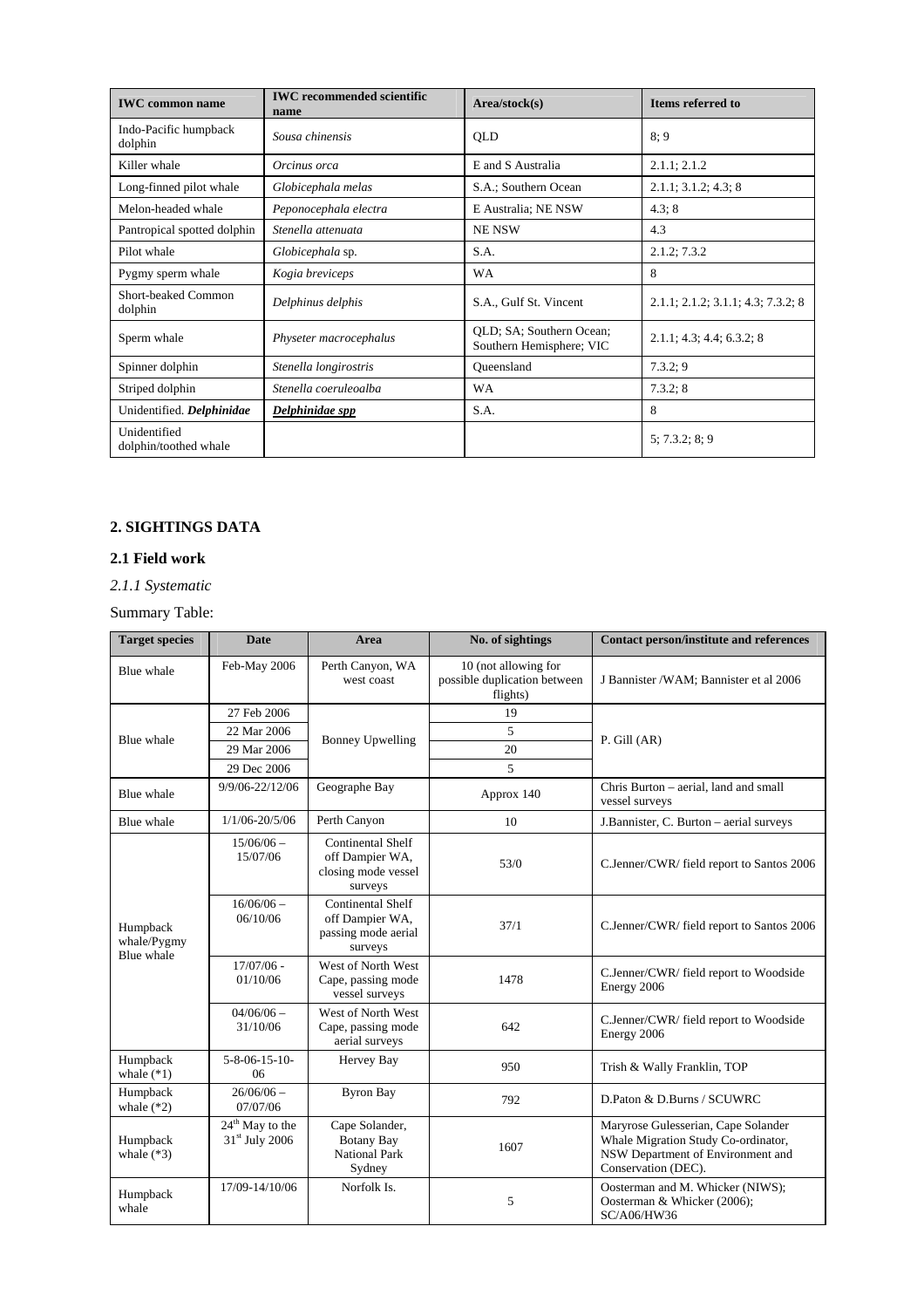| <b>Target species</b>                        | <b>Date</b>                                  | Area                                                                   | No. of sightings                                                                                                   | <b>Contact person/institute and references</b>                                     |  |  |
|----------------------------------------------|----------------------------------------------|------------------------------------------------------------------------|--------------------------------------------------------------------------------------------------------------------|------------------------------------------------------------------------------------|--|--|
| Humpback<br>whale                            | $01/10/06 -$<br>31/10/06                     | Exmouth Gulf.<br>passing and closing<br>mode vessel surveys            | 150                                                                                                                | C.Jenner/CWR/ field report to Straits Salt<br>2006 (incomplete)                    |  |  |
| Humpback<br>whale                            | $13/08/06$ -<br>29/10/06                     | Kimberley Region,<br>passing mode vessel<br>and aerial surveys         | 735                                                                                                                | C.Jenner/CWR/final report to Inpex 2007<br>(incomplete)                            |  |  |
| Humpback<br>whale                            | 9/9/06-22/12/06                              | Geographe Bay                                                          | Approx 600                                                                                                         | Chris Burton - aerial, land and small<br>vessel surveys                            |  |  |
| Humpback<br>whale                            | $5 - 23/9/06$                                | Pender Bay,<br>Western Australia                                       | 76 pods: 128 individuals<br>tracked by theodolite                                                                  | S. McKay (WEG) - Unpublished data (part<br>of PhD thesis to be submitted mid-2008) |  |  |
| Southern right<br>whale                      | $4-16/7/06$ , 11-<br>24/8/06, 18-<br>30/9/06 | Head of Bight                                                          | Max. single day: 98<br>(19/8/06)                                                                                   | R Pirzl (AE)/S Burnell (EubPL); Pirzl &<br>Burnell 2006                            |  |  |
| Southern right<br>whale                      | 13/9/06                                      | Head of Bight                                                          | 35 F & c, 6A                                                                                                       | Dr. D. J. "Pin" Needham                                                            |  |  |
| Southern right<br>whale                      | 17/9/06                                      | Head of Bight                                                          | 32 F& c, 5A                                                                                                        |                                                                                    |  |  |
| Southern right<br>whale                      | August-<br>September 2006                    | Australian southern<br>coast between C<br>Leeuwin WA and<br>Ceduna, SA | 447 (allowing for duplication<br>between flight legs)<br>including 143<br>'unaccompanied' adults and<br>152 calves | J Bannister,/WAM; Bannister J L, 2007                                              |  |  |
|                                              | $31/05 -$<br>31/10/2006                      | Port Philip Bay                                                        | 14                                                                                                                 |                                                                                    |  |  |
| <b>Bottlenose</b><br>dolphin $(*4)$          | $18/07 -$<br>28/07/2006                      | <b>Gippsland Lakes</b>                                                 | 31                                                                                                                 | David Donnelly/DRI                                                                 |  |  |
|                                              | $11/08-$<br>31/10/2006                       | Port Philip Bay                                                        | 21                                                                                                                 |                                                                                    |  |  |
| Short-beaked<br>Common<br>dolphin            | All of 2006                                  | <b>Gulf St Vincent</b><br>South Australia                              | >100                                                                                                               | M Bossley/ADRF                                                                     |  |  |
| Indo-Pacific<br><b>Bottlenose</b><br>dolphin | All of 2006                                  | Port Adelaide                                                          | >400                                                                                                               |                                                                                    |  |  |

#### *(\*1)The Oceania Research Project – Long Term Humpback whale Photo-ID Survey, Hervey Bay 1992-2006.* The Oceania Project conducted the 15<sup>th</sup> year of fieldwork of a long-term survey of humpback whales in Hervey Bay. Boundaries of the survey area are Rooneys Point, Fairway Buoy, Coongul Creek and west coast of Fraser Island within the Whale Management & Monitoring Area of the Hervey Bay Marine Park. The survey is being undertaken in conjunction and collaboration with the Queensland Environment Protection Agency and is conducted under scientific permit WITK01192903.

The 2006 survey was undertaken from a 12-metre vessel for 58 days between August 5th and October 15th 2006 involving a total 464 hours of effort. Observations were made on 950 individual Humpbacks in 417 pods. A total of approximately 5700 Photo Identification photographs were obtained, 12 hours of behavioural DV video and 2 hour of DAT Whalesong recordings. In addition 114 sloughed skin samples were obtained.

Systematic observational data of pods included date, time, GPS positions, number of individuals, composition & behaviour. Photography of ventral flukes, lateral body colouration patterns and left and right dorsals were obtained as well as behavioural video and samples of whalesong.

# (\*2) *Humpback whale count – Byron Bay, NSW (SCUWRC)*

An annual count of humpback whales (*Megaptera novaeangliae*) was undertaken from Cape Byron, northern New South Wales, Australia during 2006. This study provides information that assists in monitoring the migration patterns, distribution, abundance, and behaviour of humpback whales on the east coast of Australia. This is the 12th year of this annual survey. Unlike previous years, the 2006 Cape Byron Whale Research Project (CBWRP) was entirely land-based, with no vessel-based surveys being undertaken.

The 2006 research project was conducted between the dates of  $26<sup>th</sup>$  June and  $7<sup>th</sup>$  July 2006, which covers the peak period of the northern migration recorded for humpback whales off northern NSW coast.

The project, as in previous years, had a strong collaborative approach and was coordinated by David Paton/Dan Burns through Southern Cross University and undertaken in collaboration with Newcastle University and NSW National Parks and Wildlife Service (NPWS) /Marine Park Authority (MPA). Note: the 2005 land-based survey was undertaken from Skennars Head, south of Cape Byron, and therefore was not directly comparable with the 2006 results.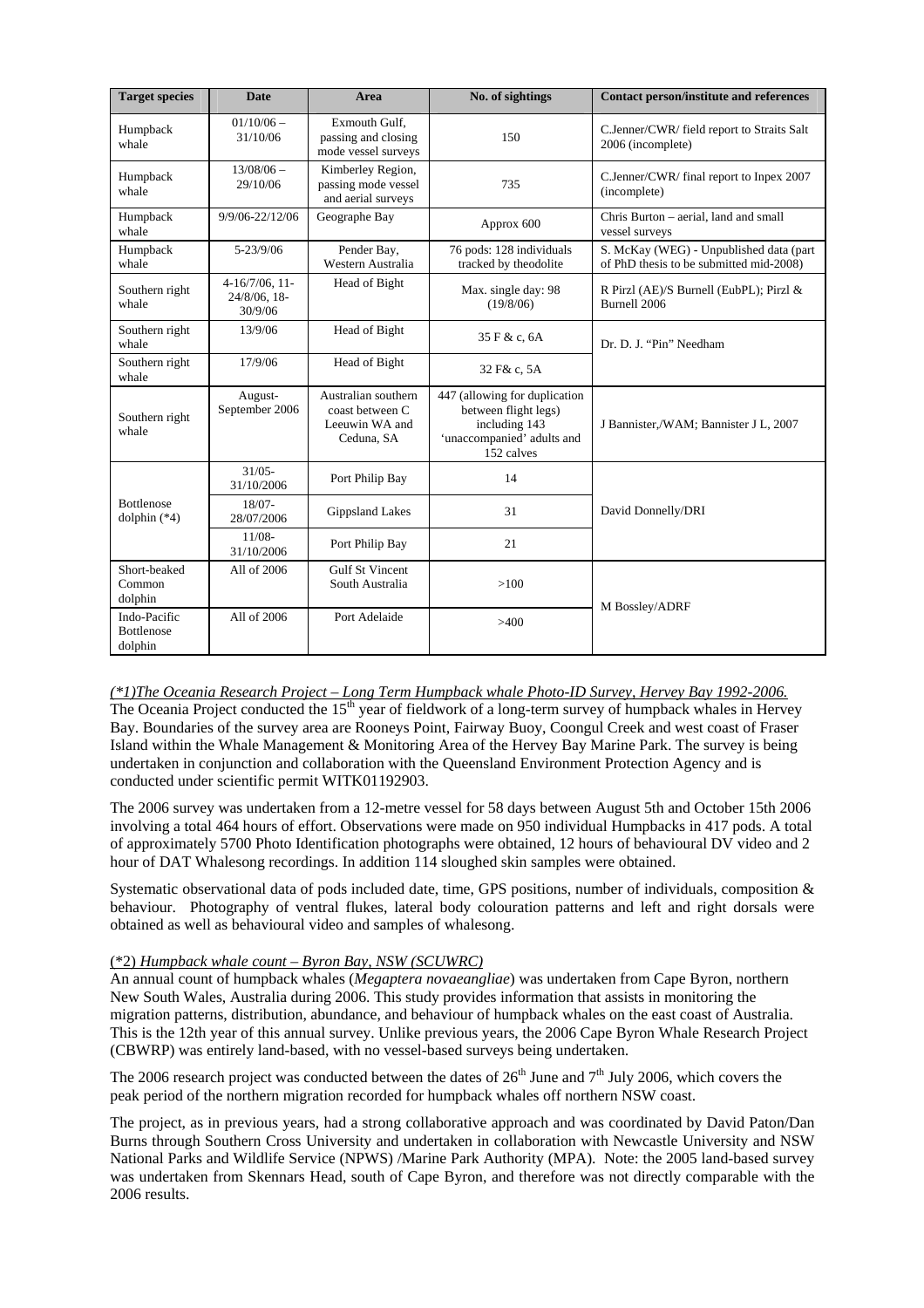| <b>Survey Dates</b>                          | $26th$ June to the $7th$ July 2006               |
|----------------------------------------------|--------------------------------------------------|
| Total number of survey hours                 | 110.22 hours (Av $8.5$ hours/day)                |
| Total humpback whales observed               | 792                                              |
| Total number of pods observed                | 414                                              |
| Average pod size                             | 1.91                                             |
| Average number of pods observed per day      | 34 (range $20 - 53$ ) increase on previous years |
| Average number of humpbacks observed per day | 66 (range 34 -102)                               |
| Standardized 10 hour count                   | 60.48 (up from 47.02 in 2004)                    |

# *(\*3) Humpback whale count – Cape Solander, Sydney NSW (NSW NPWS)*

Between the  $24<sup>th</sup>$  of May and the  $31<sup>st</sup>$  of July 2006, trained volunteers recorded the species, pod size, time sighted, bearing, distance from shore and behaviour of all marine mammals observed passing Cape Solander in Botany Bay National Park, Sydney during daylight hours. A total of 66 days were surveyed during the 2006 whale migration season. Weather data was also recorded on an hourly basis. The watch was only discontinued when conditions such as heavy rain, fog or darkness substantially hindered visibility. The data collected by community volunteers provides NPWS with an index number of cetaceans that migrate past the coast, the approximate preferred distance offshore, and average pod size. It also provides information on the peak periods of migration and the percentage annual increase/decrease in the recovering population numbers. A two- percent increase of humpback whales was recorded over the previous year.

| Species (common name)                | Number sighted |
|--------------------------------------|----------------|
| Humpback whale                       | 1607           |
| Dolphin (both common and bottlenose) | 750            |
| Minke whale                          |                |
| Southern right whale                 |                |
| Orca                                 |                |

| <b>Survey Dates</b>                          | 24 <sup>th</sup> May to the 31 <sup>st</sup> July 2006 |
|----------------------------------------------|--------------------------------------------------------|
| Total number of survey hours                 | 702.299 (Av. 10.64 hours/day)                          |
| Total humpback whales observed               | 1607                                                   |
| Total number of pods observed                | 860                                                    |
| Average pod size                             | 1.87                                                   |
| Average number of pods observed per day      | 13                                                     |
| Average number of humpbacks observed per day | 24 (range $0 - 61$ )                                   |

#### *(\*4) Bottlenose dolphin survey-DRI*

The Dolphin Research Institute conducted surveys on the bottlenose dolphin population in Port Phillip from January to December 2006, and in the Gippsland Lakes in July 2006. During 2006, the Institute collected dorsal fin photographs for use in photo-identification of individuals, and collected behavioural data, Monash University researcher collected biopsy samples. Researchers conducted 38 surveys from the Institute's vessel, resulting in approximately 225 field hours. A total of 67 sightings of dolphins were made over this period.

#### **Additional surveys not listed in summary table above:**

#### *"The distribution and habitat preferences of cetaceans along the west coast of Tasmania"*

The following are the preliminary results. A final report for this project is due to be complete in May 2007.

*Shipboard surveys: (CSIRO):* In collaboration with Santos Pty Ltd and as part of their Federal requirements for seismic surveys, a marine mammal observer was placed on the *Pacific Titan* during seismic surveys carried out by this company along the west coast of Tasmania during May and June 2006.

| <b>Target species</b> | <b>Date</b> | Area                   | No. of sightings |
|-----------------------|-------------|------------------------|------------------|
| Sperm whale           | 1/6/2006    | West coast of Tasmania |                  |
| Humpback whale        | 8/6/2006    | West coast of Tasmania |                  |

*Aerial surveys: (CSIRO):* Regular aerial surveys across an area bounding the west coast of Tasmania from 41°S to 43°S are currently being undertaken through to April 2007.

| <b>Target species</b>   | Date               | Area                   | No. of sightings |
|-------------------------|--------------------|------------------------|------------------|
| Sperm whale             | May– December 2006 | West coast of Tasmania |                  |
| Long-finned pilot whale | May–December 2006  | West coast of Tasmania |                  |
| Common dolphin          | May-December 2006  | West coast of Tasmania |                  |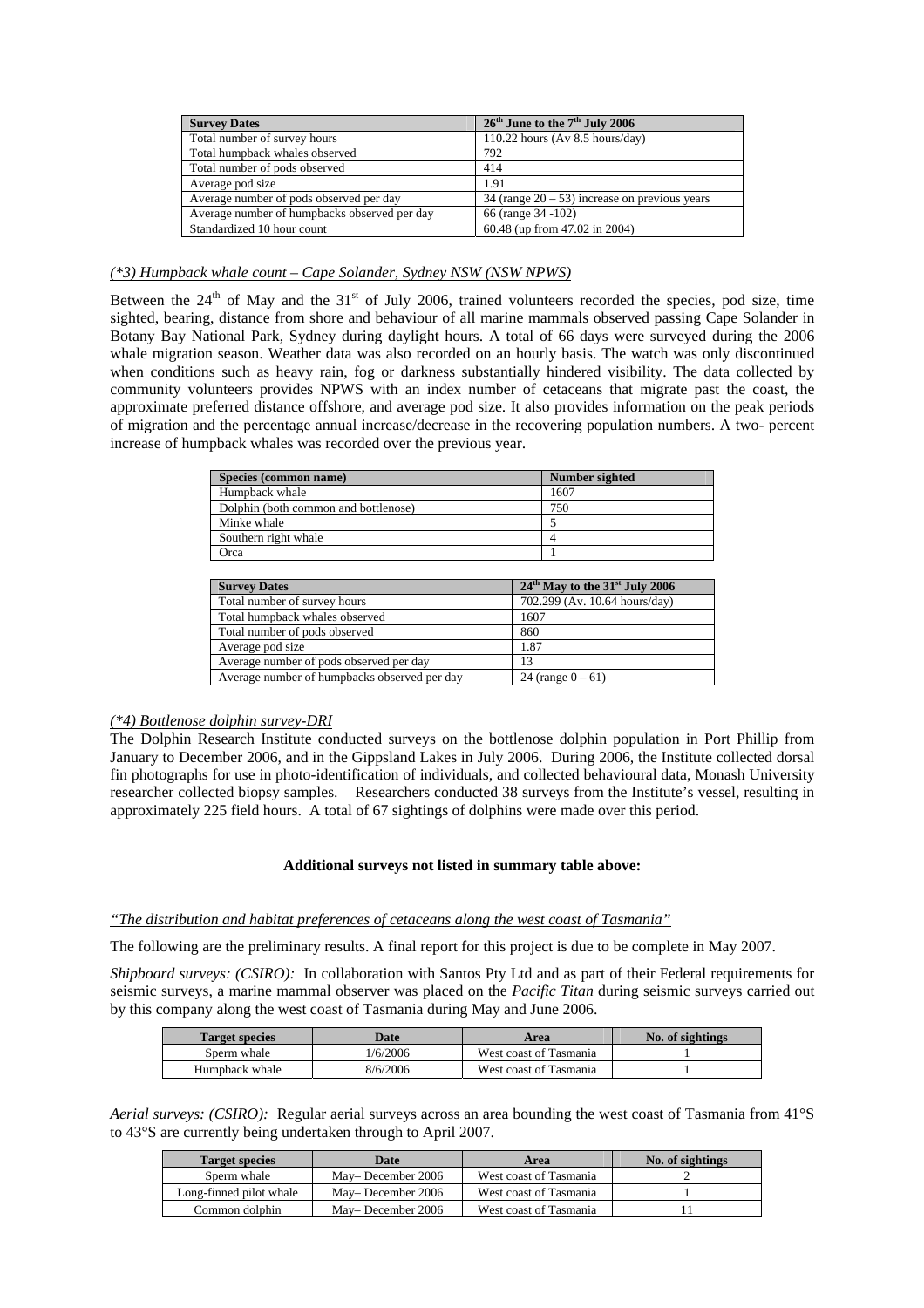*Southern right whale (DPIW):* Aerial survey flights have been flown on the East, West and North Coasts of Tasmania on a scheduled basis to quantify the abundance of Southern right whales in Tasmanian state waters. Survey flights commenced in April and follow a transect line approximately one nautical mile seaward from the coastline, at an air speed of 100 knots and an altitude of 1500 feet. Two independent observers are present on each flight enabling an area extending to 2.5 nautical miles from the coast to be surveyed. The transect lines survey 650 km of coastline in the East, 450 km in the North, and 230 km in the West. Timing of surveys is weather dependant as sea conditions must be less than beaufort scale 3, but are scheduled monthly during peak whale migration. Survey data is held by R. Gales, DPIW.

| Southern right whales | Jan                      | Feb    | Mar                      | Apr    | <b>May</b> | Jun | Jul | Aug    | <b>Sep</b>     | Oct | <b>Nov</b>               | Dec                      |
|-----------------------|--------------------------|--------|--------------------------|--------|------------|-----|-----|--------|----------------|-----|--------------------------|--------------------------|
| East                  | н.                       | $\sim$ | $\overline{\phantom{a}}$ |        |            |     |     |        |                |     | $\overline{\phantom{0}}$ | $\overline{\phantom{a}}$ |
| West                  | $\sim$                   | $\sim$ | $\sim$                   | $\sim$ |            | 0   |     | $\sim$ | $\sim$         |     | $\sim$                   | $\sim$                   |
| North                 | $\overline{\phantom{0}}$ | $\sim$ | $\sim$                   | $\sim$ |            |     |     | $\sim$ | $\sim$ $ \sim$ |     | $\sim$                   | $\sim$                   |

#### *Dolphin Behaviour and Communication Project, Northern NSW (SCUWRC)*

Since May 2003, behaviour and acoustic recordings have been made of dolphins along coastal zone of the Byron Bay region, northern New South Wales between Brunswick Heads and Ballina to five nautical miles seaward. Both land and vessel surveys were conducted seasonally during two-week intensive data collection periods. The primary aim of this project is to investigate the influence of human activities on the behavioural patterns and use of acoustic communication of resident and transient bottlenose dolphins (*Tursiops sp.*). In addition, this project also aims to assess the abundance, distribution and residency patterns of dolphins within the survey area. The table below outlines the survey effort of 2006 along with sighting data and the number of dolphins individually identified and catalogued from two research vessel platforms used during this study.

| <b>Survey Dates for 2006</b> | <b>Total # Vessel Survey</b> | <b>Total # Dolphins</b> | # Dolphins Identified $\&$ |
|------------------------------|------------------------------|-------------------------|----------------------------|
|                              | <b>Hours</b>                 | <b>Sighted</b>          | <b>Catalogued</b>          |
| $16/01/2006 - 5/02/2006$     | 73hrs.18mins                 | 180                     |                            |

#### *Population size, habitat use and residency patterns of bottlenose dolphins in the Richmond and Clarence Rivers (SCUWRC)*

Christine Fury has completed her 3-year fieldwork for her PhD project on population size, habitat use and residency patterns of the Indo-Pacific bottlenose dolphin (*Tursiops aduncus*) in the Richmond River (RR) and Clarence River (CR) in northern New South Wales, Australia. Boat and land-based surveys were undertaken on a monthly basis. Photo-identification, behavioural, GPS and water quality data were collected and are being analysed for publications and the PhD thesis.

| <b>Richmond River</b> |                                              |                                           |                                          |  |
|-----------------------|----------------------------------------------|-------------------------------------------|------------------------------------------|--|
| <b>Survey Season</b>  | <b>Total # Vessel</b><br><b>Survey Hours</b> | <b>Total # Dolphins</b><br><b>Sighted</b> | # Dolphins Identified $\&$<br>Catalogued |  |
| Summer (2005/2006)    | 59                                           | 21                                        | 16                                       |  |
| Autumn (2006)         | 51                                           | 12                                        | 11                                       |  |
| Winter (2006)         | 36.5                                         | 20                                        | 16                                       |  |
| <b>TOTAL</b>          | 175                                          | 43                                        | 23 catalogued                            |  |
| <b>Clarence River</b> |                                              |                                           |                                          |  |
| Summer (2005/2006)    | 52                                           | 75                                        | 58                                       |  |
| Autumn (2006)         | 48                                           | 25                                        | 19                                       |  |
| Winter $(2006)$       | 42                                           | 35                                        | 30                                       |  |
| <b>TOTAL</b>          | 142                                          | 135                                       | 48 catalogued                            |  |

#### *2.1.2 Opportunistic, platforms of opportunity*

Summary Table:

| <b>Primary species</b>   | Area                     | Data<br>type/method                                   | <b>Collected by</b>                        | <b>Platform</b>                           | Contact person/institute and<br>refs |
|--------------------------|--------------------------|-------------------------------------------------------|--------------------------------------------|-------------------------------------------|--------------------------------------|
| Blue whale               | Bonney<br>Upwelling      | Photo-id:<br>sightings                                | P. Gill, M.<br>Morrice, crew               | Documentary<br>filming -sailing<br>vessel | P. Gill, M. Morrice (AR)             |
| Dwarf minke whale $(*1)$ | N GBR                    | Photo-id:<br>behavioural<br>observation:<br>sightings | Primarily<br>$scientists +$<br>vessel crew | whalewatching<br>vessel                   | Dr A. Birtles; JCU.                  |
| Humpback whale $(*2)$    | Hervey Bay<br><b>OLD</b> | Photo-id;<br>sightings                                | scientists                                 | research vessel                           | Greg Kaufman/PWF                     |
| Humpback whale (*3)      | Eden, NSW                | Photo-id:<br>sightings                                | scientists                                 | whalewatch<br>vessel                      | Greg Kaufman/PWF                     |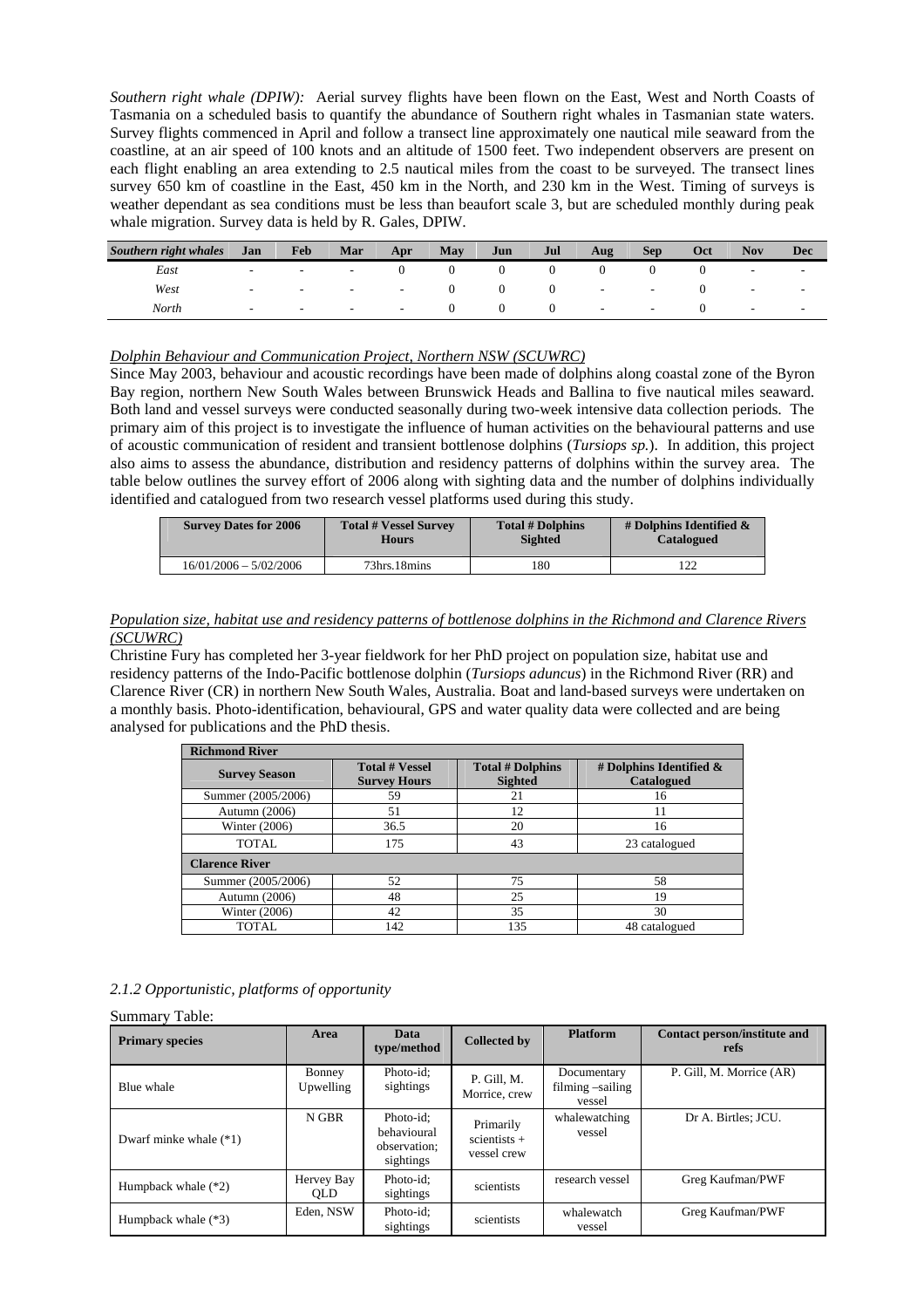| <b>Primary species</b>                                                                                                                                                                                                                                                                            | Area                                      | <b>Data</b><br>type/method                                     | <b>Collected by</b>                                                                                                                                                                                                                                                        | <b>Platform</b>                                                                                   | <b>Contact person/institute and</b><br>refs                                           |
|---------------------------------------------------------------------------------------------------------------------------------------------------------------------------------------------------------------------------------------------------------------------------------------------------|-------------------------------------------|----------------------------------------------------------------|----------------------------------------------------------------------------------------------------------------------------------------------------------------------------------------------------------------------------------------------------------------------------|---------------------------------------------------------------------------------------------------|---------------------------------------------------------------------------------------|
| Humpback whale                                                                                                                                                                                                                                                                                    | NW Shelf<br><b>WA</b>                     | Migratory<br>timing and<br>direction                           | crew                                                                                                                                                                                                                                                                       | Oil and Gas<br>Platform<br>(FPSO, Griffin<br>Venture)                                             | C.Jenner/CWR/<br>www.cwr.org.au/research/oiland<br>gas.html                           |
| Humpback whale                                                                                                                                                                                                                                                                                    | Perth-<br><b>Rottnest Is</b><br><b>WA</b> | Photo-id;<br>sightings                                         | Experienced<br>volunteers                                                                                                                                                                                                                                                  | whalewatching<br>vessel                                                                           | Chris Burton -vessel surveys                                                          |
| Humpback whale                                                                                                                                                                                                                                                                                    | Pender Bay<br><b>WA</b>                   | Theodolite<br>tracking,<br>photo id,<br>acoustic<br>recordings | WEG research<br>team $(x 4)$<br>individuals)                                                                                                                                                                                                                               | Theodolite<br>tracking from<br>cliff, photo id<br>and acoustic<br>recordings from<br>small vessel | S. McKay (WEG) - Unpublished<br>data (part of PhD thesis to be<br>submitted mid-2008) |
| Humpback whale(*4)                                                                                                                                                                                                                                                                                | Port Philip<br>Bay VIC                    | Photo ID &<br>behavioural<br>observations                      | scientists                                                                                                                                                                                                                                                                 | DRI Research<br>Vessel                                                                            | David Donnelly/DRI                                                                    |
| Common dolphin(*4)                                                                                                                                                                                                                                                                                | Port Philip<br>Bay                        | Photo ID $\&$<br>behavioural<br>observations                   | scientists                                                                                                                                                                                                                                                                 | <b>DRI</b><br>Research<br>Vessel                                                                  | David Donnelly/DRI                                                                    |
| Southern right whale (147<br>sightings)<br>Blue whale (2 sightings)<br>Humpback whale (12)<br>sightings)<br>Short-beaked common dolphin<br>(2 sightings)<br>Pilot whale (1 sighting)<br>Killer whale (1 sighting)<br>Common bottlenose dolphin (1<br>sighting)<br>Bottlenose dolphin (1 sighting) | <b>SA</b>                                 | Sightings                                                      | Various = (but is not limited to)<br>collected by members of the<br>public, dedicated marine mammal<br>observers, crew of various<br>research and fishing vessels;<br>platforms include from land,<br>research, fishing and tourist<br>charter vessels and light aircraft. |                                                                                                   | C. Kemper/S.A. Museum                                                                 |

# *(\*1)Dwarf minke whale*

Dr Alastair Birtles, Team Leader for the Minke whale Project, James Cook University, Tourism Program, QLD 4811, tel: 0747814736 : *Dr A. Birtles & Ms S. Sobtzick, JCU :* Observations were conducted primarily from *Undersea Explorer*, a 25m long commercial live-aboard dive tourism vessel, during seven trips of 6 days each (June 2 – July 21, 2006). Further observations were recorded by researchers who were provided space on six other tourist dive vessels (*Taka*, *Nimrod Explorer*, *Spoil Sport*, *Poseidon III*, *Silver Sonic* & *Aristocat IV*), covering from 1 to 22 days on an individual vessel (total of 167 researcher days at sea). Additional whales seen when researchers were not on board were reported on Whale Sighting Sheets (see below).

Substantially the same route was covered by *Undersea Explorer* in each of the seven core weeks – from Port Douglas to the outer Great Barrier Reef Ribbon Reefs east of Lizard Island, with a watch maintained throughout daylight hours. During the seven core weeks on *Undersea Explorer* there were 76 encounters with dwarf minke whales, of which 43 included an underwater interaction. The total number of whales seen in these encounters was 354-376, of which 301-318 were seen underwater. Surface and underwater observations were routinely made during encounters, concentrating on recognizing individual whales and documenting whale-swimmer interactions. Whale Sighting Sheets were received from 14 tourism vessels operating in the northern GBR, including all live-aboard dive vessels running swim-with whale programs (return of these has been a GBRMPA permit requirement since 2003 season). We are analyzing those returns (301 reported cetacean encounters involving 1143 individual cetaceans, including: 258 encounters with dwarf minke whales, 35 incidental humpback whale sightings, three sightings of Bryde's whales, two sightings of false killer whales, one sighting of bottlenose dolphins).

# *(\*2) Humpback whale*

The following details the vessel-based research activities conducted by Pacific Whale Foundation under Hervey Bay Marine Park Permit (MP2004/005) to document the use of Hervey Bay Marine Park by humpback whale mothers with calf. Observations were conducted from a 6.1 m XL Naiad (rigid hull inflatable) from 3 August – 8 October 2006. Data was collected opportunistically in the form of digital photographs, digital audio recordings, and real time observations recorded on pre-formatted data sheets. Approaches to whales were made with a view to ensuring that the ongoing behaviour of the whales was not changed by the presence of the boat, and were limited to 100 m distance in Hervey Bay.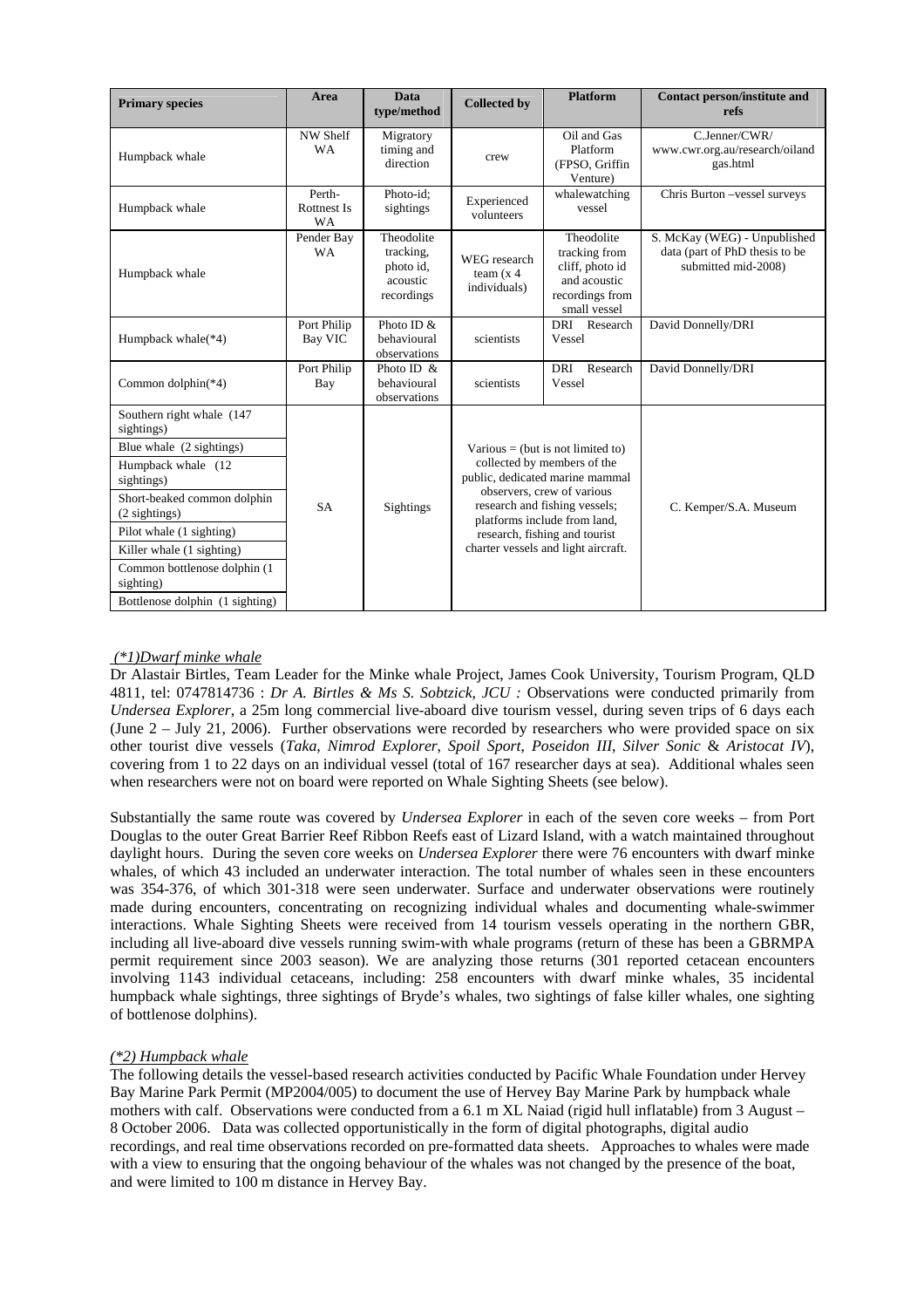# *(\*3) Humpback whale*

The following details the vessel-based research activities conducted by Pacific Whale Foundation on board the Cat Balou in Eden, NSW from 12-15 October 2006. Data was collected opportunistically in the form of digital photographs and real time observations recorded on pre-formatted data sheets. In addition to photo-ids reported here, we also received photographs from Ros Butt, the owner of Cat Balou, for the Eden whale watch season, during September to November 2006. An additional 48 whales were identified.

# *(\*4) Dolphin Research Institute*

DRI continued building its community dolphin-sighting network which has resulted in the recording of regular dolphin sightings within most of Victoria's coastal waters including Port Phillip, Western Port and the Gippsland Lakes, resulting in approximately 120 sightings of cetaceans being reported throughout the year.

During routine surveys within Port Phillip Bay, DRI and Monash University researchers opportunistically collected data on animals not regularly observed in PPB.

# **Additional opportunistic work not listed on summary table above:**

# *Whale Watching Operator Collaborative Project Sightings, Northern NSW (SCUWRC)*

Data of whale and dolphin sightings were reported from Baysail Pty Ltd. as part of a collaborative project between the Whale Research Centre and the commercial whale and dolphin watching operators in the Byron Bay and Ballina regions of northern New South Wales. Each sighting of a whale or dolphin during commercial tours conducted by Baysail Pty Ltd was noted along with the species, GPS location and number of individuals present and reported to the Whale Research Centre.

| <b>Survey Period for 2006</b> | <b>Species Sighted</b>                  | Total $#$ of<br><b>Sightings</b> | Total $#$ of<br><b>Individuals</b> |
|-------------------------------|-----------------------------------------|----------------------------------|------------------------------------|
|                               | Humpback whale (Megaptera novaeangliae) | 25                               | >142                               |
|                               | Bryde's Whale (Balaenoptera edeni)      |                                  |                                    |
| $3/06/2006 - 8/12/2006$       | Minke whale (Balaenoptera bonaerensis)  |                                  |                                    |
|                               | Bottlenose dolphin (Tursiops sp.)       | 12                               | >195                               |
|                               | Common dolphin (Delphinus delphis)      |                                  | > 24                               |
|                               | Orca (Orcinus orca)                     |                                  | 20                                 |

# *Annual Whale Census (ORRCA)*

On June 25 2006, ORRCA conducted their annual whale census. Members of the public were encouraged to count the number of whales they see along the east coast of New South Whales. A total of 668 whales were sighted on the day; the highest ever recorded.

# **2.2 Analyses/development of techniques**

#### Summary Table:

| <b>Target</b><br>species                                            | <b>Date</b>                                  | Area                                                                                           | <b>Methods/effort</b>                                                             | Parameters/factors measured                                                                                                                                           | <b>Contact</b><br>person/institute; refs                                                      |
|---------------------------------------------------------------------|----------------------------------------------|------------------------------------------------------------------------------------------------|-----------------------------------------------------------------------------------|-----------------------------------------------------------------------------------------------------------------------------------------------------------------------|-----------------------------------------------------------------------------------------------|
| Blue whale                                                          | Feb-<br>March,<br>2006<br>('peak<br>season') | Perth Canyon, WA<br>west coast                                                                 | Aerial survey, line<br>transect                                                   | Estimated abundance, for 'peak<br>season' (Feb-March) adjusted for<br>unavailablity when diving (2006:<br>9, 95% CI 2, 24; average, 2000-<br>2006: 30, 95% CI 18, 39) | J Bannister/WAM;<br>Bannister et al, 2006                                                     |
| Blue whale                                                          | 09/12/06                                     | Western Australia                                                                              | Closing mode<br>vessel surveys,<br>2000-2005                                      | Distribution, photo-id, biopsy,<br>satellite tracking                                                                                                                 | C.Jenner/CWR/Branch<br>$et$ al. 2006 and<br>unpublished data                                  |
| Dwarf minke<br>whale; other<br>species on<br>opportunistic<br>basis | $2003 -$<br>present                          | Northern GBR<br>(primarily offshore)<br>from Cairns, Port<br>Douglas, Cooktown,<br>Lizard Is.) | <b>GBR</b> Minke whale<br><b>Sightings Network</b><br>(Whale Sighting)<br>Sheets) | Species, location, date, time, type<br>and duration of encounter.<br>weather $\&$ sea conditions,<br>behaviours observed                                              | Dr A. Birtles, JCU; Ms<br>Sarah Salmon, Great<br><b>Barrier Reef Marine</b><br>Park Authority |
| Humpback<br>whale                                                   | 04/04/06                                     | Western Australia                                                                              | Line transect<br>survey/2000-2005                                                 | Distribution; relative abundance                                                                                                                                      | $\mathcal{C}$ .<br>Jenner/CWR/SC/A06/<br>HW21                                                 |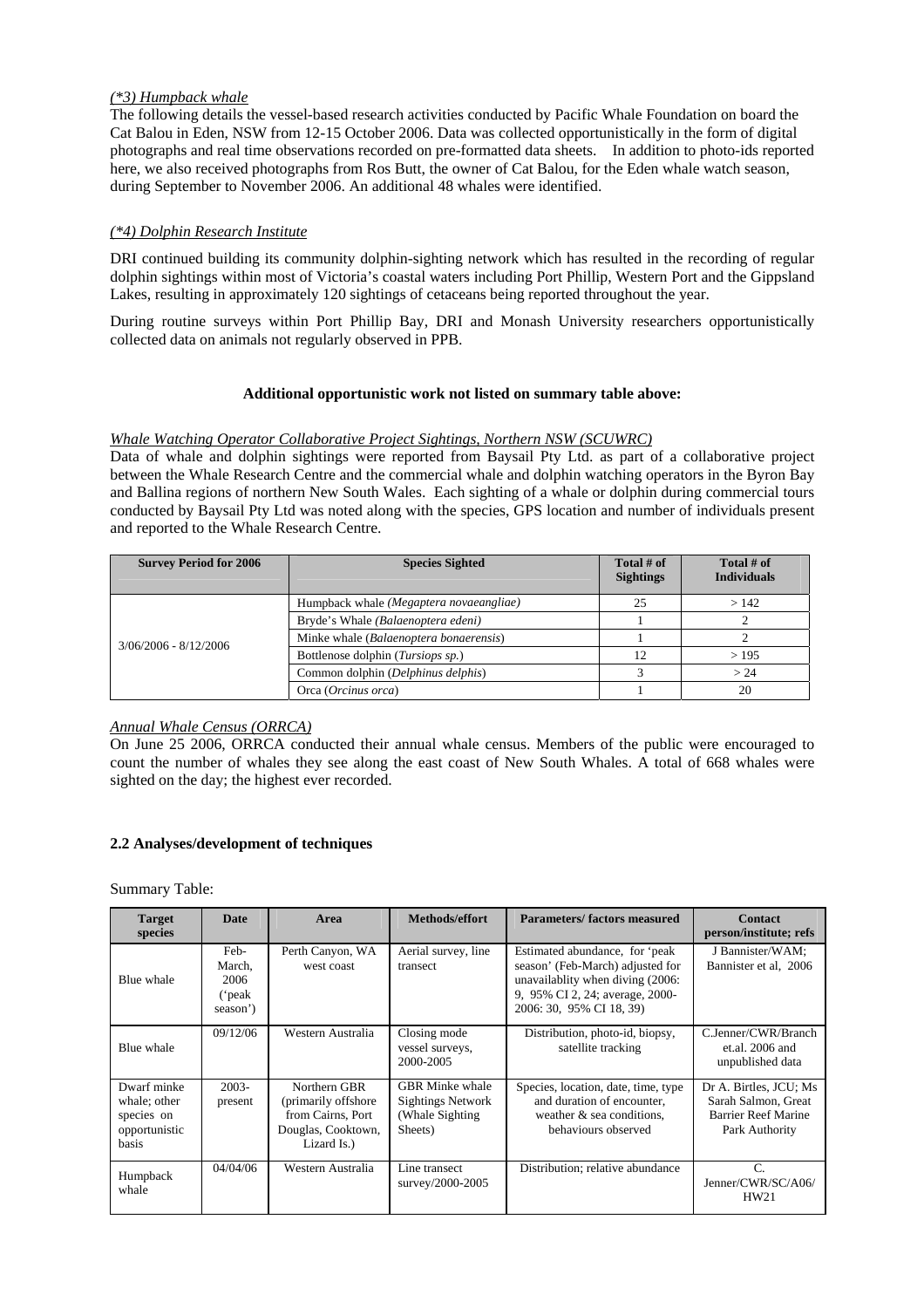| <b>Target</b><br>species | <b>Date</b>           | Area                                                      | Methods/effort                               | Parameters/factors measured                                                                                                                                                                                                                                | <b>Contact</b><br>person/institute; refs     |
|--------------------------|-----------------------|-----------------------------------------------------------|----------------------------------------------|------------------------------------------------------------------------------------------------------------------------------------------------------------------------------------------------------------------------------------------------------------|----------------------------------------------|
| Humpback<br>whale        | 04/04/06              | Western Australia                                         | Biopsy sampling,<br>ananlysis./2002-<br>2003 | Sex ratio                                                                                                                                                                                                                                                  | $\mathcal{C}$<br>Jenner/CWR//SC/A06/<br>HW20 |
| Humpback<br>whale        | 07/2006               | NW Shelf                                                  | Satellite tagging                            | Migratory patterns                                                                                                                                                                                                                                         | C.Jenner/CWR.<br>N.Gales/AAD, unpubl.        |
| Humpback<br>whale $(*1)$ | $3/08 -$<br>08/10/06  | Hervey Bay                                                | Photo-id                                     | Distribution; population estimate,<br>calving rates                                                                                                                                                                                                        | Greg Kaufman/PWF                             |
| Humpback<br>whale $(*1)$ | $12/10 -$<br>15/10/06 | Eden                                                      | Photo-id                                     | Distribution; population estimate,<br>calving rates                                                                                                                                                                                                        | Greg Kaufman/PWF                             |
| Southern right<br>whale  | Aug-<br>Sept,<br>2006 | Southern Australian<br>coast, C Leeuwin wa<br>– Ceduna SA | Aerial survey,<br>direct count               | Number present (2006: 447, incl.<br>152 cow/calf pairs); increase rate<br>(cow/calf pairs, 1993-2006: 7.56,<br>$p=0.000$ , 95% CI 4.61, 10.51);<br>current population size, (all<br>animals: ca 2100 for survey area,<br>ca 2400 for Australia as a whole) | J Bannister/WAM;<br>Bannister J L, 2007      |

# *(\*1) Pacific Whale Foundation*

Hervey Bay: 500.57 hours were spent on the water during 56 days of field effort. A total of 676 groups (including affiliations and disaffiliations) of whales were observed comprised of 1791 animals (975 adults, 494 sub adults, 300 calves, and 22 undetermined). Mean pod size was 2.65 whales. 222.43 hours were spent observing whales (43% of field effort), with nearly 32 (total) animals observed each day. Using photographic identifications techniques, 762 unique whales were identified.

Eden: 14.85 hours were spent on the water during 4 days of field effort. A total of 25 groups (including affiliations and disaffiliations) of whales were observed comprised of 60 animals (9 adults, 34 sub adults, 5 calves, and 0 undetermined). Mean pod size was 2.4 whales. 6.31 hours were spent observing whales (42.5% of field effort), with 15 (total) animals observed each day. Using photographic identifications techniques, 27 unique whales were identified.

# **Additional analyses not listed on summary table above:**

#### *Oceania Project*

The Oceania Project's photography in Hervey Bay for 2006 has been recorded in the field notes log, and archived on CD. The catalogue total for the period 1992-2005 is 2736 flukes. The Fluke Catalogue has been reconciled intra season for all years and inter season for the period 1999-2005. Intra season reconciliation for the other years will be completed during 2007. Statistical analysis of the 1992-2005 dataset has been completed for group characteristics and behaviour.

#### *Dolphin Research Institute*

DRI population analyses are currently being undertaken on photo-identification data using mark-recapture programs.

# **3. MARKING DATA**

# **3.1 Field work**

#### *3.1.1 Natural marking data*

| <b>Species</b>      | <b>Feature</b>         | Area/stock           | No. photo-<br>id'd | Catalogue<br>(Y/N) | Catalogue<br>total | <b>Contact</b><br>person/institute; refs        |
|---------------------|------------------------|----------------------|--------------------|--------------------|--------------------|-------------------------------------------------|
| Bryde's Whale       | Dorsal Fin             | <b>NSW</b>           | 2                  | Y                  | 5                  | Liz Hawkins, SCUWRC                             |
| Blue whale          | Flank pigment          | <b>VIC</b>           | 12                 | Y                  | 54                 | M. Morrice, P. Gill<br>(AR/WEG)                 |
|                     | lateral                | WA-<br>Geographe Bay | 20                 | Y                  | 160                | Chris Burton – land and<br>small vessel surveys |
|                     | Fluke                  | WA                   | $\Omega$           | Y                  | 52                 |                                                 |
|                     | Left Lateral Body      | <b>WA</b>            | 2                  | Y                  | 227                |                                                 |
| Pygmy Blue<br>whale | Right Lateral<br>Body  | <b>WA</b>            | 2                  | Y                  | 232                | C.Jenner/CWR                                    |
|                     | Sex ID                 | <b>WA</b>            | $\Omega$           | Y                  | 52                 |                                                 |
|                     | ID'd cow/calf<br>pairs | WA                   | $\Omega$           | Y                  | 10                 |                                                 |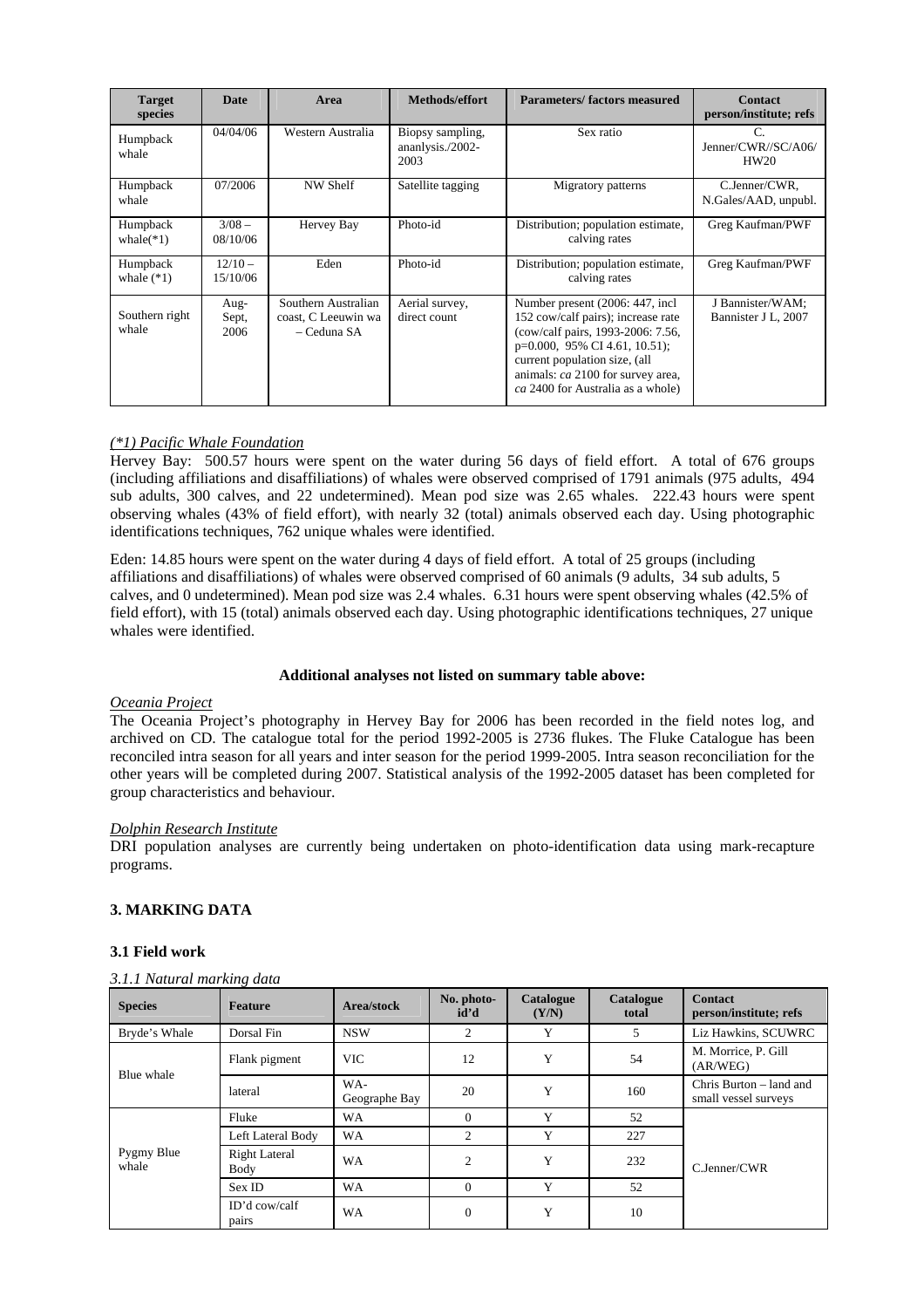| <b>Species</b>                 | <b>Feature</b>                                                                                              | Area/stock                                               | No. photo-<br>id'd                                                 | Catalogue<br>(Y/N) | Catalogue<br>total                                                           | <b>Contact</b><br>person/institute; refs                 |
|--------------------------------|-------------------------------------------------------------------------------------------------------------|----------------------------------------------------------|--------------------------------------------------------------------|--------------------|------------------------------------------------------------------------------|----------------------------------------------------------|
| Dwarf minke<br>whale           | $L & R$ thorax<br>region primarily;<br>plus scar patterns<br>and other unique<br>features where<br>present. | OLD-Northern<br><b>GBR</b>                               | 45 whales<br>ID'd from<br>12<br>encounters;<br>analysis<br>ongoing | Y                  | 45 whales<br>ID'd from 12<br>encounters;<br>analysis<br>ongoing              | Dr A. Birtles & Ms S.<br>Sobtzick, JCU.                  |
|                                | Flukes, Lateral<br>Body                                                                                     | QLD-Hervey<br>Bay                                        | 762                                                                | Y                  | 2762 (through<br>(05)                                                        | Alicia Malo/PWF                                          |
|                                | Flukes, lateral<br>body                                                                                     | NSW-Group E<br>Eden region                               | 27                                                                 | Y                  | 2762 (through<br>05)                                                         |                                                          |
|                                | Fluke                                                                                                       | WA                                                       | 20                                                                 | Y                  | 1550                                                                         |                                                          |
|                                | Left Lateral Body                                                                                           | <b>WA</b>                                                | 34                                                                 | Y                  | 2085                                                                         |                                                          |
|                                | <b>Right Lateral</b><br>Body                                                                                | <b>WA</b>                                                | 30                                                                 | Y                  | 2088                                                                         | C.Jenner/CWR                                             |
|                                | Sex ID (including<br>biopsy results)                                                                        | WA                                                       | $\mathbf{0}$                                                       | Y                  | 419                                                                          |                                                          |
|                                | ID'd cow/calf<br>pairs                                                                                      | WA                                                       | 15<br>2005                                                         | Y                  | 308                                                                          |                                                          |
|                                | Fluke                                                                                                       | WA- Group D                                              | $\mathbf{1}$                                                       | Pending            | Pending                                                                      | S. McKay - WEG                                           |
| Humpback whale                 | Dorsal fin                                                                                                  | WA- Group D                                              | 13                                                                 | Pending            | Pending                                                                      |                                                          |
|                                | Flukes                                                                                                      | TAS/Area V                                               | 3                                                                  | Y                  | 3                                                                            | R. Gales, DPIW                                           |
|                                | Fluke                                                                                                       | NSW-Group E<br>(i)                                       | 6                                                                  | Y                  | ~100                                                                         | Daniel.Burns, SCUWRC                                     |
|                                | Dorsal fin, fluke<br>and general body<br>markings                                                           | VIC-Port<br>Phillip                                      | $\mathbf{1}$                                                       | Y                  | $\mathbf{1}$                                                                 | David Donnelly/DRI                                       |
|                                | Fluke                                                                                                       | Norfolk Is.<br>Group V<br><b>Breeding Stock</b><br>E(ii) | $2(*)$                                                             | Y                  | 3                                                                            | A. Oosterman/NIWS;<br>SC/A06/HW36                        |
|                                | Ventral Flukes/<br>Left & right<br>Dorsal fin/<br>Lateral Body<br>marks                                     | OLD-AreaV<br>Hervey Bay                                  | 950                                                                | Y                  | 2736                                                                         | Trish & Wally Franklin,<br><b>TOP</b>                    |
|                                | Callosity                                                                                                   | SA-Head of<br>Bight                                      | 125                                                                | Y                  | 757                                                                          | R Pirzl (AE)/S Burnell<br>(EubPL); Pirzl et. Al.<br>2006 |
|                                | Callosities                                                                                                 | QLD-Hervey<br>Bay                                        | $\overline{c}$                                                     | Y                  | $\overline{4}$                                                               | Alicia Malo/PWF                                          |
| Southern right<br>whale        | Head callosity<br>pattern                                                                                   | Southern<br>Australia                                    | 2006: 419<br>('good'<br>photos,<br>including<br>duplicates)        | Y                  | 1976-2006:<br>4571 images;<br>858 individs<br>ID'd so far.<br>mainly to 2002 | J Bannister/WAM;<br>Bannister J L, 2007                  |
|                                | Dorsal head<br>(callosities)                                                                                | <b>TAS</b>                                               | 11                                                                 | Y                  | 70                                                                           | R. Gales, DPIW                                           |
|                                | Dorsal Fin                                                                                                  | NSW-<br>Richmond Riv.                                    |                                                                    | Y                  | 23                                                                           | Christine Fury,<br><b>SCUWRC</b>                         |
| Bottlenose                     | Dorsal Fin                                                                                                  | NSW-<br>Clarence River                                   |                                                                    | $\mathbf Y$        | 68                                                                           | Christine Fury,<br><b>SCUWRC</b>                         |
| dolphin                        | Dorsal Fin                                                                                                  | NSW-<br>Northern                                         | 122                                                                | Y                  | 474                                                                          | Liz Hawkins, SCUWRC                                      |
|                                | Dorsal fin                                                                                                  | VIC-Port<br>Phillip                                      | Analysis<br>underway                                               | Y                  | 110                                                                          | David Donnelly, DRI                                      |
| Common dolphin                 | Dorsal fin                                                                                                  | VIC-Port<br>Phillip                                      | 35                                                                 | Y                  | 35                                                                           | David Donnelly/DRI                                       |
|                                | Dorsal Fin                                                                                                  | $\ensuremath{\mathbf{N}}$ NSW                            | $\overline{c}$                                                     | $\mathbf Y$        | 20                                                                           | Liz Hawkins, SCUWRC                                      |
| Indo-Pacific                   | Dorsal fin                                                                                                  | SA                                                       | 15                                                                 | $\mathbf Y$        | 200                                                                          | M Bossley                                                |
| Bottlenose<br>dolphin          | Dorsal fin                                                                                                  | <b>NSW</b>                                               | 116                                                                | Y                  | 132                                                                          | J. Wiszniewski- MQ                                       |
| Short-beaked<br>Common dolphin | Dorsal fin                                                                                                  | SA- Gulf St<br>Vincent                                   | 25                                                                 | Y                  | 28                                                                           | M Bossley                                                |

(\*) NOTE: One (1) fluke identification match occurred between Norfolk Island (19/09/06) and New Caledonia (14/08/06  $\sim$ 

C.Garrigue, *Operation Cetaces*).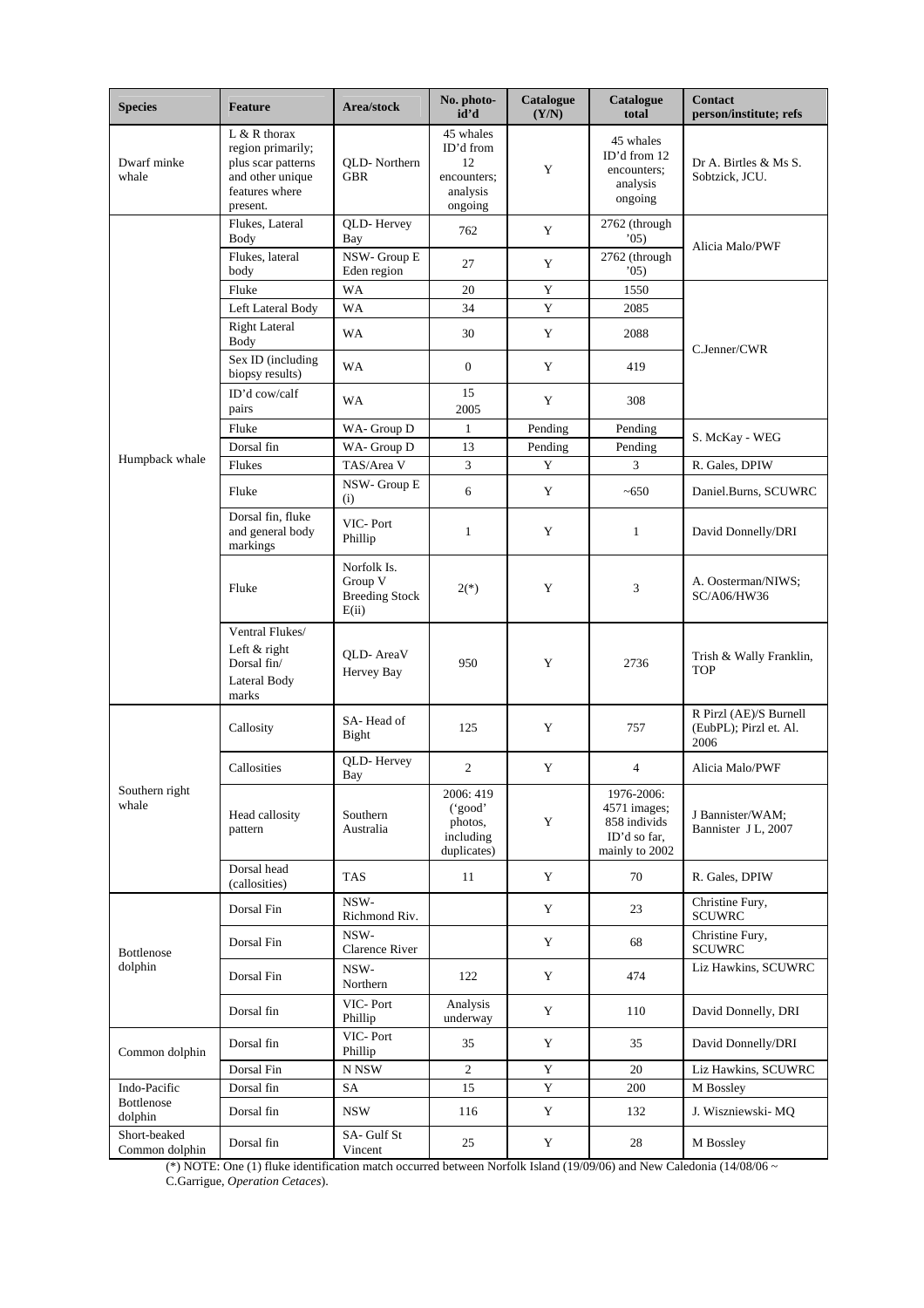# *3.1.2. Artificial marking data*

| <b>Species</b>          | <b>Date</b> | Tag<br>number | <b>Sex</b> | Age class | <b>Notes</b>                                                        |
|-------------------------|-------------|---------------|------------|-----------|---------------------------------------------------------------------|
|                         | 01/12/2006  | W00-401       | Female     | Adult     | Stranded then released SW TAS                                       |
|                         | 01/12/2006  | W00-402       | Male       | Adult     | Stranded then released SW TAS,<br>restranded, euthanized 06/12/2006 |
| Long-finned pilot whale | 01/12/2006  | W00-403       | Female     | Adult     | Stranded then released SW TAS                                       |
|                         | 01/12/2006  | W00-404       | Female     | Adult     | Stranded then released SW TAS,<br>restranded 04/12/2006, deceased.  |
| Pygmy Right whale       | 19/11/2006  | W00-069       | Male       | Adult     | Stranded, released alive SE TAS                                     |

# *3.1.3 Telemetry data*

| <b>Species</b> | Tag type  | No. successfully<br>deploved | <b>Maximum time</b><br>transmitting | Contact person/institute; refs |
|----------------|-----------|------------------------------|-------------------------------------|--------------------------------|
| Blue whale     | Satellite |                              | 0 days                              | C.Jenner/CWR, N.Gales/AAD      |
| Humpback       | Satellite |                              | 20 days                             | C.Jenner/CWR, N.Gales/AAD      |
| whale          | Satellite |                              | 0 days                              | R. Gales, DPIW                 |

# **3.2 Analyses/development of techniques**

# *Southern right whale*

Aspects of the population dynamics of the Head of Bight breeding aggregation, including seasonal patterns of use, trends in the 15 year dataset, and calving cohort shifts detected in 2005 were explored briefly (Pirzl and Burnell 2006). Field surveys conducted in 2006 were summarised (Pirzl et. al. 2006) and detailed analysis of the long-term photo-identification dataset from Head of Bight is underway to determine incidence and nature of predatory and human interactions with the Australian population based on marks and scars patterns.

A code based callosity pattern recognition system was implemented for processing southern right whale photoidentifications for the Head of Bight study (Pirzl et. al. 2006). The system was designed for use with any systematic or opportunistically obtained southern right whale callosity images, including partial identifications.

# *Dwarf minke whale*

Dr A. Birtles & Ms S. Sobtzick, JCU: Based on initial results from 2006, there were 15 within-season resightings. Maximum distance between the re-sightings was about 132km (1 animal, re-sighted 6 days later). There were 6 between year re-sightings, including one female '*Wiggly Nape Streak'* seen in 1999, 2001, 2002, 2005 and 2006; in 2006 she was accompanied by her  $2<sup>nd</sup>$  calf in successive years. On  $11<sup>th</sup>$  July 2006 the first confirmed between-years re-sighting of a male dwarf minke was made ('Seagull Scar Left'; previously seen on 14th July 2004) from Undersea Explorer. This also represents the first confirmed re-sighting of a male oceanic rorqual in its tropical wintering grounds.

# *Humpback whale-NSW & QLD-Pacific Whale Foundation*

Photographs were obtained using Canon D20 and D30 digital cameras equipped with motor drives and 100- 300mm lenses. Each pod approached was designated with a coded number composed of the calendar date and pod number to indicate each consecutive encounter with humpback pods during the day.

For each pod encountered, the following data was recorded: date, time, location (determined by GPS, Map Datum: WGS 84), group size and composition (e.g., calf, adult, sub-adult), and general activity of the whales. In addition, observers recorded the following information while photo-identifying whales: frame number and content (e.g.: fluke, lateral body, etc.) of each photograph taken. All images are subsequently catalogued and recorded according to frame number, time, location, date, pod composition, size, and sex (if determined) for each frame. Song was collected using an amplified hydrophone and a Sony TCD-D8 DAT recorder. Copies of 6 QLD songs bouts were provided to Libby Eyre of Macquarie University, NSW for analysis.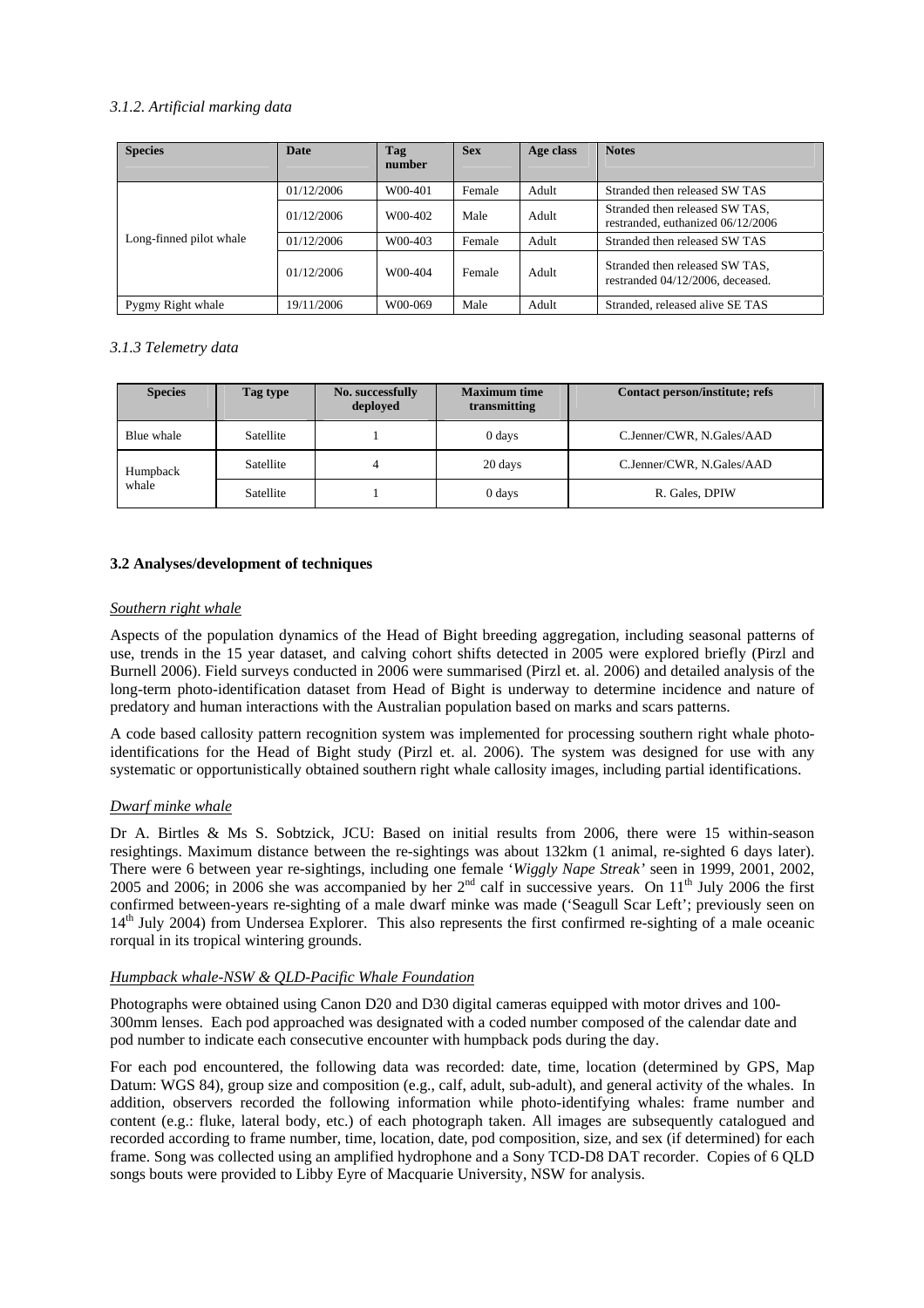#### *Humpback whale-QLD*

Trish and Wally Franklin as PhD Candidates at Southern Cross University are analysing photo-id data for fourteen-year period 1992-2005 which was obtained during The Oceania Projects long-term humpback survey in Hervey Bay. The respective focus of their PhD work is the 'Social and ecological significance of Hervey Bay to the Area V humpback whales' and 'An investigation into genetic relatedness amongst humpback whales in Hervey Bay'.

Collaborations using data from the Hervey Bay Fluke catalogue are underway between Members of the Southern Cross University Whale Centre Group (Dave Paton & Dan Burns) and Members of the South Pacific Whale Research Consortium (Claire Garrigue et al). Papers in preparation from this work are listed in Section 11.2 (Unpublished literature):

# **4. TISSUE/BIOLOGICAL SAMPLES COLLECTED**

| <b>Species</b>                     | Area/stock                 | Calendar year/<br>season - no.<br>collected | Archive<br>d(Y/N) | No.<br>analysed | <b>Total holdings</b> | <b>Contact person/institute</b>         |
|------------------------------------|----------------------------|---------------------------------------------|-------------------|-----------------|-----------------------|-----------------------------------------|
| Pygmy Blue whale                   | WA-Perth<br>Canyon         | 2000/2005                                   | Y                 | 90              | 90                    | C.Jenner/CWR, J.Bannister/WAM           |
|                                    | WA-Group<br>D              | 2002/2003                                   | Y                 | 258             | 258                   | C.Jenner/CWR, M.Brasseur/Edith<br>Cowan |
| Humpback whale                     | TAS-Area<br>v              | 2                                           | Y                 | $\overline{0}$  | $\mathfrak{2}$        | R. Gales, DPIW                          |
|                                    | Norfolk Is.<br>Group V     | $2006 - 2$                                  | N                 | $\overline{0}$  | $\overline{2}$        | I.Kenny/NIWS                            |
|                                    | WA-<br>Australia           | 2006/11                                     |                   |                 |                       | M. Krutzen/University of Zurich         |
| Bottlenose dolphin                 | VIC-PPB                    | 27                                          | Y                 | 27              | 30                    |                                         |
|                                    | VIC-<br>Gippsland<br>Lakes | $\overline{7}$                              | Y                 | $\overline{c}$  | 7                     | Kate Charlton/Monash University         |
| Common Bottlenose<br>dolphin       | <b>NSW</b>                 | 2006/6                                      | N                 | $\overline{0}$  | 112                   |                                         |
| Common dolphin                     | <b>NSW</b>                 | 2006/8                                      | N                 | $\overline{0}$  | 20                    | Joanna Wiszniewski, MQ                  |
| Indo-Pacific<br>bottlenose dolphin | NSW coast                  | 2006/4                                      | N                 | $\Omega$        | 245                   |                                         |

# **4.1 Biopsy samples (summary only)**

# Sloughed skin samples (summary only)

| <b>Species</b> | Area/stock          | Calendar year/<br>season - no.<br>collected | <b>Archive</b><br>d(Y/N) | No.<br>analysed | <b>Total holdings</b> | <b>Contact person/institute</b> |
|----------------|---------------------|---------------------------------------------|--------------------------|-----------------|-----------------------|---------------------------------|
| Humpback whale | AreaV Hervey<br>Bay | 114                                         |                          | 846             | 1356                  | Wally Franklin, TOP             |

# **4.2 Samples from bycatches**

| <b>Species</b>                                                                                                                                                                                                                                                                                                                                                                                                            | Area/stock     | <b>Tissue type(s)</b> | No.<br>collected | <b>Archived</b><br>(Y/N) | No.<br>analysed | <b>Contact person/institute</b>                        |  |  |  |
|---------------------------------------------------------------------------------------------------------------------------------------------------------------------------------------------------------------------------------------------------------------------------------------------------------------------------------------------------------------------------------------------------------------------------|----------------|-----------------------|------------------|--------------------------|-----------------|--------------------------------------------------------|--|--|--|
| Indo-Pacific<br>Bottlenose dolphin(*)                                                                                                                                                                                                                                                                                                                                                                                     | S.A.           | $(**)$                |                  | Y                        | (# )            | C. Kemper/S.A. Museum                                  |  |  |  |
| Common dolphin                                                                                                                                                                                                                                                                                                                                                                                                            | South East QLD | Skin                  | 4                | Y                        |                 | Org.:DPI&F                                             |  |  |  |
| Australian snubfin<br>dolphin                                                                                                                                                                                                                                                                                                                                                                                             | South East OLD | Skin                  | $\mathfrak{D}$   | Y                        |                 | Contact: Baden Lane<br>Email baden.lane@dpi.gld.gov.au |  |  |  |
| Bottlenose dolphin                                                                                                                                                                                                                                                                                                                                                                                                        | South East OLD | Skin                  | $\overline{c}$   | Y                        |                 |                                                        |  |  |  |
| (*) The lists includes- Entanglement probable. Note also that some animals were classed as possible entanglements but were included in 4.3<br>(**) Genetic tissues, (blood, liver, kidney, muscle, skin) reproductives, stomach and intestines, toxic contaminants (liver, kidney, muscle,<br>blubber)<br>(#) Many samples have been analysed for various purposes in the last 10 years and publications written on them. |                |                       |                  |                          |                 |                                                        |  |  |  |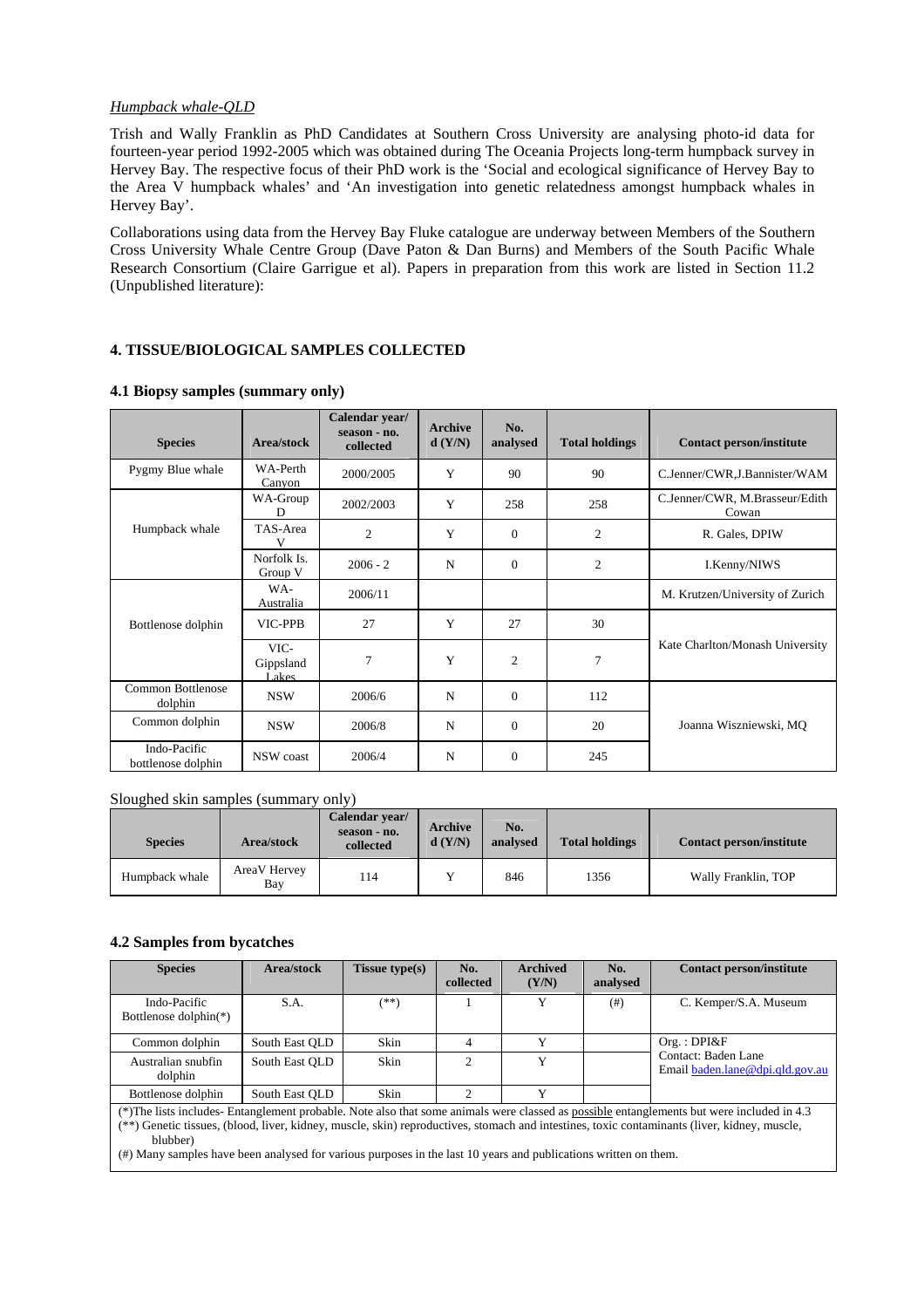# **4.3 Samples from stranded animals**

| <b>Species</b>                     | Area/stock          | Tissue type(s)*                                                                                       | No.<br>collected | <b>Archived</b><br>(Y/N) | No.<br>analysed                      | <b>Contact person/institute</b> |
|------------------------------------|---------------------|-------------------------------------------------------------------------------------------------------|------------------|--------------------------|--------------------------------------|---------------------------------|
| Pygmy Blue whale                   | WA-Group<br>D       | Skin, blubber                                                                                         | $\mathbf{1}$     | N                        | $\boldsymbol{0}$                     | C.Jenner/CWR                    |
|                                    | <b>SE QLD</b>       | Baleen & blubber                                                                                      | $\mathbf{1}$     |                          |                                      | col.limpus@epa.qld.gov.au       |
| Humpback whale                     | <b>NSW</b>          | Lung, liver, brain,<br>baleen, kidney                                                                 | $\mathbf{1}$     | Y                        |                                      | C.Fury, SCUWRC                  |
| Minke whale                        | <b>TAS</b>          | Blubber(2), skin(2),                                                                                  | $\overline{c}$   | Y                        |                                      | R. Gales / DPIW                 |
| Southern right<br>whale            | S.A.                | Genetic tissues                                                                                       | $\mathbf{1}$     | Y                        | $^{\#}$                              | C. Kemper/S.A. Museum           |
|                                    | <b>VIC</b>          | Muscle                                                                                                | $\mathbf{1}$     | Y                        |                                      | R.O'Brien/MV                    |
| Pygmy Right whale                  | <b>TAS</b>          | Skin                                                                                                  | $\mathbf{1}$     | Y                        |                                      | R. Gales / DPIW                 |
|                                    | S.A.                | $**$                                                                                                  | $\mathfrak{2}$   | Y                        | #                                    | C. Kemper/S.A. Museum           |
|                                    | S.A.                | $\ast$                                                                                                | $\mathbf{1}$     | Y                        | #                                    | C. Kemper/S.A. Museum           |
| Sperm Whale                        | <b>TAS</b>          | Skin                                                                                                  | $\mathbf{1}$     | Y                        |                                      | R. Gales / DPIW                 |
|                                    | <b>VIC</b>          | Muscle                                                                                                | $\mathbf{1}$     | Y                        |                                      | R.O'Brien/MV                    |
|                                    | <b>TAS</b>          | Blubber, skin, skull                                                                                  | $\mathbf{1}$     | Y                        |                                      | R. Gales / DPIW                 |
| Andrews beaked<br>whale            | <b>TAS</b>          | blubber, muscle, kidney,<br>liver, skin, stomach<br>contents, skeleton                                | $\mathbf{1}$     | Y                        |                                      | R. Gales / DPIW                 |
|                                    | S.A.                | $\ast\ast$                                                                                            | 5                | Y                        | #                                    | C. Kemper/S.A. Museum           |
|                                    | <b>TAS</b>          | Blubber (2), skin(4),                                                                                 | $\overline{4}$   | Y                        |                                      | R. Gales / DPIW                 |
|                                    | <b>VIC</b>          | Muscle                                                                                                | 10               | Y                        |                                      | R.O'Brien/MV                    |
| Bottlenose dolphin                 | VIC-SE<br>Australia | Skin, blubber, liver,<br>kidney, melon                                                                | 3                | Y                        | 3<br>(genetics<br>only)              | Kate Charlton/Monash University |
|                                    | <b>NSW</b>          | Liver, heart, kidney,<br>muscle, ovary, lung,<br>spleen, blubber, stomach<br>contents                 | 3                | Y                        |                                      | C.Fury, SCUWRC                  |
| Common<br>Bottlenose dolphin       | S.A.                | $**$                                                                                                  | $\overline{c}$   | Y                        | #                                    | C. Kemper/S.A. Museum           |
| Indo-Pacific<br>Bottlenose dolphin | S.A.                | $\ast$ $\ast$                                                                                         | 6                | Y                        | #                                    | C. Kemper/S.A. Museum           |
|                                    | <b>TAS</b>          | $Blubber(3)$ , muscle $(2)$ ,<br>skin $(4)$ , kidney $(2)$ ,<br>liver(2), stomach<br>contents $(2)$ . | 4                | Y                        |                                      | R. Gales / DPIW                 |
| Common dolphin                     | <b>VIC</b>          | Muscle                                                                                                | $\mathbf{1}$     | Y                        |                                      | R.O'Brien/MV                    |
|                                    | VIC-SE<br>Australia | Skin, blubber, liver,<br>kidney, melon                                                                | $\mathbf{2}$     | Y                        | $\overline{c}$<br>(genetics<br>only) | Kate Charlton/Monash University |
| Short-beaked<br>Common dolphin     | S.A.                | $\ast\ast$                                                                                            | 25               | Y                        | #                                    | C. Kemper/S.A. Museum           |
| False Killer Whale                 | <b>VIC</b>          | Muscle                                                                                                | $\mathbf{1}$     | Y                        |                                      | R.O'Brien/MV                    |
| Hector's Beaked<br>Whale           | S.A.                | Genetic tissues                                                                                       | $\mathbf{1}$     | Y                        | #                                    | C. Kemper/S.A. Museum           |
|                                    | S.A.                | $\ast$                                                                                                | $\mathbf{1}$     | Y                        | #                                    | C. Kemper/S.A. Museum           |
| Long-finned Pilot<br>Whale         | <b>TAS</b>          | Blubber(24), muscle(24),<br>skin (27), teeth(24),<br>Stomach(20)                                      | 27               | Y                        |                                      | R. Gales / DPIW                 |
| Melon-headed<br>whale              | NSW                 | Liver, heart, kidney,<br>muscle, lung, spleen,<br>blubber,                                            | $\mathbf{1}$     | Y                        |                                      | C.Fury, SCUWRC                  |
| Pantropical spotted<br>dolphin     | NSW                 | Liver, heart, kidney,<br>muscle, lung, spleen,<br>blubber, stomach<br>contents                        | $\mathbf{1}$     | Y                        |                                      | C.Fury, SCUWRC                  |

\*Complete sets of tissue samples were not collected from all animals because in some cases the state of decomposition made this inappropriate and/or the animal was not studied by S.A. Museum.

\*\* Genetic tissues, (blood, liver, kidney, muscle, skin) reproductives, stomach and intestines, toxic contaminants (liver, kidney, muscle, blubber)

#Many samples have been analysed for various purposes and publications written on them.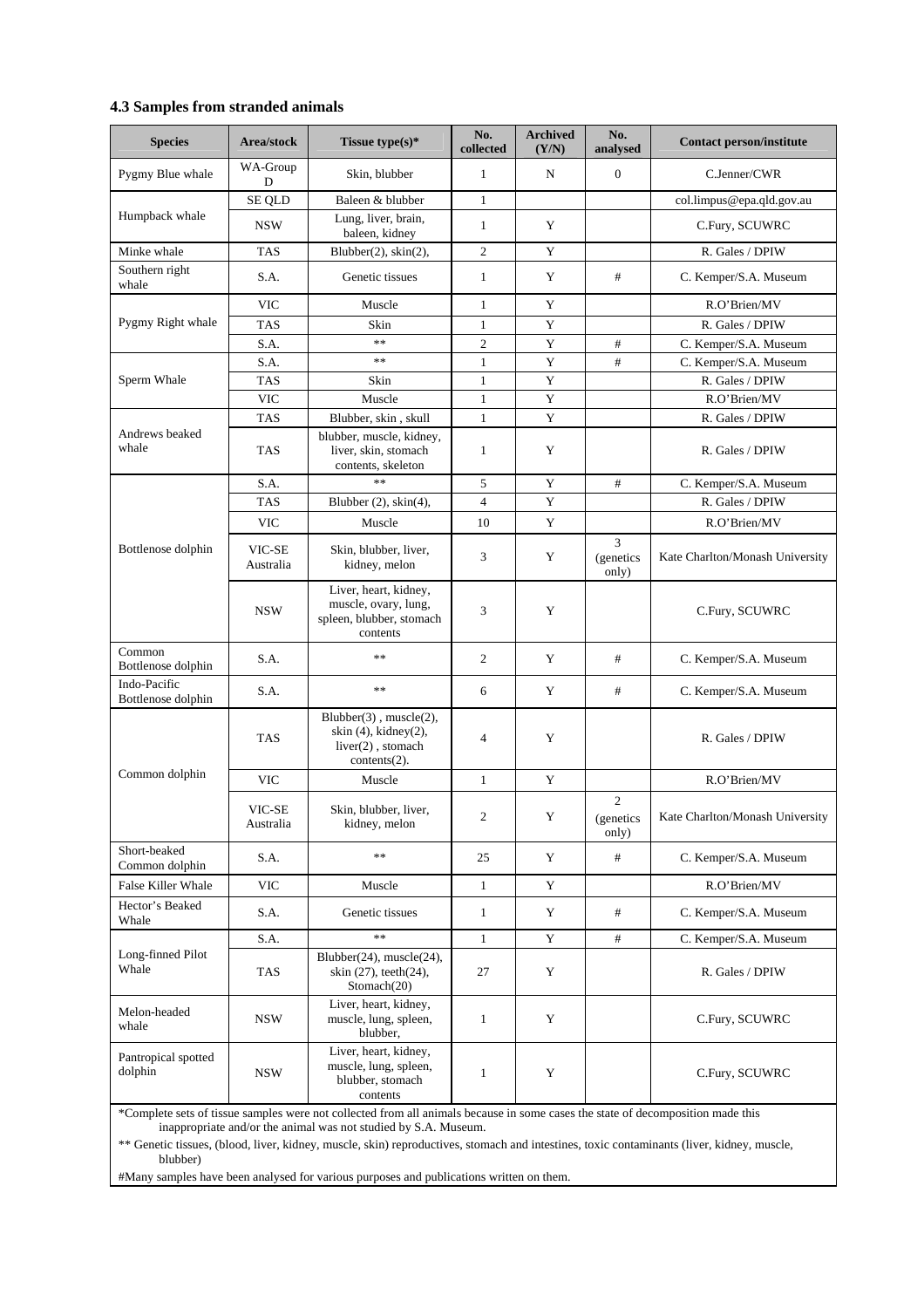# **4.4 Analyses/development of techniques**

# *Bottlenose dolphins (UNSW)*

Molecular genetic analyses to investigate patterns of relatedness, affiliations and social networks among female bottlenose dolphins in Shark Bay, Western Australia are ongoing. Female bottlenose dolphins are generally thought to associate in 'bands' or 'cliques', but associations between individual females are not as strong as those between adult males and can be highly variable. This project will explore the following: (1) female-female associations using dyadic association indices and social network analysis; (2) the role of kinship in female patterns of association; and, (3) the relationships between female calving success, social bonds and kinship. For more information, contact Celine Frere (c.frere@student.unsw.edu.au) or Dr. William Sherwin (w.sherwin@unsw.edu.au). See also the webpage of the Monkey Mia Dolphin Reseach Consortium (http://www.monkeymiadolphins.org/).

# *Cuvier's beaked whales (UNSW)*

This project aims to identify distinct population units for conservation and management in Cuvier's beaked whales worldwide. Over 400 samples (22% soft tissue, 78% bone) have been obtained from specimens stranded along the coasts of over 30 countries, including Australia, with the assistance and collaboration of numerous museums and other scientific institutions. These include the Australian Museum Sydney, the South Australian Museum, and the Queensland Museum. The majority of specimens sampled for this study were collected in the last 30 years (1970's to present; 65%). Approximately half of the samples are now held at UNSW and laboratory work (DNA extraction and sequencing) is in progress. Permitting issues are causing delays with some of the other samples but these should be resolved in the next few months. For more information, contact: Dr. Merel Dalebout (m.dalebout@unsw.edu.au).

# *Dolphin Research Institute- VIC*

DRI samples collected during 2006 are in the process of being genetically processed and analysed. The DNA of these samples have been extracted and the mitochondrial DNA control region and cytochrome *b* have been sequenced and nuclear (microsatellite markers) are currently being analysed. Genetic data is being processed at Monash University. Liver, kidney and blubber samples will be processed and analysed throughout 2007 at Monash University.

#### *Humpback whale- QLD*

DNA analysis of Sloughed Skin Samples being undertaken by Megan Anderson and Wally Franklin (Anderson *et al*, 2001 and Elphinstone *et al*, 2003), at the Centre for Animal Conservation Genetics, Southern Cross University, under the Supervision of Professor Peter Baverstock. Analysis of total holdings will be completed and up to date by end of 2007. The following references on the development of technique are relevant:.

#### *Humpback whale genetic analyses-SCUWRC*

Two main analyses of genetic data were undertaken at the Southern Cross University Whale Research Centre in 2006.

1. Genetic comparison of the Western Australian and Eastern Australian humpback whales stocks. Analyses were conducted using mitochondrial and nuclear DNA and included descriptions of stock structuring, gene flow, measures of genetic diversity and tracking of individual movements between and within each stock.

Results suggest that subtle stock structuring is present between the WA and EA stocks, which exhibit a moderate level of gene flow. This finding supports previous results from discovery tagging and acoustic research which found mixing of the WA and EA stocks, and confirms that this mixing of stocks is biologically functional. Although gene flow is believed to be moderate between the two stocks, no instances of movements of individual whales between the two coasts were detected. Detection of movements of individual whales within stocks, however, suggests a high level of site fidelity to a specific migratory route. Both stocks possess similarly high levels of genetic diversity refuting previous suggestions that historic commercial whaling practices had impacted negatively upon the genetic diversity within the species. The low frequencies of mitochondrial haplotypes which form a uniquely diverged clade only found to occur within the Southern Hemisphere, was noted as cause for concern, as removal of even small numbers of whales possessing this clade could potentially lead to the loss of this evolutionary unique genetic variation.

2. Genetic comparison of Eastern Australian humpback whales to humpback whale stocks from breeding grounds from Western Australia to Colombia (Stocks D-G). Analyses were conducted using mitochondrial DNA and included analyses of stock structuring, gene flow and measures of genetic diversity.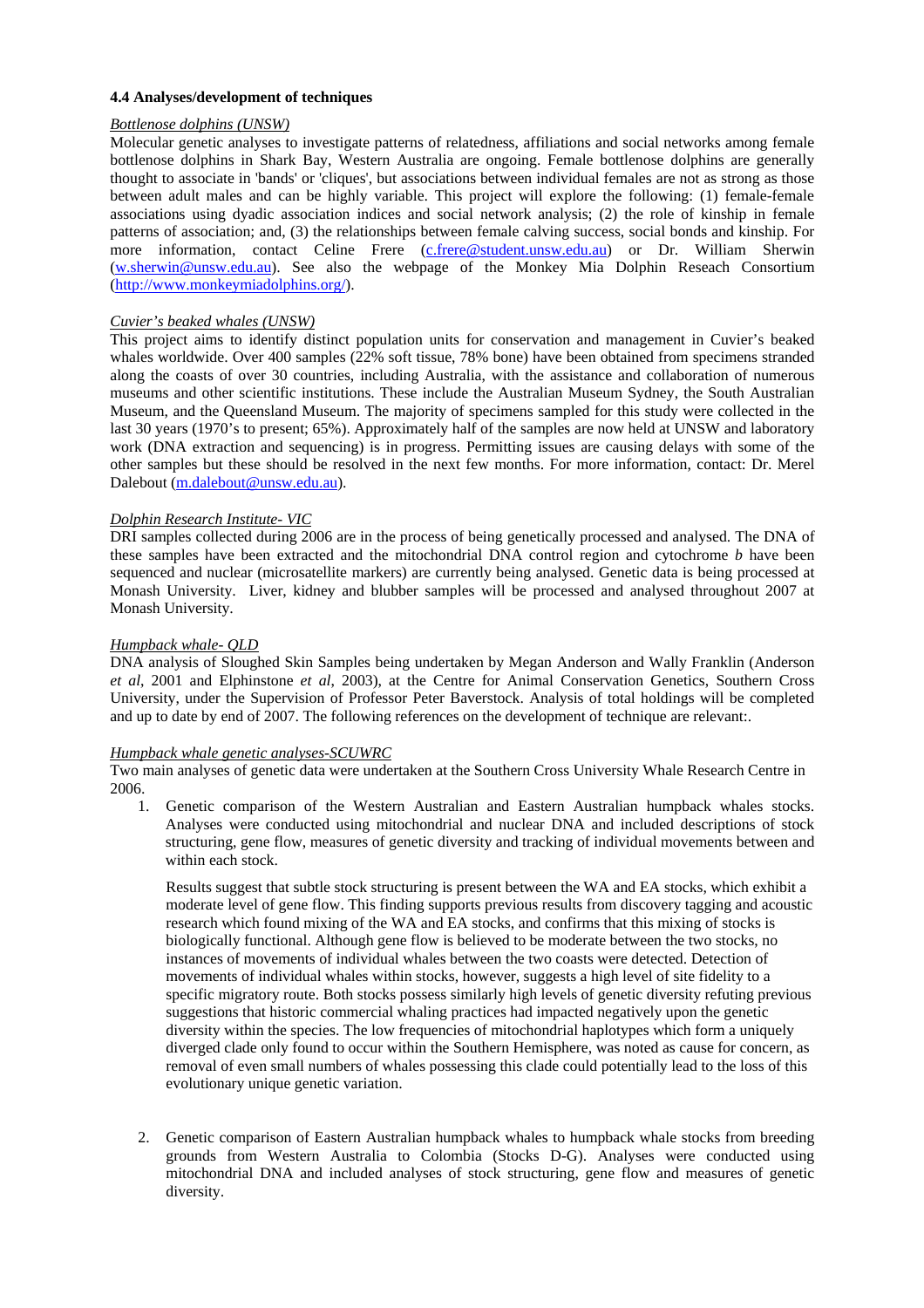This analysis revealed significant differences between the Eastern Australian whales and those from throughout the South Pacific (New Caledonia, Tonga, Cook Islands, French Polynesia and Colombia) as well as Western Australia. Structure between adjacent breeding areas tended to be weaker than those which were more distant from one another. Levels of genetic variation were found to be similar within all breeding stocks and were quite high in comparison to previous studies from the Northern Hemisphere.

This analysis was conducted for consideration by the Scientific Committee of the International Whaling Commission. A more in-depth analysis is currently being conducted and is anticipated to be published in the Comprehensive Assessment of Southern Hemisphere Humpback whales volume of the Journal of Cetacean Research and Management in 2007.

#### *Sperm whales-TAS*

Age determination for 29 stranded sperm whales has been performed by analysing the annual growth layer groups in the tooth dentine, using tooth sectioning and the acid etching technique. Diet samples collected from two animals have also been analysed. These data are to be compiled and published in the future.

# **5. POLLUTION STUDIES**

# Heavy metal and organochlorine levels in South Australia

C. Kemper continues to work with students from Flinders University who are undertaking studies of heavy metal and organochlorine levels in South Australia. A paper summarizing the data for three dolphin species is ready for submission (Lavery et al. in prep.). A second manuscript (near final stages) reports on the results of an honours project in 2005 that found markers of pathology related to heavy metals in adult Indo-Pacific Bottlenose dolphin in South Australia (Lavery et al. in prep.).

Trish Lavery has recently embarked on a PhD project that, in part, attempts to relate toxic contaminants to lung parasite loads in South Australian dolphins.

# Long-term Water Quality Monitoring Program, Hervey Bay Marine Park 1993-2006

During the 2006 humpback season The Oceania Project undertook the  $14<sup>th</sup>$  year of Chlorophyll A sampling for a long-term habitat and water quality monitoring program, in the Whale Management and Monitoring Area of the Hervey Bay Marine Park. The program is being conducted in conjunction with Andrew Moss, Environment Division, Queensland Environment Protection Agency. Weekly triplicate Chlorophyll A samples were obtained from 6 structured geographical areas within the Hervey Bay Marine Park between August 5th and October 15th 2006. Outcomes of the first five years of monitoring (1993/1997) and the eleven years of monitoring (1993- 2003) are published in Moss and Kocovski (1998) and "Long-term monitoring of chlorophyll-a in Hervey Bay, Queensland (1993-2003) by The Oceania Project" (http://www.epa.qld.gov.au/publications?id=1771)

# **6. STATISTICS FOR LARGE CETACEANS**

# **6.1 Corrections to earlier years' statistics for large whales**

Humpback whale-  $20^{th}$  November 2005: A dead juvenile female humpback whale was caught in a net off Thirroul. ORRCA, NPWS and Fisheries released and towed the carcass out to sea.

# **6.2 Direct catches of large whales (commercial, aboriginal and scientific permits) for the calendar year 2006**

N/A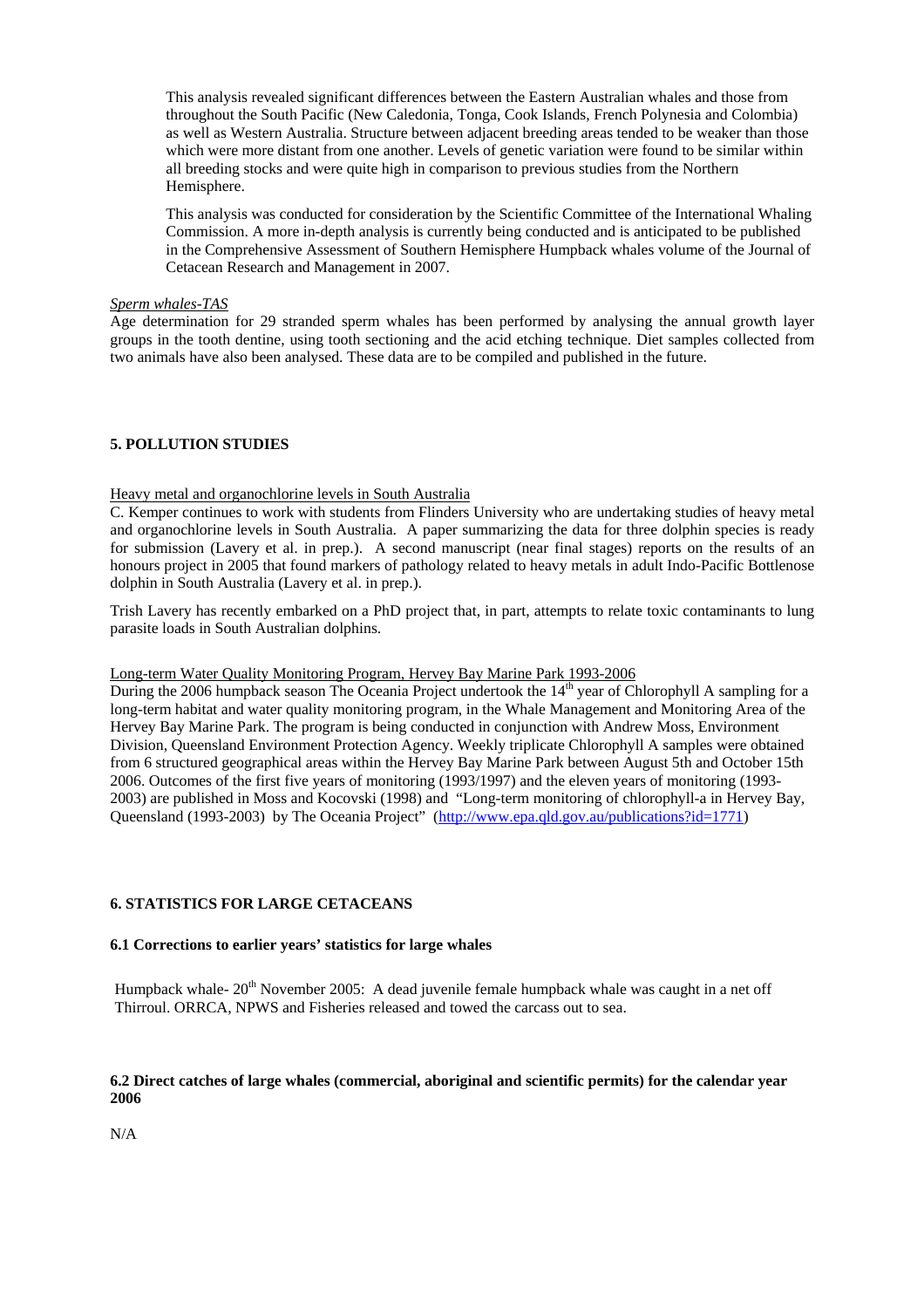#### **6.3 Anthropogenic mortality of large whales for the calendar year 2006**

#### *6.3.1 Observed or reported ship strikes of large whales (including non-fatal events)*

Please indicate type of vessel, e.g. High-speed Ferry (HSF), Large Cargo (LC), Military (M), Fishing Vessel (FV), Passenger Carrying Excursion (PC), Other (O). Fate: Indicate if the whale swam away (X), appeared seriously injured (I), killed (D). Example given.

| Whale<br>species       | <b>Sex</b> | No | <b>Date</b>          | <b>Location</b>                                     | <b>Vessel</b><br>type | <b>Speed</b> | Fate | How<br>observed            | Contact person/institute<br>and refs                  |
|------------------------|------------|----|----------------------|-----------------------------------------------------|-----------------------|--------------|------|----------------------------|-------------------------------------------------------|
| Humpback<br>whale *    | U          |    | 15 July<br>2006      | Whitsundays<br>$19^{\circ}59.20$ 'S.<br>148°54.30'E | PC                    | $\mathbf{U}$ | U    | Member<br>of the<br>public | EPA<br>PO BOX 15155, City East,<br>OLD 4002.          |
| Humpback<br>whale $**$ | U          |    | 25<br>August<br>2006 | Whitsundays<br>$20^{\circ}19.33$ 'S.<br>148°55.19'E | PC                    | U            | Ι    | Tourism<br>operator        | Col Limpus<br>0732277718<br>col.limpus@epa.qld.gov.au |
| Pygmy Blue<br>whale*** | U          |    | 1/12/06              | Gage Roads near<br>Fremantle, WA                    | M                     | $\mathbf{U}$ | D    | Post<br>mortem             | C.Jenner/CWR,<br>C,Salgado-Kent/Curtin Uni            |

\* Whale struck by 50ft yacht reversing in Nara Inlet. Whale struck with hull not propeller.

\*\* Whale stuck by a trimaran. Whale swam away. Minor damage to the animals rear quarters reported.

\*\*\*A pygmy blue whale was struck by an Australian navy frigate (HMAS Ballarat) in Gage Roads near Fremantle WA on Dec 01, 2006. The whale washed up dead on Capricorn Beach, north of Perth on Dec 05. The navy reported the strike on the Saturday, Dec 02. A skin & blubber sample was collected on Dec 06. Measurements of blubber thickness along the length of the whale were recorded at that time.

# *6.3.2 Fishery bycatch of large whales*

Indicate fate of whale  $(R =$  released alive,  $D =$  discarded dead or seriously injured,  $K =$  kept for sale or specimen), targeted fish species (e.g. tuna, herring, etc.). Please use the internationally recognised standard gear description codes from FAO (given in Appendix 1), although more detail can be supplied if known. More detailed information and illustrations of the different types of fishing gear can be found on the FAO/FIGIS website<sup>1</sup>. Please also include any instances of entanglement in shark exclusion nets, which are another important source of bycatch. Please indicate how observed:  $M =$  dedicated marine mammal observer,  $F =$  Fishery onboard observer,  $V =$  vessel logbook,  $A =$  anecdotal,  $DA =$  documented anecdotal, photos, etc.

| Whale<br>species                        | <b>Sex</b>   | No.          | <b>Date</b>                        | <b>Location</b>                                | Fate         | <b>Targeted</b><br>fish<br>species | Gear       | How<br>observe<br>$d$ ? | <b>Source or contact</b>                           |
|-----------------------------------------|--------------|--------------|------------------------------------|------------------------------------------------|--------------|------------------------------------|------------|-------------------------|----------------------------------------------------|
| Humpback<br>whale $(*1)$                | $\mathbf{I}$ | $\mathbf{1}$ | 17 August<br>2006                  | 18°41.767'S.<br>149°21.388'E                   | $\mathsf{R}$ | Mackerel                           | <b>GN</b>  | DA<br>Skipper           | EPA<br>PO BOX 15155, City                          |
| Unconfirmed<br>humpback<br>whale $(*2)$ | U            | 1            | 24 August<br>2006                  | Off Goat Bay,<br>Hayman Island,<br>Whitsundays | $\mathbf{U}$ | U                                  | <b>NK</b>  | A                       | East, QLD 4002.<br>Col Limpus<br>0732277718        |
| Humpback<br>whale $(*3)$                | F            | 1            | 26/09                              | Hervey Bay                                     | D            | U                                  | buoys      | m                       | col.limpus@epa.qld.go<br>v.au                      |
| Humpback<br>whale                       | $\mathbf{I}$ | 1            | 19 July<br>2006                    | 28.0265 S<br>153.4411 E                        | $\mathsf{R}$ | <b>Shark</b>                       | <b>NSC</b> | F                       | ODPI&F<br><b>Baden</b> Lane                        |
| Humpback<br>whale                       | U            | $\mathbf{1}$ | $\mathfrak{D}$<br>November<br>2006 | Coolum Beach.<br>Sunshine Coast                | $\mathsf{R}$ | <b>Shark</b>                       | <b>NSC</b> | F                       | baden.lane@dpi.qld.go<br>v.au                      |
| Humpback<br>whale $(*4)$                | U            | $\mathbf{1}$ | 17/12/2006                         | 43.027 S<br>147.95 E                           | D            | $\mathbf{U}$                       | <b>MIS</b> | DA                      | R. Gales / DPIW                                    |
| Humpback<br>whale                       | U            | $\mathbf{1}$ | 05/06                              | 32:54:376 S;<br>115:19:498 E                   | $\mathsf{R}$ | Western<br>Rock<br>Lobster         | <b>FPO</b> | M                       | Doug Coughran,<br>Department of<br>Environment and |
| Humpback<br>whale                       | U            | $\mathbf{1}$ | 05/06                              | 28:51:940 S;<br>114:01:390 E                   | $\mathsf{R}$ | Western<br>Rock<br>Lobster         | <b>FPO</b> | M                       | Conservation                                       |
| Humpback<br>whale                       | U            | $\mathbf{1}$ | 06/06                              | 34:25:511 S;<br>115:14:924 E                   |              | Unknown<br>$(*5)$                  | <b>NK</b>  | $\overline{F}$          |                                                    |
| Humpback<br>whale                       | $\mathbf{U}$ | $\mathbf{1}$ | 06/06                              | 29:51:770 S:<br>114:41:861 E                   | $\mathbb{R}$ | Western<br>Rock<br>Lobster         | <b>FPO</b> | M                       |                                                    |

<sup>1</sup> *http://www.fao.org/figis/servlet/static?dom=root&xml=tech/gears\_search.xml*

 $\overline{a}$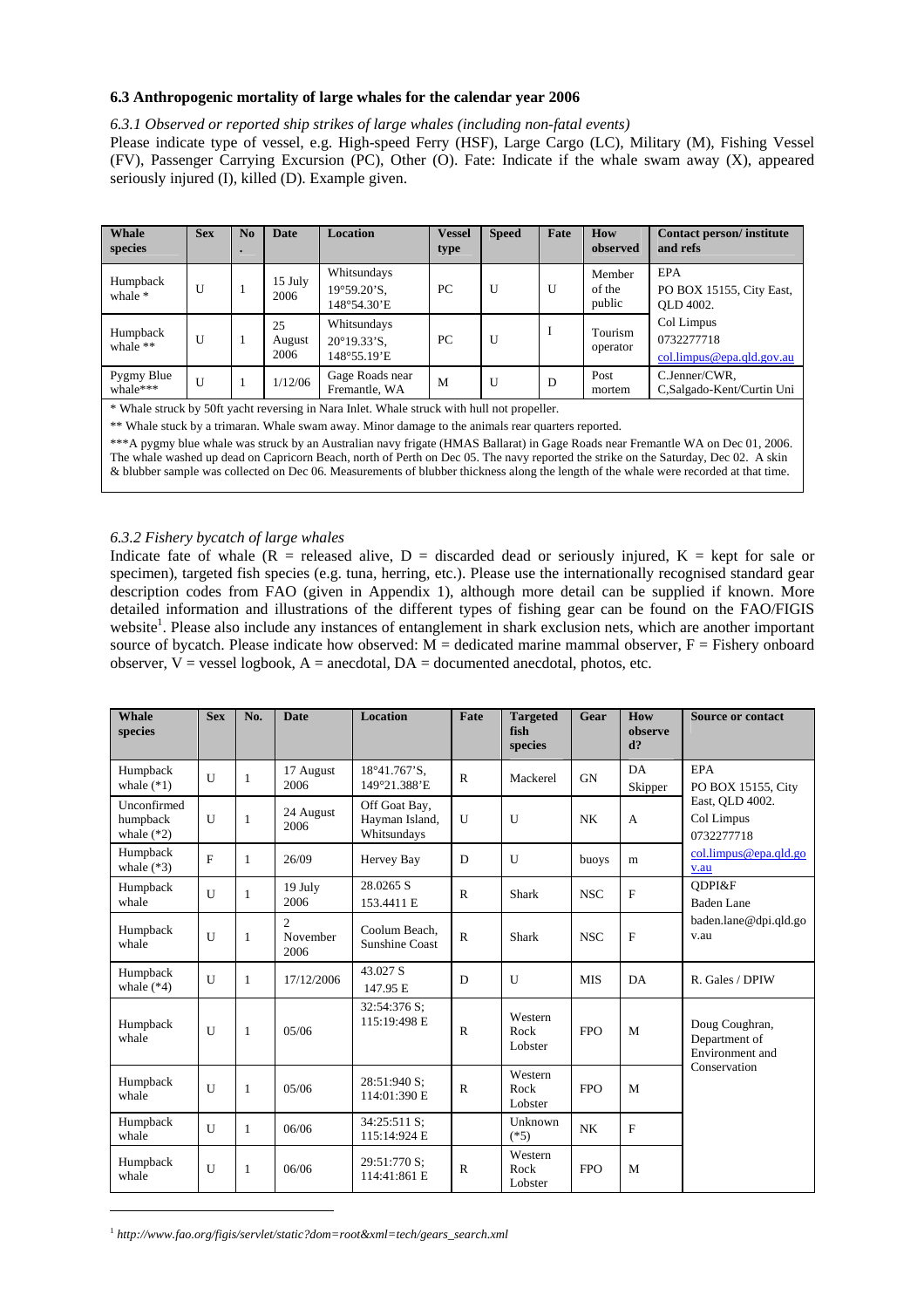| <b>Whale</b><br>species  | <b>Sex</b> | No.          | <b>Date</b> | <b>Location</b>                | Fate         | <b>Targeted</b><br>fish<br>species | Gear                | How<br>observe<br>$d$ ?                     | <b>Source or contact</b> |
|--------------------------|------------|--------------|-------------|--------------------------------|--------------|------------------------------------|---------------------|---------------------------------------------|--------------------------|
| Humpback<br>whale        | U          | -1           | 06/06       | 32:54:376 S;<br>115:19:498 E   | $\mathbb{R}$ | Western<br>Rock<br>Lobster         | <b>FPO</b>          | M                                           |                          |
| Humpback<br>whale        | U          | 1            | 06/06       | $31:16:255$ S;<br>115:19:420 E | $\mathbb{R}$ | Western<br>Rock<br>Lobster         | <b>FPO</b>          | M                                           |                          |
| Humpback<br>whale        | U          | $\mathbf{1}$ | 07/06       | 31:58:806 S:<br>115:36:758 E   |              | Unknown<br>(E)                     | <b>NK</b>           | M                                           |                          |
| Humpback<br>whale        | U          | $\mathbf{1}$ | 07/06       | $28:17 S$ ;<br>114:21 E        |              | Western<br>Rock<br>Lobster         | <b>FPO</b>          | M                                           |                          |
| Humpback<br>whale        | U          | 1            | 07/06       | Beacon Island                  |              | Western<br>Rock<br>Lobster         | <b>FPO</b>          | $\mathbf F$                                 |                          |
| Humpback<br>whale $(*6)$ | U          | $\mathbf{1}$ | 24/05/06    | Lake Cathie<br>Beach           | D            | U                                  | MIS-<br>nettin<br>g | D.A.                                        | <b>ORRCA</b>             |
| Sperm Whale<br>$(*7)$    | $M$ ?      | $\mathbf{1}$ | 28/4/06     | 36 18 6 S<br>139 42 10 E       | D            | U                                  | LL                  | S.A.<br>Museum<br>partial<br>post<br>mortem | C. Kemper/S.A.<br>Museum |

Comments:

(\*1) 150m of net was around the body of the whale, pinning both pectoral fins and covering the mouth, eyes, blowhole, body and tail. A number of 15cm white floats were attached to the net. All net was removed and recovered by the QDPI&F Marine Animal Release Team.

(\*2) Member of the public reported a whale with buoys (6 inches diameter) attached travelling with another whale. QPWS deployed staff in a spotter aircraft. No sightings of whale with buoys.

(\*3) observed entangled in gear on 26/09, gear removed, found dead 2 nautical miles offshore from south Arch western side of Fraser Island Platypus Bay on 27/09/06

(\*4) Entangled Humpback sighted with 14mm orange rope, attempted disentanglement unsuccessful

(\*5) Suspected international gear

(\*6) Likely entanglement. A dead 9.2m humpback washed ashore with netting entangled around its tail. The same animal was reported to be floating further out at sea the day before.

(\*7). Possible entanglement, flukes missing suggests long-line

# **7. STATISTICS FOR SMALL CETACEANS**

# **7.1 Corrections to earlier years' statistics for small cetaceans**

In 2005, a total of 56 bottlenose dolphins were taken as bycatch in the Pilbara fish trawl (52 dead, 4 alive), including 10 male, and 3 females, in the region of 19-20°S latitude, 116-119°E longitude.

# **7.2 Direct catches of small cetaceans for the calendar year 2006**

N.A.

# **7.3 Anthropogenic mortality of small cetaceans for the calendar year 2006**

*7.3.1 Observed or reported ship strikes of small cetaceans (including non fatal events)* 

| <b>Species</b>                                                                                                                                                                                                                                      | <b>Sex</b> | No. | <b>Date</b> | <b>Location</b>                                                | <b>Vessel</b><br>type | <b>Speed</b> | Fate | How<br>observed          | Contact person/<br>institute and refs                                                   |  |
|-----------------------------------------------------------------------------------------------------------------------------------------------------------------------------------------------------------------------------------------------------|------------|-----|-------------|----------------------------------------------------------------|-----------------------|--------------|------|--------------------------|-----------------------------------------------------------------------------------------|--|
| Common<br>dolphin                                                                                                                                                                                                                                   | U          |     |             | Found dead 200m east<br>of Kirribilli Point,<br>Sydney Harbour | $\mathbf{U}$          | U            | D    | Collected by<br>NSW DEC* | Jane Hall, Aust.<br>Registry of<br>Wildlife Health,<br>Taronga Zoo<br><b>Sydney NSW</b> |  |
| Bottlenose<br>dolphin                                                                                                                                                                                                                               | U          |     | 12/3/0      | Pacific Palms                                                  | U                     | U            | D    | $DA**$                   | <b>ORRCA</b>                                                                            |  |
| * Collected by NSW DEC and transported to Taronga Zoo for necropsy (06M167). Animal was in advanced state of decomposition and no<br>necropsy was performed. There was significant and severe trauma to the carcase indicative of propeller strike. |            |     |             |                                                                |                       |              |      |                          |                                                                                         |  |

\*\* The animal had suffered many lacerations that were consistent with both a shark attack & a boat strike, suggesting one followed the other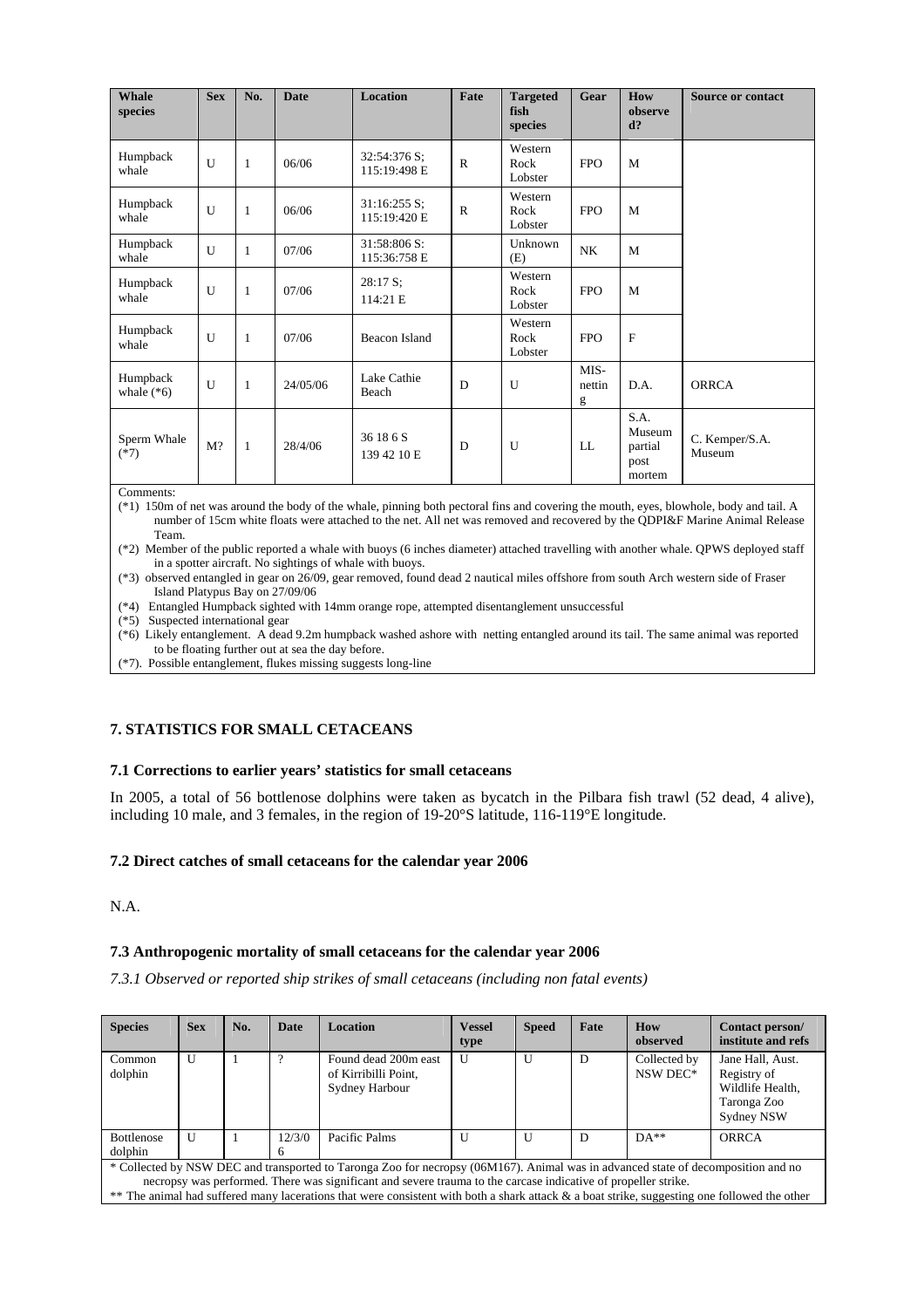# *7.3.2 Fishery bycatch of small cetaceans*

| <b>Species</b>        | <b>Sex</b>        | No             | <b>Date</b>                                                                                                                             | <b>Location</b>                                            | Fate         | <b>Targeted fish</b><br>species | Gear         | How<br>observed?                             | Source or<br>contact                                                                                                          |
|-----------------------|-------------------|----------------|-----------------------------------------------------------------------------------------------------------------------------------------|------------------------------------------------------------|--------------|---------------------------------|--------------|----------------------------------------------|-------------------------------------------------------------------------------------------------------------------------------|
| Australian<br>snubfin | U                 | $\mathbf{1}$   | 13 October<br>2006 (*1)                                                                                                                 | 19°06.570'S,<br>146°50.593'E                               | $\mathbb{R}$ | Shark                           | <b>NSC</b>   | $\overline{F}$<br>Shark<br>contractor        |                                                                                                                               |
| dolphin               | $\mathbf M$<br>&F | $\overline{2}$ | 19<br>November<br>2006                                                                                                                  | $-19.2550$ 'S<br>146.8483'E                                | $\mathbf{D}$ | Shark                           | <b>NSC</b>   | $\overline{F}$<br>Shark<br>contractor        |                                                                                                                               |
|                       | M                 | $\mathbf{1}$   | 14<br>September<br>$2006$ ( $*2$ )                                                                                                      | $26^{0}48.46$ 'S<br>153 <sup>0</sup> 08.74'E               | $\mathbb{R}$ | Shark                           | <b>NSC</b>   | $\overline{F}$<br>Shark<br>contractor        |                                                                                                                               |
|                       | М                 | $\mathbf{1}$   | 23 May<br>2006                                                                                                                          | $-26.3939'S$<br>153.0657'E                                 | D            | Shark                           | <b>NSC</b>   | $\overline{F}$<br>Shark<br>contractor        |                                                                                                                               |
|                       | $\overline{F}$    | $\mathbf{1}$   | 13 January<br>2006                                                                                                                      | Noosa Beach<br>shark net,<br>Sunshine Coast                | D            | Shark                           | <b>NSC</b>   | F<br><b>Shark</b><br>contractor              | DPI&F<br><b>Baden</b> Lane<br>baden.lane@dpi                                                                                  |
|                       | M                 | $\mathbf{1}$   | 14 May<br>2006                                                                                                                          | $-25.8987'S$<br>153.0977'E                                 | D            | <b>Shark</b>                    | <b>NSC</b>   | $\mathbf{F}$<br>Shark<br>contractor          | .qld.gov.au                                                                                                                   |
|                       | U                 | $\mathbf{1}$   | 24 May<br>2006                                                                                                                          | $-25.8941$ 'S<br>153.0970'                                 | D            | Shark                           | <b>NSC</b>   | $\overline{F}$<br><b>Shark</b><br>contractor |                                                                                                                               |
| Bottlenose            | U                 | $\mathbf{1}$   | 24 August<br>2006                                                                                                                       | North<br>Stradbroke<br>Island drum<br>line, Moreton<br>Bay | A            | Shark                           | <b>NSC</b>   | $\overline{F}$<br>Shark<br>contractor        |                                                                                                                               |
| dolphin               | М                 | $\mathbf{1}$   | 26 January<br>2006                                                                                                                      | Noosa shark<br>net, Sunshine<br>Coast                      | D            | Shark                           | <b>NSC</b>   | ${\bf F}$<br><b>Shark</b><br>contractor      |                                                                                                                               |
|                       | U                 | $\mathbf{1}$   | 4/01/06<br>$(*3)$                                                                                                                       | $32^{\circ}03^{\circ}S$ ;<br>$115^{\circ}45$ 'E            | ${\bf R}$    | Unknown                         | RG           | $\mathbf F$                                  | Doug<br>Coughran, DEC                                                                                                         |
|                       | U                 | $\mathbf{1}$   | 10/06                                                                                                                                   | 151 19' 45" E<br>33 38' 58" S                              | D            | <b>Sharks</b>                   | <b>NSC</b>   | $\boldsymbol{\mathrm{F}}$                    | Dennis Reid,<br><b>NSW DPI</b>                                                                                                |
|                       | $\mathbf F$       | $\mathbf{1}$   | 11/06                                                                                                                                   | 151 19' 45" E<br>33 38' 58" S                              | D            | <b>Sharks</b>                   | <b>NSC</b>   | F                                            | Dennis Reid,<br><b>NSW DPI</b>                                                                                                |
|                       | U                 | $\mathbf{1}$   | 30/10                                                                                                                                   | Evans Head                                                 | D            |                                 |              | Stranded<br>dead $(*4)$                      | Christine Fury,<br><b>SCUWRC</b>                                                                                              |
|                       | 7M/2<br>F,<br>14U | 23             | 01-06/06<br>(1 <sup>st</sup> 2)<br>quarters of<br>$2006.3^{rd}$ &<br>$4th$ quarters<br>will be<br>reported in<br>next year's<br>report) | $~19-20$ °S,<br>$~116-119$ <sup>o</sup> E                  | 21D,<br>2A   | Multiple                        | TX           | F/DA                                         | Commercial<br>Fisheries<br>Program<br>Department of<br>Fisheries (WA)<br>168-170 St<br>Georges<br>Terrace, Perth,<br>WA, 6000 |
|                       | $\mathbf F$       | $\mathbf{1}$   | 3 October<br>2006                                                                                                                       | Alexandra<br>Headland,<br>Sunshine Coast<br>shark net      | D            | Shark                           | $_{\rm NSC}$ | F-Shark<br>contractor                        | DPI&F<br><b>Baden</b> Lane<br>baden.lane@dpi<br>.qld.gov.au                                                                   |
|                       | U                 | $\mathbf{1}$   | $\mathbf{1}$<br>November<br>$2006(*5)$                                                                                                  | Surfair Resort,<br>Sunshine Coast<br>shark drum line       | ${\bf R}$    | Shark                           | <b>NSC</b>   | F-Shark<br>contractor                        |                                                                                                                               |
|                       | $\mathbf F$       | $\overline{2}$ | 11 October<br>2006                                                                                                                      | $28^08.067$ 'S<br>153°30.602'E                             | $\mathbf D$  | Shark                           | $_{\rm NSC}$ | F-Shark<br>contractor                        |                                                                                                                               |
| Common<br>dolphin     | $F +$<br>U        | $\overline{2}$ | 7 February<br>2006                                                                                                                      | $-28.1583'S$<br>153.5381'E                                 | D            | Shark                           | $_{\rm NSC}$ | F-Shark<br>contractor                        |                                                                                                                               |
|                       | U                 | $\mathbf{1}$   | 8 April<br>2006                                                                                                                         | $27^{\circ}58.406^{\circ}S$<br>153°26.161'E                | $\mathbf D$  | Shark                           | $_{\rm NSC}$ | F-Shark<br>contractor                        |                                                                                                                               |
|                       | U                 | $\mathbf{1}$   | 24 May<br>2006                                                                                                                          | $-25.8941'$<br>153.0970'E                                  | D            | Shark                           | $_{\rm NSC}$ | F-Shark<br>contractor                        |                                                                                                                               |
|                       | $\mathbf F$       | $\mathbf{1}$   | 28 March<br>2006                                                                                                                        | Wurtulla shark<br>net, Sunshine<br>Coast                   | D            | Shark                           | <b>NSC</b>   | F-Shark<br>contractor                        |                                                                                                                               |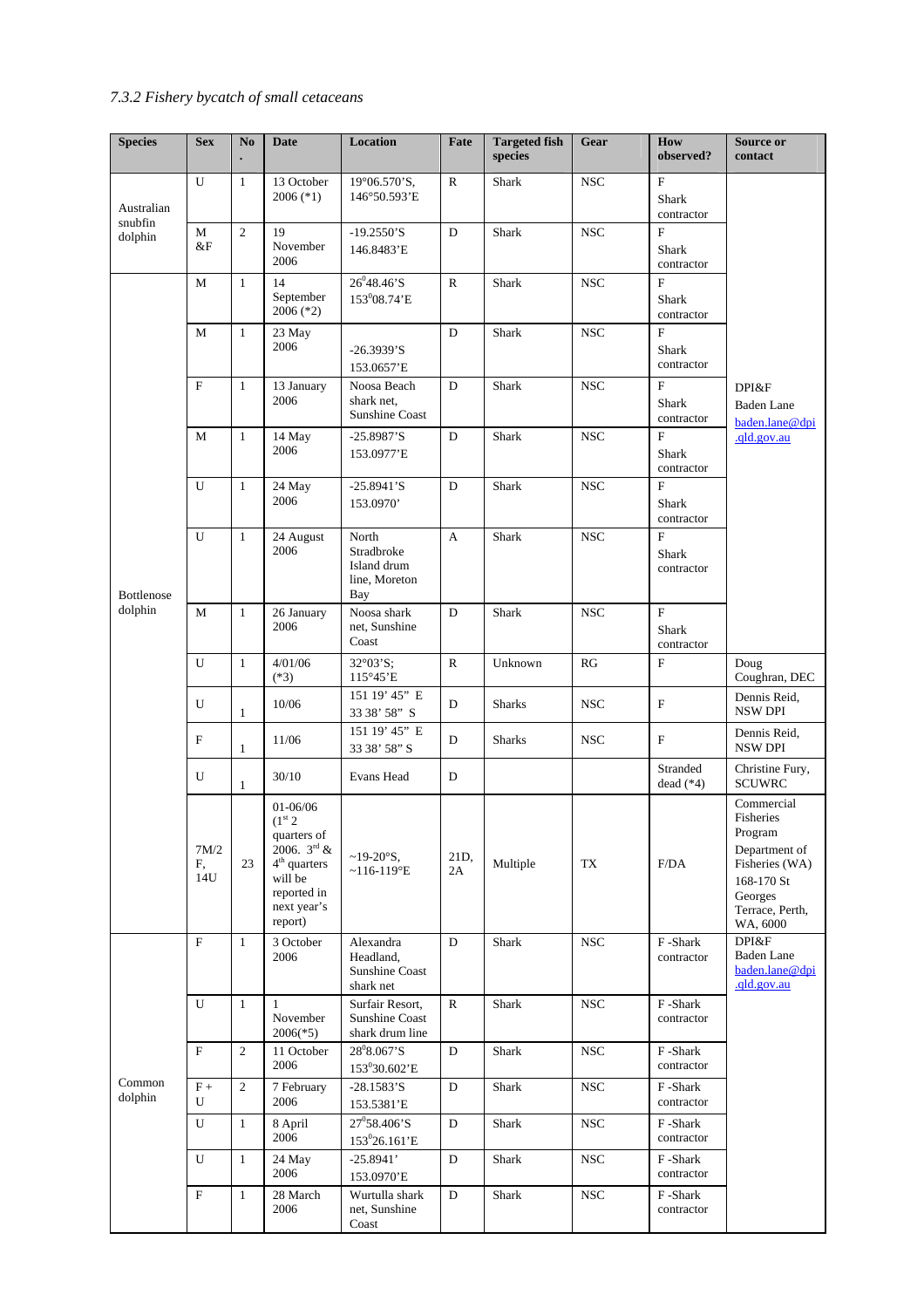| <b>Species</b>                   | <b>Sex</b>   | No           | <b>Date</b>            | <b>Location</b>                                                          | Fate         | <b>Targeted fish</b><br>species       | Gear                                 | How<br>observed?                                 | Source or<br>contact                                                                                                        |
|----------------------------------|--------------|--------------|------------------------|--------------------------------------------------------------------------|--------------|---------------------------------------|--------------------------------------|--------------------------------------------------|-----------------------------------------------------------------------------------------------------------------------------|
|                                  | U            | $\mathbf{1}$ | 8 April<br>2006        | Wurtulla shark<br>net, Sunshine<br>Coast                                 | D            | Shark                                 | <b>NSC</b>                           | F-Shark<br>contractor                            |                                                                                                                             |
|                                  | $\mathbf F$  | $\mathbf{1}$ | 29 May<br>2006         | $-26.3939'S$<br>153.0657'E                                               | D            | <b>Shark</b>                          | <b>NSC</b>                           | F-Shark<br>contractor                            |                                                                                                                             |
| Common                           | M            | $\mathbf{1}$ | 4 June 2006            | $-26.3939'S$<br>153.0657'E                                               | D            | <b>Shark</b>                          | <b>NSC</b>                           | F-Shark<br>contractor                            |                                                                                                                             |
| dolphin<br>(contd)               | $\mathbf F$  | $\mathbf{1}$ | 25 July<br>2006        | <b>Bribie Island</b><br>shark drumline                                   | D            | Shark                                 | <b>NSC</b>                           | F-Shark<br>contractor                            |                                                                                                                             |
|                                  | M            | $\mathbf{1}$ | 11<br>December<br>2006 | Noosa shark<br>net. Sunshine<br>Coast                                    | D            | Shark                                 | <b>NSC</b>                           | F-Shark<br>contractor                            |                                                                                                                             |
|                                  | U            | $\mathbf{1}$ | 10/06                  | 151 17' 53" E<br>33 43' 11" S                                            | D            | Shark                                 | <b>NSC</b>                           | $\mathbf F$                                      | Dennis Reid,<br><b>NSW DPI</b>                                                                                              |
|                                  | $\mathbf{U}$ | $\mathbf{1}$ | 26/3/06                | Whale Beach-<br><b>NSW</b>                                               | D            | Shark                                 | <b>NSC</b>                           |                                                  | <b>ORRCA</b>                                                                                                                |
| Indo-                            | U            | 1            | 8/7/06                 | 34 47 15 S<br>138 32 00 E                                                | $\mathbb{R}$ | Unknown                               | <b>MIS</b>                           | M                                                |                                                                                                                             |
| Pacific<br>Bottlenose<br>dolphin | $\mathbf{F}$ | $\mathbf{1}$ | Found<br>10/9/06       | 32 59 40 S<br>137 46 30 E                                                | K            | <b>Unknown</b>                        | NK                                   | S.A.<br>Museum<br>post<br>mortem                 | C. Kemper/S.A.<br>Museum                                                                                                    |
| Pilot whale                      |              | $\mathbf{1}$ | 6/06/2006              | 28°E 160°S                                                               | R            | Large tuna<br>and billfish<br>species | <b>LLD</b>                           | V                                                | AFMA PO Box<br>7051, Canberra<br><b>Business Centre</b><br><b>ACT 2610</b><br>$(02)$ 6225 5322<br>Tim.Smith@af<br>ma.gov.au |
| Short-<br>beaked                 | U            | 5            | 2005/2006<br>$(*6)$    | Spencer<br>Gulf/Investigato<br>r Strait                                  | D            | Pilchard                              | PS1/PS2                              | M                                                | <b>SARDI</b> Aquatic<br>Sciences                                                                                            |
| Common<br>dolphin                | U            | $\mathbf{1}$ | Reported<br>15/6/06    | 32 56 17 S<br>137 45 54 E                                                | D            | Finfish                               | <b>MIS</b><br>(aquacultur<br>e cage) | A                                                | C. Kemper/S.A.<br>Museum                                                                                                    |
| Spinner<br>dolphin               | M            | $\mathbf{1}$ | 15 March<br>2006       | Kurrawa Beach<br>shark net, Gold<br>Coast<br>$-28.0265$ 'S<br>153.4411'E | D            | Shark                                 | <b>NSC</b>                           | $\boldsymbol{\mathrm{F}}$<br>Shark<br>contractor | DPI&F<br>Baden Lane<br>baden.lane@dpi<br>.qld.gov.au                                                                        |
| Striped<br>dolphin               |              | $\mathbf{1}$ | 17/03/2006             | 27°E 154°S                                                               | R            | Large tuna<br>and billfish<br>species | <b>LLD</b>                           | $\mathbf V$                                      | AFMA PO Box<br>7051, Canberra                                                                                               |
| Unid.<br>Dolphin                 |              | $\mathbf{1}$ | 13/10/2006             | $14°S$ 137°S                                                             | D            | Prawns                                | <b>TBS</b>                           | V                                                | <b>Business Centre</b><br><b>ACT 2610</b><br>$(02)$ 6225 5322                                                               |
| Unid.<br>Toothed<br>whale        |              | $\mathbf{1}$ | 12/01/2006             | 29°E 160°S                                                               | R            | Large tuna<br>and billfish<br>species | <b>LLD</b>                           | $\ensuremath{\mathbf{V}}$                        | Tim.Smith@af<br>ma.gov.au                                                                                                   |
| Unid.<br>Dolphin                 | $\mathbf U$  | $\mathbf{1}$ | Reported<br>4/9/06     | 32 56 12 S<br>137 45 54 E                                                | ${\rm D}$    | Kingfish                              | <b>MIS</b><br>(aquacultur<br>e cage) | A                                                | C. Kemper/S.A.<br>Museum                                                                                                    |

Comments:

(\*1) The dolphin was released alive. The dolphin was not hooked, but had rope around the tail. The rope was removed without injury to the dolphin.

(\*2) Dolphin caught in the net by it's pectoral fin. It was released and sent to Sea World for rehabilitation

(\*3) Entangled in fishing line. Disentangled

(\*4) Fluke cut off by knife or sharp item

(\*5) The dolphin was released alive. The hook was embedded in the pectoral fin.

(\*6) May have occurred in 2005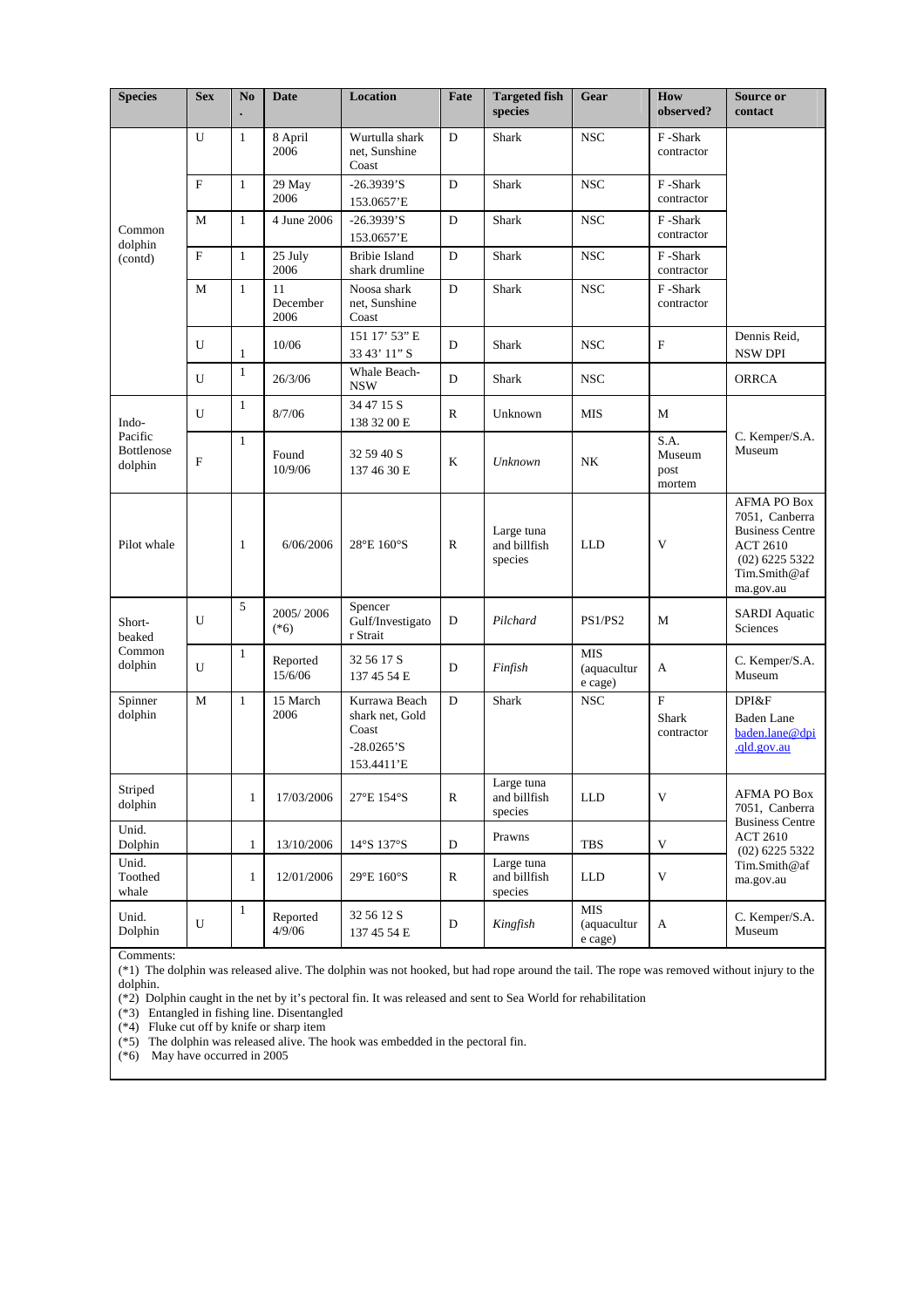#### **8. STRANDINGS**

#### *New South Wales*

NSW: NPWS – Contact Geoff Ross (Acting Manager, Wildlife Licensing and Management Unit, Reserve and Wildlife Conservation Branch, P.O. Box 1967, Hurstville NSW 1481) for information from the NPWS incident database. This includes the date, location, outcome, autopsy detail (when available) and contact personnel for 8 stranding events in NSW during 2006.

NSW: ORRCA - Contact Ronald Ling (ronaldling@optusnet.com.au) for information on stranded cetaceans, entanglements, incidents and carcasses attended to by ORRCA.

NSW: SCUWRC - Contact Christine Fury (Southern Cross University Whale Research Centre, Southern Cross University, PO Box 157, Lismore, NSW, 2480) for information on stranded cetaceans in northern NSW, postmortems are conducted and samples are routinely collected from almost all stranded animals and deposited in the Southern Cross University Museum. During 2006 the tissues from 3 *Tursiops aduncus*, 1 *Stenella attenuata*, 1 *Peponocephala electra* and 1 *Megaptera novaeangliae* were collected. Analysis is pending for these samples.

#### *Northern Territory*

Animal Rescue number is 08 89994536 Marine strandings – diverted through from Animal Rescue 08 89209219

#### *Queensland*

No material was deposited in the Museum of Tropical Queensland during 2006*.* Dr Carden Wallace can be contacted for details of specimens previously deposited.

*Dr Col Limpus, QEPA, PO Box 155, Brisbane Albert Street, Qld 4002, tel: 0732277718:* The EPA maintains a database of marine wildlife strandings and deaths, called StrandNet. This records information on where injured, dying and dead marine cetaceans have been found in Queensland. The EPA assesses the cause of the injuries or death where known, and summarises that information in annual reports. Most reports of individual strandings are supplied by staff of the EPA and Great Barrier Reef Marine Park Authority. Some of those reports come in via the statewide stranding hotline, 1300 130 372. Other reports come from rescue organisations such as Sea World and Underwater World and the general public.

| <b>Species</b>                   | No.<br>strandings | No. post<br>mortems | Contact person(s)/ Institute(s) | Contact email address(es) |  |
|----------------------------------|-------------------|---------------------|---------------------------------|---------------------------|--|
| Humpback whale                   | 7                 | $\theta$            |                                 |                           |  |
| Minke whale                      |                   | $\theta$            |                                 |                           |  |
| Sperm whale                      |                   | $\theta$            |                                 |                           |  |
| Unidentified whale               | 6                 | $\theta$            |                                 |                           |  |
| Australian Snubfin<br>dolphin    |                   | $\Omega$            | Dr Col Limpus EPA               | col.limpus@epa.qld.gov.au |  |
| Bottlenose dolphin               | 5                 |                     |                                 |                           |  |
| Common dolphin                   | 3                 | $\overline{c}$      |                                 |                           |  |
| Dolphin sp.                      | 6                 | $\theta$            |                                 |                           |  |
| Indo-Pacific humpback<br>dolphin | 3                 | $\Omega$            |                                 |                           |  |
| Melon-headed whale               | 3                 | $\overline{c}$      |                                 |                           |  |

#### *South Australia*

The South Australian Museum and Department for Environment and Heritage SA have a programme of reporting and collecting as many dead cetaceans as possible from South Australia. In the past year or so the effort has been somewhat scaled back (because of lack of resources) to put more emphasis on Gulf St Vincent. However, rare and important specimens are still collected from other parts of the State. The Dolphin Trauma Group, PIRSA Fisheries, volunteers, students, members of the public are important contributors to the programme.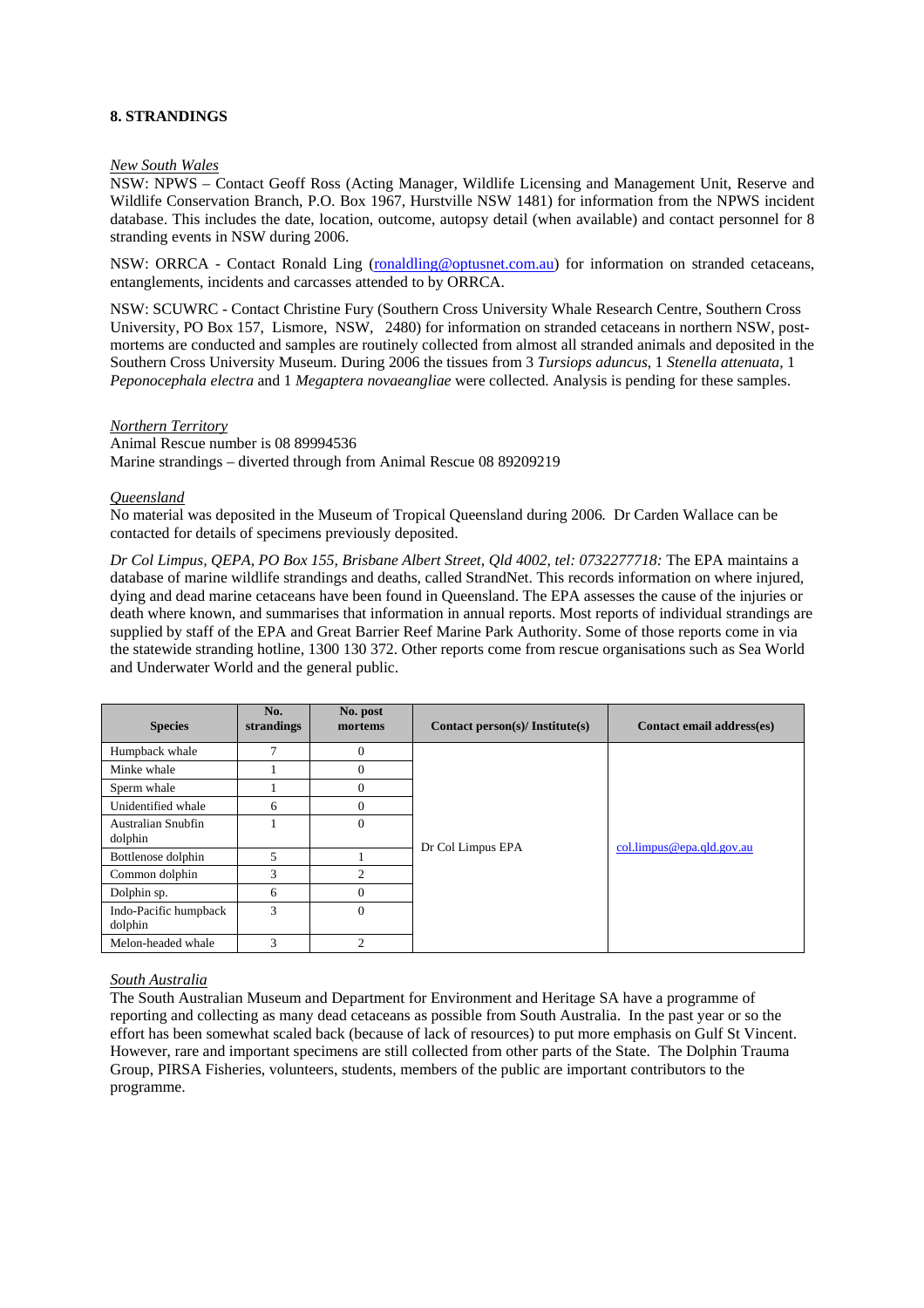| <b>Species</b>                            | No.<br>strandings | No. post<br>mortems | Contact person(s)/ Institute(s) | Contact email address(es)    |
|-------------------------------------------|-------------------|---------------------|---------------------------------|------------------------------|
| Southern right whale                      |                   | $\Omega$            |                                 |                              |
| Pygmy Right whale                         | 3                 | $\overline{2}$      |                                 |                              |
| Short-beaked Common<br>dolphin            | 31                | 26                  |                                 |                              |
| Long-finned Pilot<br>Whale                |                   |                     |                                 |                              |
| <b>Indo-Pacific Bottlenose</b><br>dolphin | 6                 | 6                   | C. Kemper/S.A. Museum           | Kemper.Cath@saugov.sa.gov.au |
| Common Bottlenose<br>dolphin              | 2                 | $\overline{2}$      |                                 |                              |
| Bottlenose dolphin                        | 10                | 5                   |                                 |                              |
| Unid. Dolphin                             | 4                 | $\Omega$            |                                 |                              |
| Sperm Whale                               | $\overline{c}$    |                     |                                 |                              |
| Hector's Beaked Whale                     |                   | $\Omega$            |                                 |                              |
| Unid. Beaked Whale                        |                   | $\Omega$            |                                 |                              |

*Tasmania* Dr. Rosemary Gales Section Head Wildlife and Marine Conservation Section Biodiversity Conservation Branch DPIW, Box 44 Hobart 7001 Tasmania Email: Rosemary.Gales@dpiwe.tas.gov.au

# *Victoria*

Strandings along the Victorian coastline were attended by David Donnelly (DRI), Kate Charlton (Monash University) and members representing both Victorian Strandings Network and the Melbourne Museum. Specimens collected will be incorporated into the Melbourne Museum IWC report.

# *West Australia*

Opportunistic stranding reports are received by DEC offices from staff members and members of the public. Wherever possible a site visit is arranged to assist the animal to return to sea, to confirm identification and to determine the cause of death (if applicable). Stranding reports are entered into a centralised database once identification has been confirmed. Identification is undertaken by experienced staff in person if possible. If not possible, then less experienced observers are requested to provide photographs, measurements, teeth counts and/or DNA.

| <b>Species</b>               | No.<br>strandings | No. post<br>mortems | Contact person(s)/ Institute(s)                                     | Contact email address(es)   |
|------------------------------|-------------------|---------------------|---------------------------------------------------------------------|-----------------------------|
| Pygmy sperm whale            |                   |                     |                                                                     |                             |
| Humpback whale               | 6                 |                     |                                                                     |                             |
| Gray's beaked whale          |                   |                     |                                                                     |                             |
| Sperm whale                  |                   |                     | Doug Coughran, Department of<br><b>Environment and Conservation</b> | doug.coughran@dec.wa.gov.au |
| Striped dolphin              |                   |                     |                                                                     |                             |
| Common Bottlenose<br>dolphin | 13                |                     |                                                                     |                             |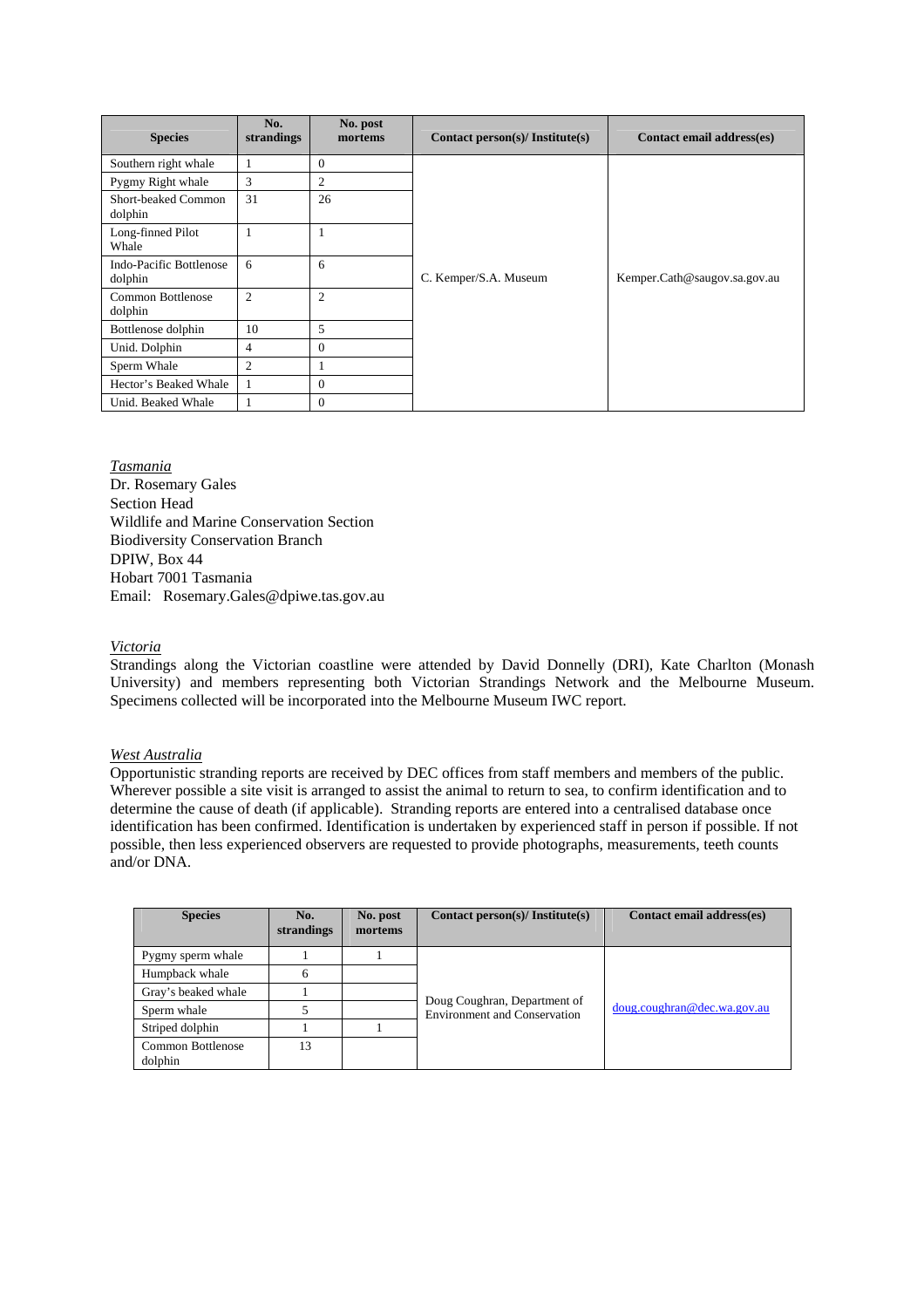# **9. OTHER STUDIES AND ANALYSES**

#### *Acoustic surveys of Southern Ocean waters— Jason Gedamke, AGAD*

Two ARPs (Scripps Inst. Oceanography) were deployed in March 2006 off Davis station east Antarctica. They were recovered in March 2007 and each has a continuous 13 month record of underwater low frequency sound (>250 Hz). Two successive deployments of ARPS in these locations have allowed two years of continuous recordings to be collected from these locations (Gedamke et al, 2006a). These will be analysed to determine the seasonal presence of blue and fin whales and compared with data collected from the Cape Leeuwin hydrophone array for Comprehensive Nuclear Test Ban Treaty Organization. In addition, 3 acoustic loggers (in collaboration with Rob McCauley, Curtin University) were deployed between October 2005 and March 2006 along a line of longitude south of Tasmania to offshore of Dumont D'Urville, on the Antarctic Continent. All three instruments were recovered after sampling (<2000Hz) approximately a year of data (15 minutes recorded every hour) and will allow assessment of seasonal presence of vocal whales and seals along this large north-south transect.

In addition, from January to March, 2006 a broad-scale acoustic sonobuoy survey was conducted in the waters of eastern Antarctica from 30-80 degrees East. Sonobuoys were deployed every 30nm along 11 north-south transects to assess distribution and relative abundance of calling whales and seals (Gedamke et al, 2006b).

#### *Auckland Islands, New Zealand, Southern right whales Sex Determination and mtDNA sequencing—Glenn Dunshea, AGAD*

Samples gathered from the Auckland Island Southern right whales have been used for sex determination and (in collaboration with Scott Baker) the mtDNA control region has been sequenced, along with typing of 4 hypervariable microsatellite loci. This analysis has revealed that the samples came from 62 females and 76 males. The genotyping has revealed 14 samples were recaptures from previously sampled individuals, 12 of which were unexpected (i.e. with 2 it was suspected in the field that the sample was a recapture – these were usually samples following each other of animals in the same social group). Sorting of the image library is nearly complete and analysis will be on-going to determine the minimum number of individuals recorded and to assess the use of the photo catalogue for mark recapture analysis for abundance estimates at the breeding ground during the study period. Two transects of Laurie Harbor and Port Ross were also done by boating down the middle of the harbor at <5 knots and counting individuals on either side using one observer with binoculars per side. The first of these transects was conducted from a 4.5m R.I.B and yielded a minimum count of 49 adults and 8 cow calf pairs. The second transect, conducted 5 days later and from a platform 3m above water level yielded a minimum adult count of 83 adults and 21 cow calf pairs.

#### *Assessing interactions between dolphins, and fishing and aquaculture in Spencer Gulf, SA (Harcourt and Kemper)*

Both students involved in this project (see reports for 2004 and 2005) are in the final stages of writing their PhDs. Sue Gibbs has obtained excellent results on the relationship between diet (including isotope concentrations in teeth) and species' ecology in South Australia.

# *Bottlenose dolphin studies, WA*

- Dr J. Mann Behaviour and communication in bottlenose dolphins in Shark Bay
- Dr M. Krutzen Genetic study of bottlenose dolphins along WA coastline (PhD thesis)
- Dr. B. Sherwin Genetic study of bottlenose dolphins.
- Dr A. Samuels Effects of food provisioning on the behaviour of dolphins, Human-dolphin interactions at Monkey Mia and social maturation of wild juvenile dolphins.

#### *Bottlenose dolphins Abundance - Byron Bay Region, NSW*

Southern Cross University Whale Research Centre (SCUWRC) estimated the abundance of the bottlenose dolphin population in the Byron Bay region (Brunswick Heads to Ballina) to be over 800individuals. The population is composed of a large proportion of 'transient' individuals and a smaller proportion of 'resident' individuals. Other aspects of the ecology of the bottlenose dolphins of the region have been carried out including behavioural budgets, habitat use and movement patterns.

#### *Bottlenose dolphin acoustic analyses*

Analyses of acoustic and other behaviours of bottlenose dolphins. A comparison of vocal behaviours of dolphins in three different environments (wild, wild but during provisioning, captive) while attempting to control for behavioural state. (Michael Noad, Melinda Rekdahl/ UQ)

#### *Bycatch reduction-QLD*

Baden Lane, DPI&F : The QSCP maintains an active research program that seeks to reduce the by-catch of small cetaceans in its fishing gear. Initiatives and research undertaken in the past 12 months include investigating the effectiveness of acoustic pingers and developing more efficient acoustic devices, and trialling alternative drum line baits and gear configurations to minimise scavenging of baits by small cetaceans. A final report detailing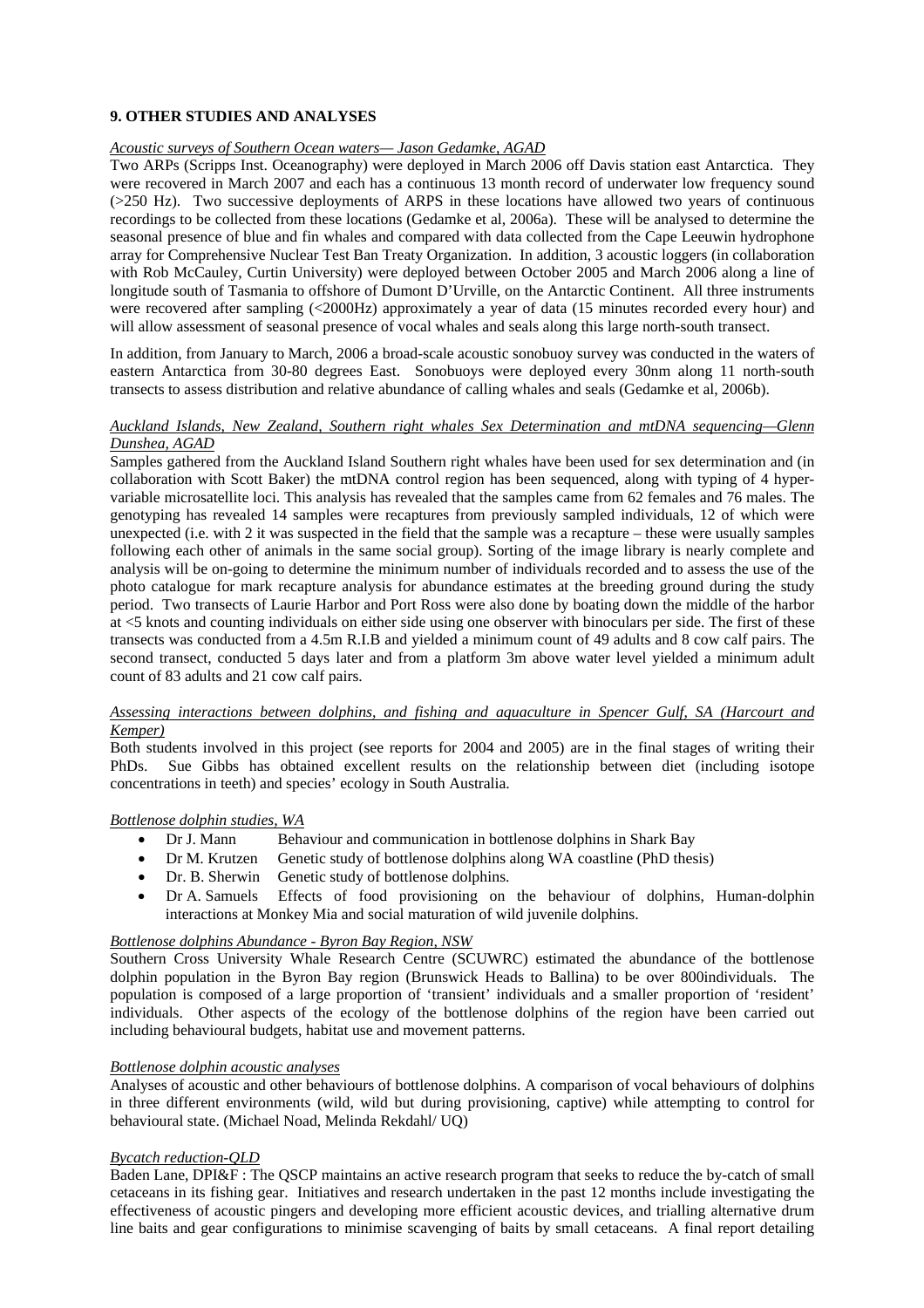the results of various experiments and initiatives to reduce non target capture of marine animals will be available next financial year.

#### *Bycatch reduction-WA*

DEC is working closely with Ocean Watch Australia's SeaNet program (a national environmental extension service to the professional fishing industry) and fishing industries in Western Australia to reduce bycatch. These industries include the west coast rock lobster fishery and aquaculture (eg pearling, mussels) and they have shown a keen willingness to cooperate. The department and industry identify the gear involved in bycatch and investigate contributing factors. A code of practice has been produced by the West Coast Rock Lobster Managed Fishery with assistance from DEC. A DVD is currently being produced that will be used as an orientation video for staff involved in fishing industries. The DVD will cover occupational health and safety issues, what to do when entanglements are encountered and who to contact.

During 2006, Doug Coughran (DEC) provided nationally accredited training on whale disentanglement procedures to 45 state conservation agency staff from South Australia, Victoria and Tasmania, and was the principle presenter and trainer at a national workshop held in Victor Harbour, South Australia.

#### *Cause/circumstance of death of SA cetaceans (Kemper, Tomo, and Byard, SA Museum)*

The Dolphin Trauma Group continues to study dead dolphins from the eastern side of Gulf St Vincent. Results will contribute to the management plan for the Adelaide Dolphin Sanctuary. An overview of this research will be published in The Natural History of Gulf St Vincent which has been delayed to later in 2007.

Progress has been made on the study of lung parasites in South Australian dolphins. Ikuko Tomo and Catherine Kemper hope to submit a manuscript on the incidence of lungworms by the end of 2007 and to present a poster on a new method of determining the severity of the pathology associated with lungworm burdens.

# *Cetacean distribution and abundance, Browse Basin, WA*

CWR has conducted a mega-fauna distribution and abundance study (vessel and aerial based line transects) in the Browse Basin area of Western Australia (Kimberley Region), funded by the oil and gas industry, and has identified temporal and spatial distribution for a minimum 17 species of cetaceans (excludes unidentified species).

#### *Cetacean molecular scatologyto assess prey—Glenn Dunshea, AGAD*

A method has been developed to detect and identify a diverse range of prey using a single 'universal primer' assay. Application of this 'universal primer' assay to samples from the captive feeding trial has yielded a positive identification of 8 out of 10 prey species used in the feeding trial from just 4 scat samples. One of the prey species undetected as of yet using this technique only made up 2% wet weight of diet. Work is on-going to determine whether molecular techniques can be used for quantitative reconstruction of diet. This same 'universal primer' assay has been applied to 15 scat samples from free-ranging Sarasota Bay bottlenose dolphins. This analysis has identified 19 prey species from 14 samples with a mean of  $3.1 +/0.4$  (S.E) species identified per sample (range 1-7). This is the first occurrence of teleost prey being identified to the species level in a living, free ranging cetacean outside of direct observation of feeding. Furthermore, the results from these assays are similar to the described diet of these animals (Sarasota Bay Tursiops) as revealed by stomach contents analysis of stranded individuals. The congruence of described diet from these two techniques appears to validate the premise that the use of data from stomach contents of stranded animals is in fact representative of the diet of healthy free-ranging individuals.

#### *Dwarf minke whale biology and behaviour*

A PhD study by Ms. S. Sobtzick (2006-2009; supervised by Dr Alastair Birtles & Prof Helene Marsh, JCU) is investigating dwarf minke whale movement patterns, site fidelity and social structure in the northern GBR using photo-identification and underwater videogrammetry.

A PhD study by Mr. A. Mangott (2006-2009; supervised by Dr Alastair Birtles, Prof Helene Marsh, JCU, A/Prof Peter Valentine and Associate supervisor Jason Gedamke) is investigating dwarf minke whale behaviours and social vocalisations associated with human interactions in the northern GBR.

#### *GBRMPA Summary of cetacean permits current in 2006*

- The maximum allowable number of 9 permits remains current (first issued in 2003) for tourist programs that include the swim-with-dwarf minke whale activity in the Ribbon Reef Sector and Offshore Port Douglas Sector of the Marine Park.
- the total number of dedicated tourism whale watching activities allowed to operate in the Far Northern Management Area of the Marine Park was 23, in the Cairns Management Area of the Marine Park was 25, in the Cairns Area of the Marine Park was 7, in the Townsville/Whitsundays Management Area of the Marine Park was 58, in the Whitsundays Area of the Marine Park was 34.
- no permits were issued for tourist programs that included the activity of dolphin watching.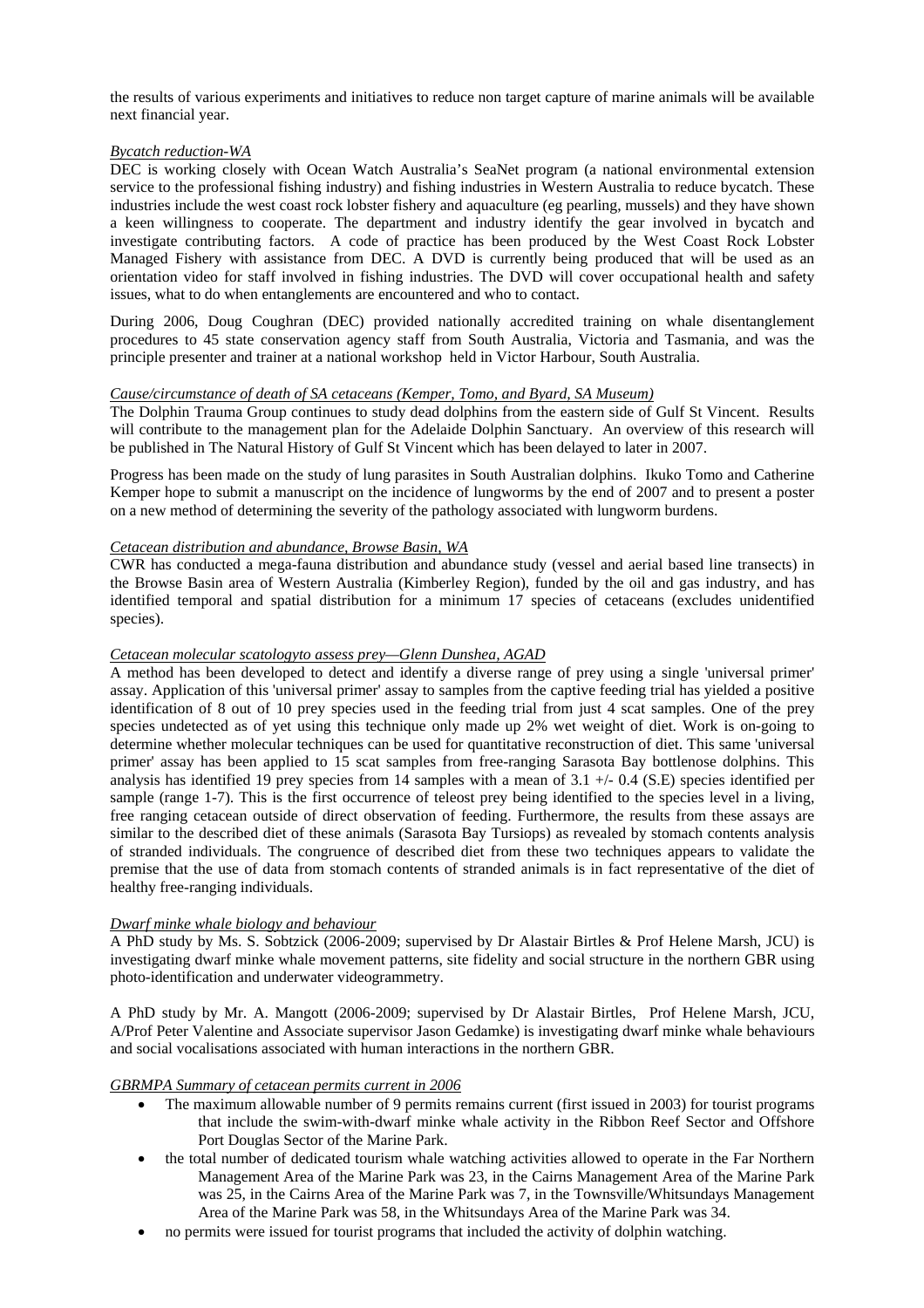- six permits were current for the conduct of a research program involving whales or dolphins:
	- o The study of dwarf minke whales (*Balaenoptera acutorostrata*) in the northern Great Barrier Reef and opportunistic observation of other cetacean species – permit expires 31 March 2007.
	- o Status of spinner and bottlenose dolphins in South-East Queensland waters permit expires 30 September 2007.
	- o Distribution and abundance of the Australian snubfin dolphins (*Orcaella heinsohni*) and Indo-Pacific humpback dolphins (*Sousa chinensis*) in the southern Great Barrier Reef – permit expires 30 April 2008.
	- o Conserving Australia's endemic dolphins in the Great Barrier Reef Marine Park permit expires 30 November 2008.
	- o Taxonomic status and phylogeographical population structure of inshore dolphins permit expires 30 November 2008.
	- o Conservation genetics of two insufficiently known inshore cetaceans: Australian snubfin and the Indo-Pacific humpback dolphins in North-East Queensland – permit expires 30 April 2009.
- A fourth Dwarf minke whale Tourism Monitoring Program Research Contract began in the 2006 dwarf minke whale season (June-August). The project objectives are monitoring of the swim-with-dwarfminke-whale activity associated with tourist programs in the northern Great Barrier Reef Marine Park; reporting on the aims covered by the project proposal relating to the sustainability of the swim-with-dwarf-minke-whale activity to the Authority; and engagement of the permitted swimwith-dwarf-minke-whale tourism operators in the Dwarf minke whale Tourism Monitoring Program.

# *Humpback whale song analyses*

(i) Humpback whale acoustic recordings were collected as follows:

| <b>Location</b>          | <b>Method</b>                      | Approx. number of singers      | <b>Dates</b>                    |
|--------------------------|------------------------------------|--------------------------------|---------------------------------|
| Pt Lookout, Australian E | Boat-based hydrophone              | h                              | Late June-early July (northward |
| coast                    | recording                          |                                | migration)                      |
| Vava'u group, Tonga      | Boat-based hydrophone<br>recording |                                | September (breeding ground)     |
| Sunshine Beach.          | Autonamous underwater              | At least several. 46 days of   | Late October – November         |
| Australian E coast       | acoustic recorder                  | recordings not yet catalogued. | (southward migration)           |

The Australian recordings are part of a long-term study of the changes in the whales' songs with time. The Tongan recordings are part of a study of the way in which song changes propagate through the South Pacific region (Groups E and F) which will help develop a metapopulation model for the region. (Michael Noad, Ellen Garland/ UQ)

(ii) Analyses were conducted on humpback whale acoustic and other behaviours of the E Australian migratory population. This included analysis of social sounds characteristics including calculation of source levels. Song unit source levels were also calculated and the behaviours of singers and conspecifics analysed to assess function of song. (Michael Noad, Rebecca Dunlop, Josh Smith/ UQ)

# *Identifying Tursiops spp. using pigmentation patterns (Kemper, SA Museum)*

This study has not progressed beyond the draft manuscript stage. It is hoped to collaborate with other researchers studying *T. aduncus* and *T. truncatus*.

# *Impacts of vessels on Bottlenose Dophin behaviour – Byron Bay, NSW*

Analysis of the impact of vessels on the behaviour and acoustics of bottlenose dolphins (*Tursiops sp.*) has also been carried out in the Byron Bay region by SCUWRC. The study found that different types of vessels (yacht, motor vessel and kayaks) had a different influence on the behavioural responses of dolphins towards these potential threats. Different types of vessel behaviours (i.e. approach types, travelling, following or idling) also had variable impacts on the behaviour and acoustics responses of dolphins towards the vessels.

# *Impacts of vessels on Humpback whale behaviour – Cape Solander, Sydney, NSW*

Maryrose Gulesserian from the Graduate School of the Environment, Macquarie University, is conducting a study to assess the impacts of vessels on humpback whale behaviour. Whales are tracked during their northern migration using a theodolite and real-time tracking software, Cyclopes, from Cape Solander in Botany Bay National Park, Sydney. Whales are tracked before, during and after encounters with vessels. In 2006, a total of 324 whales were tracked over a sample period of 28 days. Data such as direction of travel, speed and pod size were also recorded. This study will continue for a further two years in order to assess whether the presence of vessels affect humpback whale behaviour, and to what extent.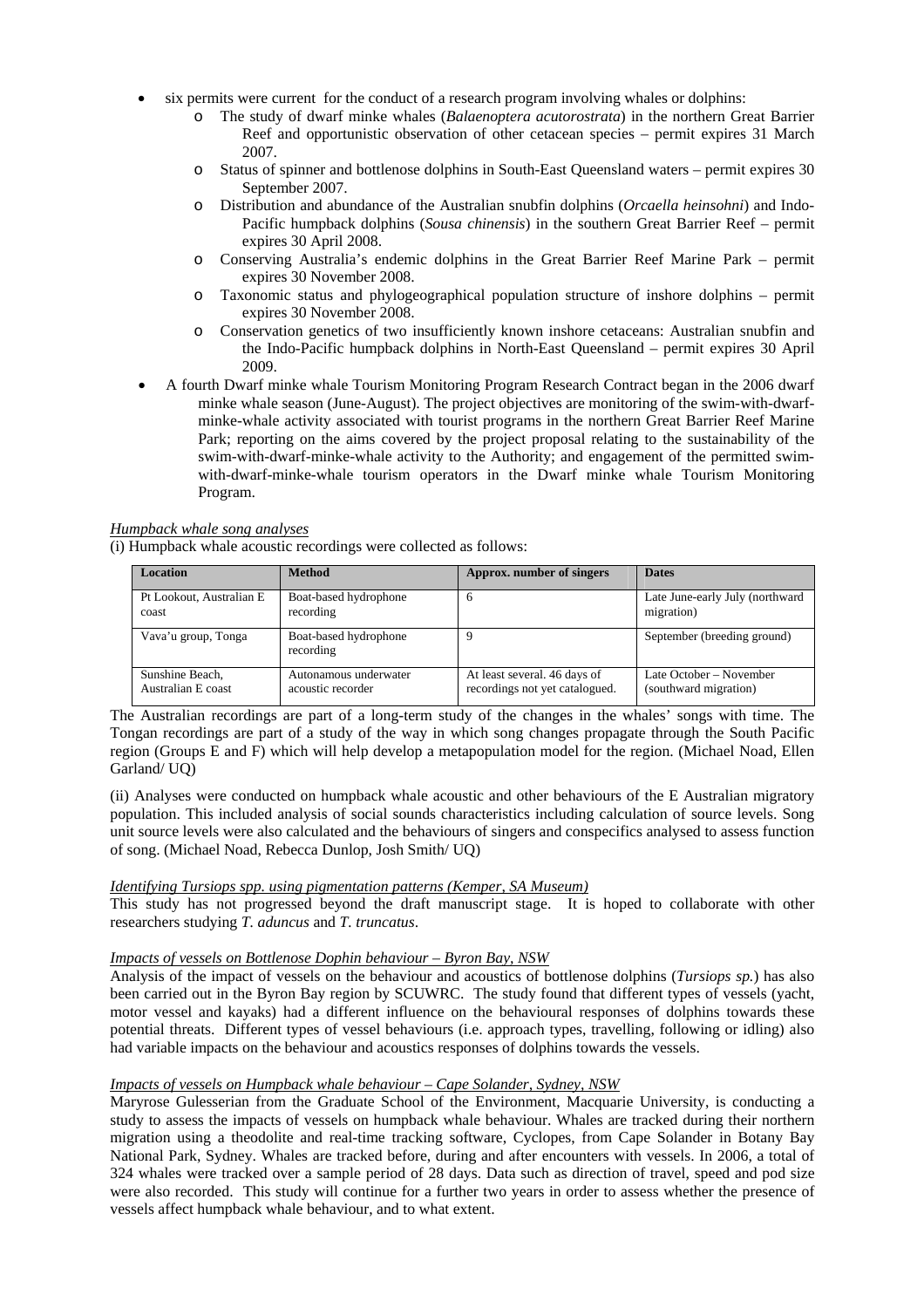#### *National Centre for Aging Marine Mammals*

The South Australian Museum has been funded by ACCAMS to set up a laboratory to age cetaceans and pinnipeds using teeth. Funding also includes running a workshop at the Museum during 2007 at which participants from Australia will learn the specialised techniques of preparing and interpreting tooth sections.

#### *'Pacific Island Whale Watch Tourism 2005, An Economic Valuation, Summary of Initial Findings'*

A preliminary report was produced in May 2006 for IWC 58. The International Fund for Animal Welfare (IFAW), Secretariat of the Pacific Regional Environment Programme (SPREP), South Pacific Tourism Organisation (SPTO), and the South Pacific Whale Research Consortium (SPWRC) commissioned an assessment of the whale and dolphin watching industry in the Pacific Islands region. A region-wide review of the status of whale watching activities was seen as a valuable tool to further support the development of responsible whale and dolphin watching tourism and to support regional initiatives promoting the conservation of these species. The report compiles the preliminary findings of this assessment. A full report will be released in 2007 which will cover additional aspects including the economic value of whale watching in the Pacific Islands region and a country-by-country assessment of the potential for the development of whale watching tourism.

#### *Use of telomeres to age cetaceans—Glenn Dunshea, AGAD*

Telomeres are nucleoprotein caps on the ends of chromosomes that are dynamic throughout the life of most animals examined to date. Initial assays of bottlenose dolphins have indicated variation between different age individuals in telomere length, however these analyses have been complicated by non-telomeric artifacts. Subsequent experiments confirmed a substantial amount of non terminal telomere repeat sequence throughout the genome of this species. This means that many traditional methods of measuring telomeres are complicated by and probably unsuitable for this species and possibly many cetaceans. Experiments are now on-going to correct for interstitial telomere sequence when measuring telomeres of this species.

#### *Whalewatching: swim-with-dwarf minke whales tourism*

A PhD study by Mr. M. Curnock (2005- end 2008; supervised by Dr Alastair Birtles & A/Prof Peter Valentine) is investigating mechanisms for assessing the sustainability of the swim-with-dwarf minke whales tourism industry in the northern GBR.

#### *Whalewatching summary-WA*

Licensed commercial whale watching in Western Australia (for southern right and humpback whales) for the 2006 season involved 114 licensed vessels. Data collected from whale watching operators regarding the number of passengers and whales seen during the 2006 season are still being analysed. Ninety-three commercial dolphin watching licences were also issued during 2006.

#### *Quantitative assessment of humpback whale behaviour in relation to operating seismic vessels*

CWR and Curtin University have developed a quantitative system for describing humpback whale behaviour in relation to operating seismic vessels. This system, as initially described in McCauley et. al. 1998, has been improved so that behavioural, respiratory and acoustic data can be correlated with seismic vessel proximity for impact assessment. A pilot study was conducted north of Dampier, WA, during 2006 resulting in a working system of equipment, personnel and produced data. Future inclusion to this programme will be satellite tagging through a partnership with the Australian Antarctic Division.

#### *Norfolk Island humpback whale abundance*

Data on abundance from the current research on the humpback whales that migrate past Norfolk Island compared with raw data from a 1956 survey (unpublished) by Dr W.H.Dawbin demonstrates severe depletion of this previously healthy stock; recovery from Norfolk Island-based whaling operations (ceased in 1962) being negligible (Oosterman and Whicker 2006).

#### **10. LITERATURE CITED**

Anderson, M.J., Hinten, G., Paton, D., Baverstock, P.R., 2001. A model for the integration of microsatellite genotyping with photographic identification of humpback whales. Memoirs of the Queensland Museum 47(2): 451-457.

- Elphinstone MS, Hinten GN, Anderson MJ, Nock CJ (2003) An inexpensive and high-throughput procedure to extract and purify total genomic DNA for population studies. Molecular Ecology Notes TECHNICAL NOTE 3:317
- Garrigue, C., Forestell, P.H., Greaves, J., Gill, P., Naessig, P., Patenaude, N., and Baker, C.S. (2000). Migratory movements of humpback whales (Megaptera novaeangliae) between New Caledonia, East Australia and New Zealand. Journal of Cetacean Research and Management, 2, 111-115.
- Gedamke, J., Gales, N. Hildebrand, J., and Wiggins, S. 2006a. Seasonal occurrence of low frequency whale vocalizations in waters of East Antarctica, February 2005- February 2006. Paper SC/58/017 presented to the International Whaling Commission Scientific Committee.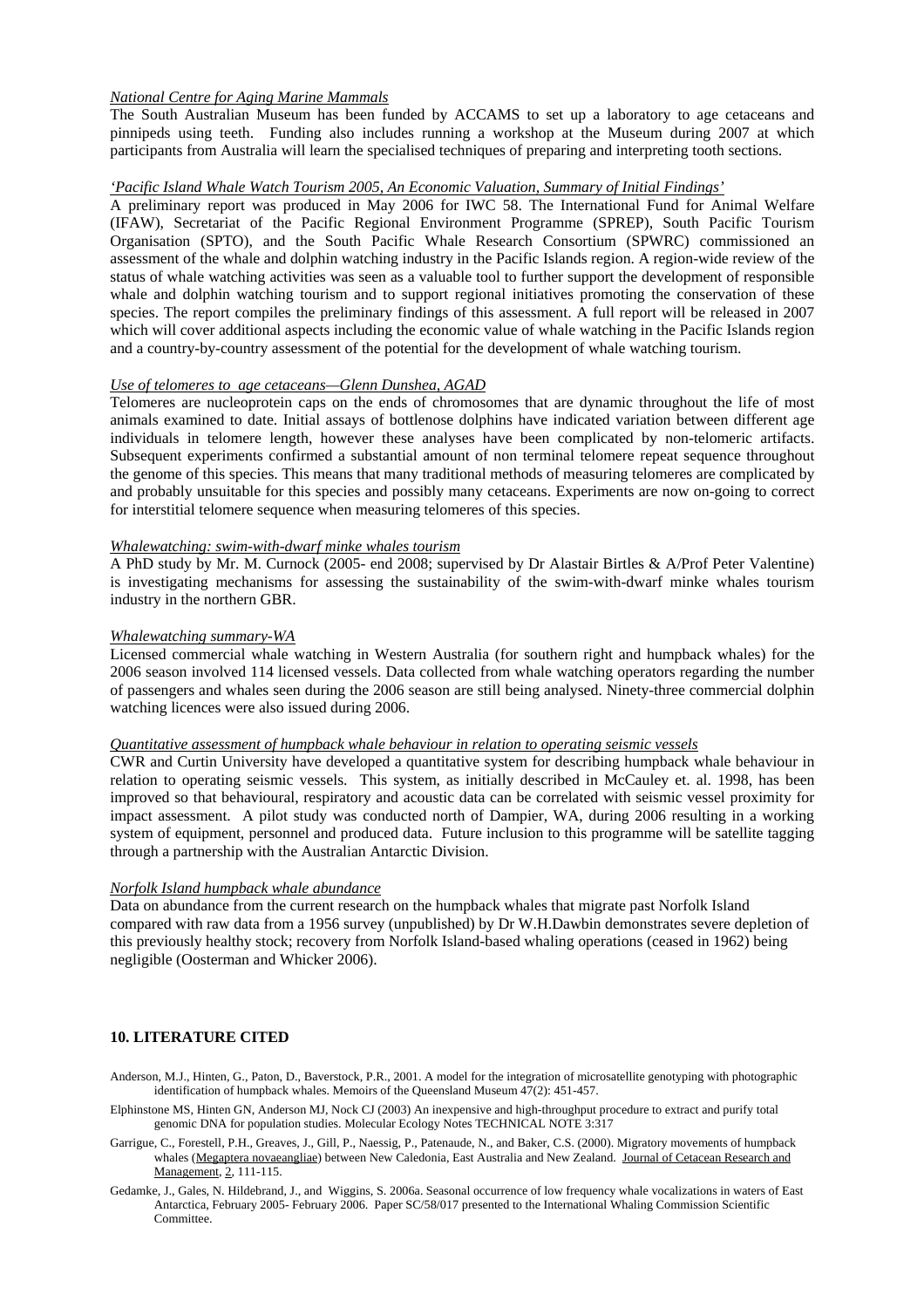- Gedamke, J., Robinson, S., and Gales, N. 2006b. Acoustic survey of marine mammal distribution and occurrence in the waters of East Antarctica (30-80E) during the Austral summer of 2006. Paper SC/58/016 presented to the International Whaling Commission Scientific Committee.
- McCauley R.D., Jenner, M-N., Jenner, C., McCabe, K.A., and Murdoch, J., 1998. The response of humpback whales (Megaptera novaeangliae) to offshore seismic survey noise: preliminary results of observations about a working seismic vessel and experimental exposures. APPEA Journal 1998:692-707.
- Moss, A., and Kocovski, J. (1998) "Queensland Department of Environment & Heritage, Environmental Technical Report No 23: Hervey Bay Report - Chlorophyll-a Sampling by The Oceania Project, Andrew Moss and Julie Kocovski, ISSN 1037-4671 RE271, July 1998".
- Oosterman, A. and Whicker, M. 2006. Norfolk Island Whale Survey 2005. (*unpublished*) 19 pp. [Available from *PO Box 143 Scarborough, Qld 4020 Australia*].

#### **11. PUBLICATIONS**

#### **11.1 Published or 'In Press' papers only**

- Allen, S., Smith, H., Waples, K., Harcourt, R. (in press) The voluntary code of conduct for dolphin watching in Port Stephens, N.S.W., Australia: Is self-regulation an effective management tool? *Journal of Cetacean Research and Management* Accepted 25 Sep 2006.
- Bilgmann, K., Möller, L., Harcourt, R., Gibbs, S., Beheregaray, L. (In press) Genetic differentiation in bottlenose dolphins from South Australia: a correlation with local oceanography and coastal geography? *Marine Ecology Progress Series*. Accepted 22 Nov 2006.
- Byard, R. W., Kemper, C. M., Bossley, M., Kelly, D, Hill, M. (2006) Veterinary forensic pathology: the assessment of injuries to dolphins at postmortem. *Forensic Pathology Reviews* 4: 415-434.
- Cato, D., McCauley, R., Rogers, T. and Noad, M. 2006. Passive acoustics for monitoring marine animals progress and challenges. Proceedings of ACOUSTICS 2006, Australian Acoustical Society Conference, Christchurch, NZ, 20-22 November, pp. 453-460.
- Charlton, K., Taylor A.C., and McKechnie S.W. 2006. A note on divergent mtDNA lineages of bottlenose dolphins from coastal waters of southern Australia. *J. Cetacean Res. Manage*. 8(2):173–179.
- Kemper, C. (2006) An overview of recent marine mammal research in Australia. Pp. 279-288 in Tomida *et al.* (Eds) Proceedings of the 7<sup>th</sup> and 8th Symposia on Collection Building and Natural History Studies in Asia and the Pacific Rim. *National Science Museum Monographs* 34: 279-288
- Kaliszewska, Z.A., Ronwtree, V.J., Seger, J., Barco, S.G., Benegas, R., Best, P.B., Brown, M.W., Brownell Jr., R.L., Carribero, A., Harcourt, R., Knowlton, A.R., Masrshall-Tilas, K., Patenaude, N.J., Rivarola, M., Schaeff, C.M., Sironi, M., Smith, W.A., Yamada, T.K. (2005) Population histories of right whales (Cetacaea: *Eubalaena*) inferred from mitochondrial sequence diversities and divergences of their whale lice (Amphipoda: *Cyamus*). *Molecular Ecology*. 14: 3439-3456
- Kaufman, G.D., Forestell, P.H., Malo, A. and Lehman, S. (2006) Calving Rates and Intervals for East Australia Female Humpback whales, based on Individual Photo-Identifications: 1984 – 2005. IWC Intersessional Workshop on Comprehensive Assessment of Southern Hemisphere Humpback whales, Hobart, Tasmania: 3 – 7 April 2006.
- Lemon, M., Cato, D.H, .Lynch, T.P. and Harcourt, R. 2006. Response of bottlenose dolphins (*Tursiops aduncus*) to experimental approaches by a powerboat in Jervis Bay, New South Wales, Australia. *Biologica Conservation* 127: 363-372.
- Lemon, M., Cato, D.H. and Harcourt, R.G. 2006. Variation in sound production in relation to behaviour of Bottlenose dolphins (*Tursiops aduncus*) in Southeastern Australia. *Journal of the Acoustical Society of America*. 120: 3014.
- Lemon, M., Cato, D.H. and Harcourt, R. 2006. Differences in whistles of bottlenose dolphins between two populations in Southeastern Australia. *Journal of the Acoustical Society of America* 119: 3374.
- Möller,. L., Beheregaray, L. Allen, S., Harcourt, R. (2006) Association patterns and kinship in female Indo-Pacific bottlenose dolphins (*Tursiops aduncus*) of southeastern Australia *Behavioral Ecology and Sociobiology* 61: 109-117.
- Rock, J., Pastene, L.A., Kaufman, P., Forestell, P., Matsuoka, K. and Allen, J. (In press) Photographic documentation of East Australia Group V Stock (EAGVS) humpback whale movement between feeding and breeding areas: evidence of a mechanism for interchange between Southern Hemisphere stocks. *Journal of Cetacean Research and Management.*
- Thode, A. M., Gerstoft, P., Burgess, W.C., Sabra, K., Guerra, M., Stokes, M.D., Noad, M. and Cato, D.C. 2006. A portable matched-field processing system using passive acoustic time synchronization. IEEE Journal of Oceanic Engineering 31(3): 696-710.
- *Vale for Dr Peter William Arnold:* Memoirs of the Queensland Museum, Vol. 52 Part 1 (pp.7-12), 10 November 2006. Available online: http://www.qm.qld.gov.au/organisation/sections/library/memoirs/mqmpdfs/52\_1\_memoriam.pdf
- Warren-Smith A.B., Dunn W.L. 2006. Epimeletic Behaviour Toward a Seriously Injured Juvenile Bottlenose dolphin (*Tursiops* sp.) in Port Phillip, Victoria, Australia. Aquatic Mammals 32 (6):357-362
- Yamada, T. K., Kemper, C., Tajima, Y., Umetani, A., Janetzki, H. and Pemberton, D. (2006) Marine mammal collections in Australia. Pp. 117-126 in Tomida *et al*. (Eds) Proceedings of the 7th and 8th Symposium on Collection Building and Natural History Studies in Asia and the Pacific Rim. National Science Museum Monographs 34: 117-126.

#### **11.2 Unpublished literature**

- Anderson M, & Brasseur M, 2007. Genetic assessment of Groups IV (Western Australia) and V (Eastern Australian) humpback whale population dynamics and migratory interchange. Report to the Department of the Environment and Heritage in fulfillment of funding requirements from the Natural Heritage Trust.
- Baker, C.S., Garrigue, C., Constantine, R., Madon, B., Poole, M., Hauser, N., Clapham, P., Donoghue, M., Russell, K., Paton, D., Mattila, D. Abundance of humpbck whales in Oceania (South Pacific), 1999 to 2004. Paper submitted to the International Whaling Commission sub-committee for the assessment of Southern Hemisphere humpback whales, Hobart, April SC/A06/HW51
- Bannister, J L, Burton, C L K, Hedley, S L, Jenner, M-N, Jenner K C S and Sturrock, V, 2006. Investigation of blue whales in the Perth Canyon, Western Australia, 2006 – Aerial surveys. Final report to the Department of Environment and Heritage, Canberra, Australia, 17 pp. (unpublished, available from JL Bannister **bannisj@compuserve.com**)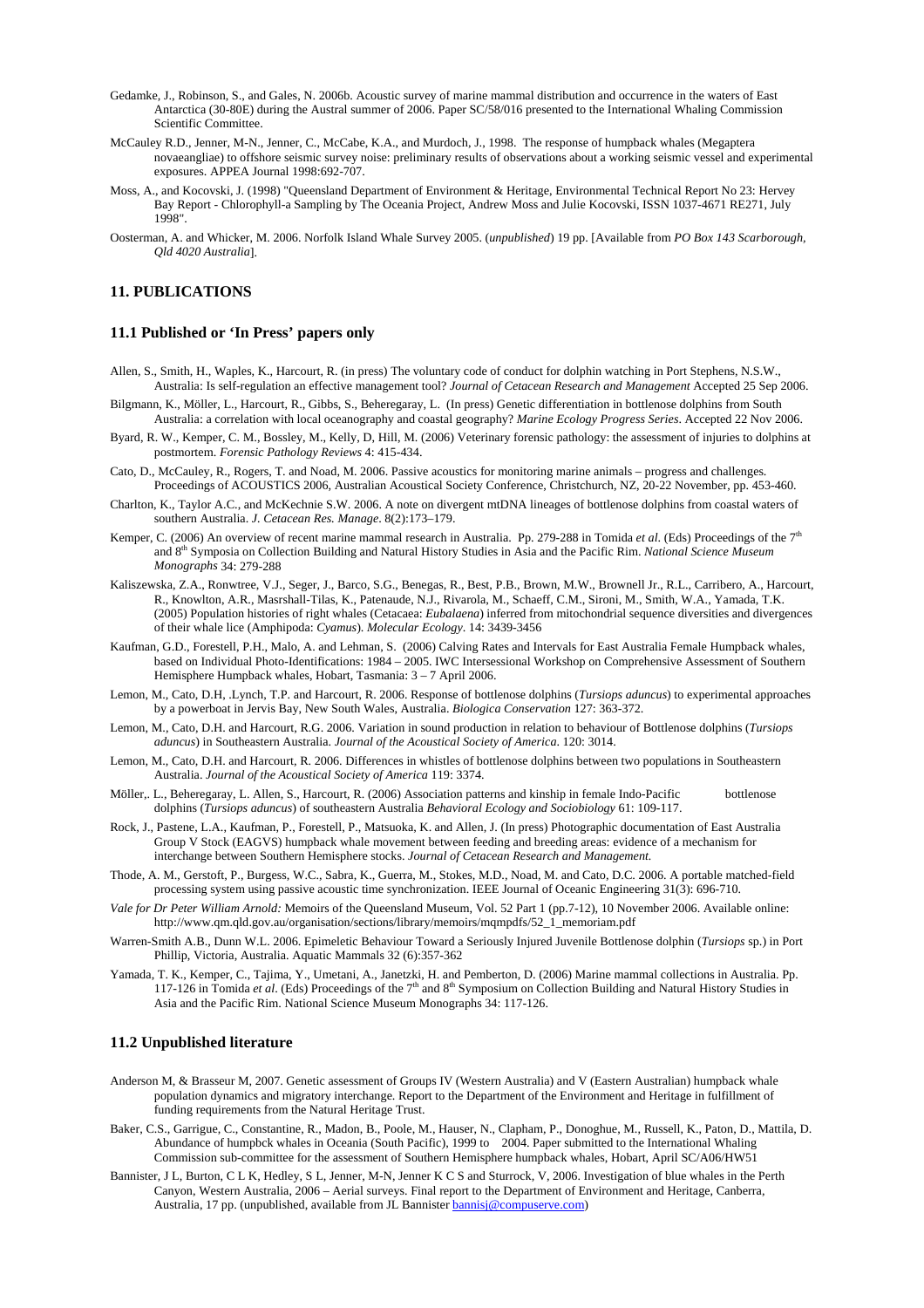- Bannister, J L, 2007. Southern right whale aerial survey and photoidentification, southern Australia, 2006. Final report to the Department of Environment and Water Resources, Canberra, Australia, 20 pp (unpublished, available from JL Bannister bannisj@compuserve.com)
- Birtles, A., Arnold, P., Valentine, P., Curnock, M., Mangott, A. & Sobtzick, S. (2006). Research for sustainable management of Australian dwarf minke whales. National Whale and Dolphin Research Conference, Adelaide 21–22 February 2006. Commonwealth Department of the Environment and Heritage. Available online: http://www.deh.gov.au/coasts/species/cetaceans/conference/presentations.html
- Birtles, A., Arnold.P., Valentine, P., Curnock, M., Mangott, A. & Sobtzick, S. (2006). Research for sustainable management of Australian dwarf minke whales. CRC Reef Forging Partnerships Workshop, University Halls, James Cook University, Townsville, 25-26 July 2006.
- Burns, D., Lyndon Brooks, David A. Paton, Trish Franklin, Wally Franklin, Peter Harrison and Peter Baverstock (in prep) Migratory movement of east coast Australian humpback whales (*Megaptera novaeangliae*) between Hervey Bay, Byron Bay and Ballina 1999- 2005.
- Dawbin, W.H.I. (*undated*) Survey conducted from 2 31 July 1956 by Norfolk Whaling Company Limited. (*unpublished*) [Raw data available from *A.Oosterman, NIWS, PO Box 143 Scarborough Qld 4020 Australia*].
- Dunstan, A., Sobtzick, S., Birtles, A. & Arnold, P. (submitted- under review). Size estimation and population demographics of dwarf minke whales in the northern Great Barrier Reef. *J.Cetacean Research & Management.*
- Dwarf minke whale Protected Species Poster. This product is available from the Great Barrier Reef Marine Park Authority's Public Information Unit.
- Forestell, P. H., Kaufman, G.D. and Chaloupka, M. (2006) Abundance of Humpback whales in Hervey Bay, Australia, Based on CMR Profiles, 1998 -2002. IWC Intersessional Workshop on Comprehensive Assessment of Southern Hemisphere Humpback whales, Hobart, Tasmania: 3 – 7 April 2006.
- Franklin, T., Wally Franklin, Lyndon Brooks, Daniel Burns, David A. Paton, Peter Harrison and Peter Baverstock (in prep) Group Characteristics of east coast Australian humpback whales (*Megaptera novaeangliae*) between Hervey Bay, Byron Bay and Ballina 1999-2005.
- Franklin, T. Wally Franklin, Lyndon Brooks, Peter Baverstock, Peter Harrison and Phillip Clapham (2007 [in prep]) Group characteristics and social behaviour of Eastern Australian Humpback whales *(Megaptera novaeangliae)* in Hervey Bay 1992-2005
- Franklin, T., Wally Franklin, Lyndon Brooks, Peter Baverstock, Peter Harrison and Phillip Clapham (2007 [in prep]) Site fidelity and residency of Eastern Australian Humpback whales *(Megaptera novaeangliae)* in Hervey Bay 1992-2005.
- Garrigue, C., T. Franklin, K. Russell, D. Burns, M. Poole, D. Paton, N. Hauser, M. Oremus, R. Constantine, S. Childerhouse, D. Mattila, N.Gibbs, J. Calambokidis, C.S. Baker (2007) Eastern Australia-Oceania , Migratory interchange and population structure.
- Garrigue, C, Baker, C.S., Constantine, R., Poole, M., Hauser, N., Clapham, P., Donogue, M., Russell, K., Paton, D., Mattila, D. Interchange of humpback whales in Oceania (South Pacific), 1999 to 2004. (2006) Paper submitted to the International Whaling Commission sub-committee for the assessment of Southern Hemisphere humpback whales, Hobart, April. SC/A06/HW55
- Gibbs, N., Paton, D., Childerhouse, S. Clapham, P. (2006) Assessment of the current abundance of humpback whales in the Lomaiviti Island Group of Fiji and a comparison with historical data. Paper submitted to the International Whaling Commission sub-committee for the assessment of Southern Hemisphere humpback whales, Hobart, April. SC/A06/HW34
- Gill, P.C. and M.G. Morrice. 2006. Ecology of blue whales in the Bonney Upwelling region. Annual Report to Department of Sustainability & Environment, Melbourne, December 2006. Available from Australocetus Research c/- petegill@bigpond.com
- Gulesserian M. and Ross G. (2006) Results of the Cape Solander Whale Migration Study 2005 2006. Department of Environment and Conservation. Document available from the authors on request.
- Jenner, K.C.S., Jenner, M-N., Salgado Kent, C.P., Brasseur, M., 2006. Analysis of sighting biases from two seasons of biopsy samples for breeding stock D. IWC Hobart Workshop 2006 Document SC/A06/HW20
- Jenner, K.C.S., Jenner, M-N., Salgado Kent, C.P.,Sturrock, V.J.Recent trends in relative abundance of humpback whales in breeding stock D from aerial and vessel based surveys. IWC Hobart Workshop 2006 Document SC/A06/HW21
- Kaufman, G.D., Forestell, P.H., Malo, A. and Lehman, S. (2006) Calving Rates and Intervals for East Australia Paton, D., Brooks, L., Burns, D., Franklin, T., Franklin, W., Harrison, P., Baverstock, P. First abundance estimate of East Coast Australian humpback whales (*Megaptera novaeangliae* ) utilizing multi-point sampling and likelihood analysis. Paper submitted to the International Whaling Commission sub-committee for the assessment of Southern Hemisphere humpback whales, Hobart, April. SC/A06/HW32
- Kaufman, G.D., Forestell, P.H., Butt, R. and Lehmann, S. (2005) The Importance of Eden, NSW as an Opportunistic Feeding Area for Southbound East Australian Humpback whales. (Oral Presentation). Presented at Department of Environment and Heritage Whale & Dolphin Research Priorities Conference, Adelaide 22-23 February 2006.
- Kaufman, G. D. (2006) Pacific Whale Foundation 2006 Annual Research Report. QNPWS/EPA, Maryborough. QLD.
- Minke whale Project (2006). Research Newsletter No. 9; 15 December 2006. Available online: http://www.minkewhaleproject.org
- Noad, M.J., Paton, D., Cato, D.H., Dunlop, R., Kniest, E. and Morris, C.W. 2006. Survey of east Australian humpback whales (*Megaptera novaeangliae*) at Point Lookout, 2004. Report to the Australian Department of the Environment and Heritage.
- Noad, M.J., Paton, D.A. and Cato, D.H. (2006). Absolute and relative abundance estimates of Australian east coast humpback whales (Megaptera novaeangliae). Paper submitted to the International Whaling Commission sub-committee for the assessment of Southern Hemisphere humpback whales, Hobart, April. SC/A06/HW27.
- Noad, M.J., Paton, D.A., Gibbs, N.J. and Childerhouse, S.J. (2006). A combined visual and acoustic survey of humpback whales and other cetaceans of Samoa. Paper submitted to the International Whaling Commission sub-committee for the assessment of Southern Hemisphere humpback whales, Hobart, April. SC/A06/HW28.
- Olavarria, C., Anderson, M., Paton, D., Burns, D., Brasseur, M., Garrigue, C., Hauser, N., Poole, M., Caballero, S., Florez-Gonzalez, L. and Baker, C.S. (2006) Eastern Australia humpback whale genetic diversity and their relationship with Breeding Stocks D, E, F and G. Presented to the International Whaling Commission, Scientific Committee Meeting, 2006. SC/58/SH25
- Oosterman, A. and Whicker, M. 2006. Norfolk Island Whale Survey 2005. (*unpublished*) 19 pp. [Available from *PO Box 143 Scarborough, Qld 4020 Australia*].
- Pirzl, R. and S Burnell. 2006. Population biology of southern right whales (*Eubalaena australis*) at Head of Bight, South Australia in 2005. Final report to the Commonwealth Government Department of Environment and Heritage. (Available from Commonwealth Government DEH, Canberra, Australia.)